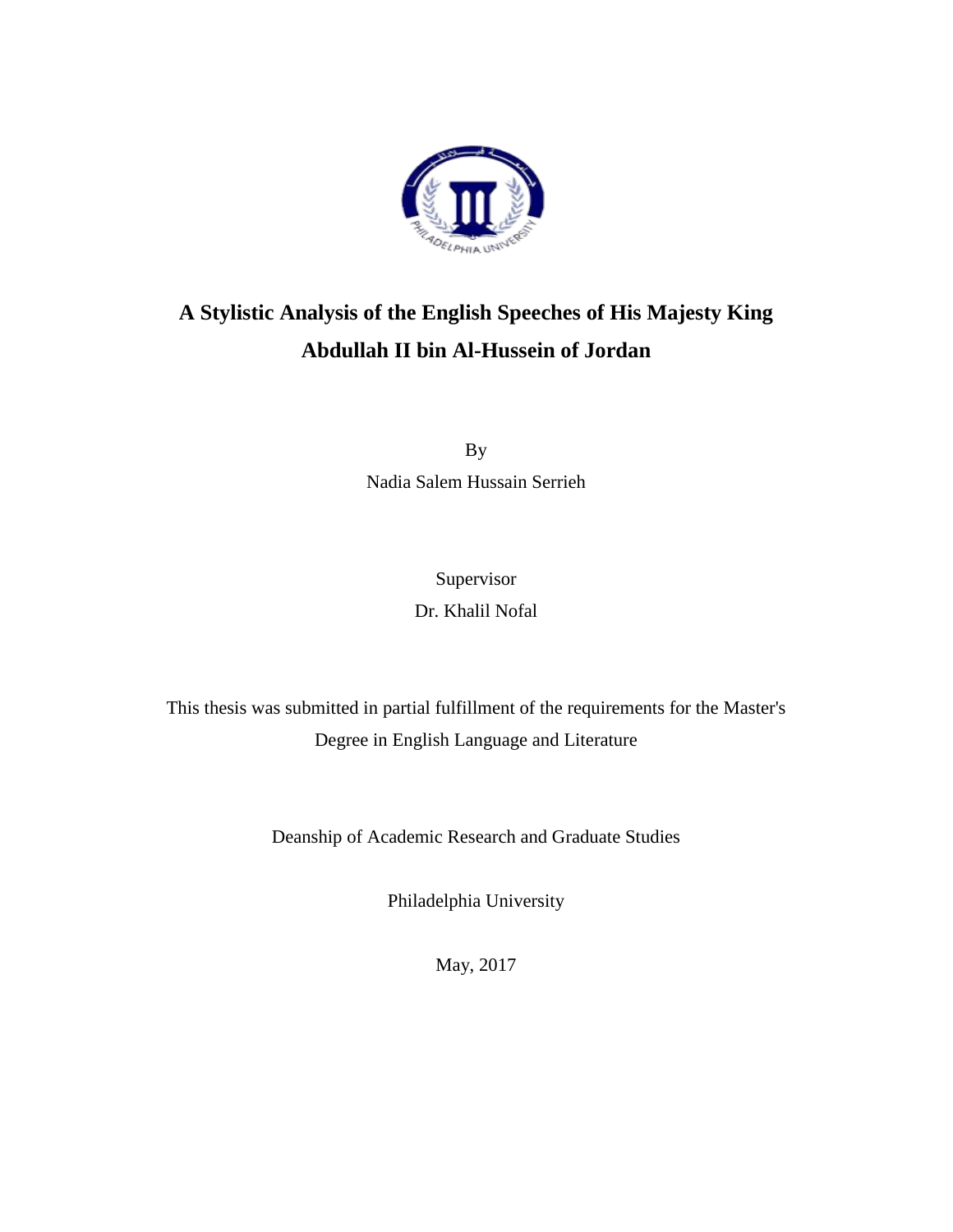

### جامعة فيالدلفيا نموذج التفويض

أنا نادية سالم سرية ، أفوض جامعة فيالدلفيا بتزويد نسخ من رسالتي للمكتبات أو المؤسسات أو الأشخاص عند طلبها.

التوقيع:

التاريخ:

### Philadelphia University Authorization Form

I, Nadia Salem Serrieh, authorize Philadelphia University to supply copies of my thesis to libraries or establishments or individuals upon request.

Signature:

Date: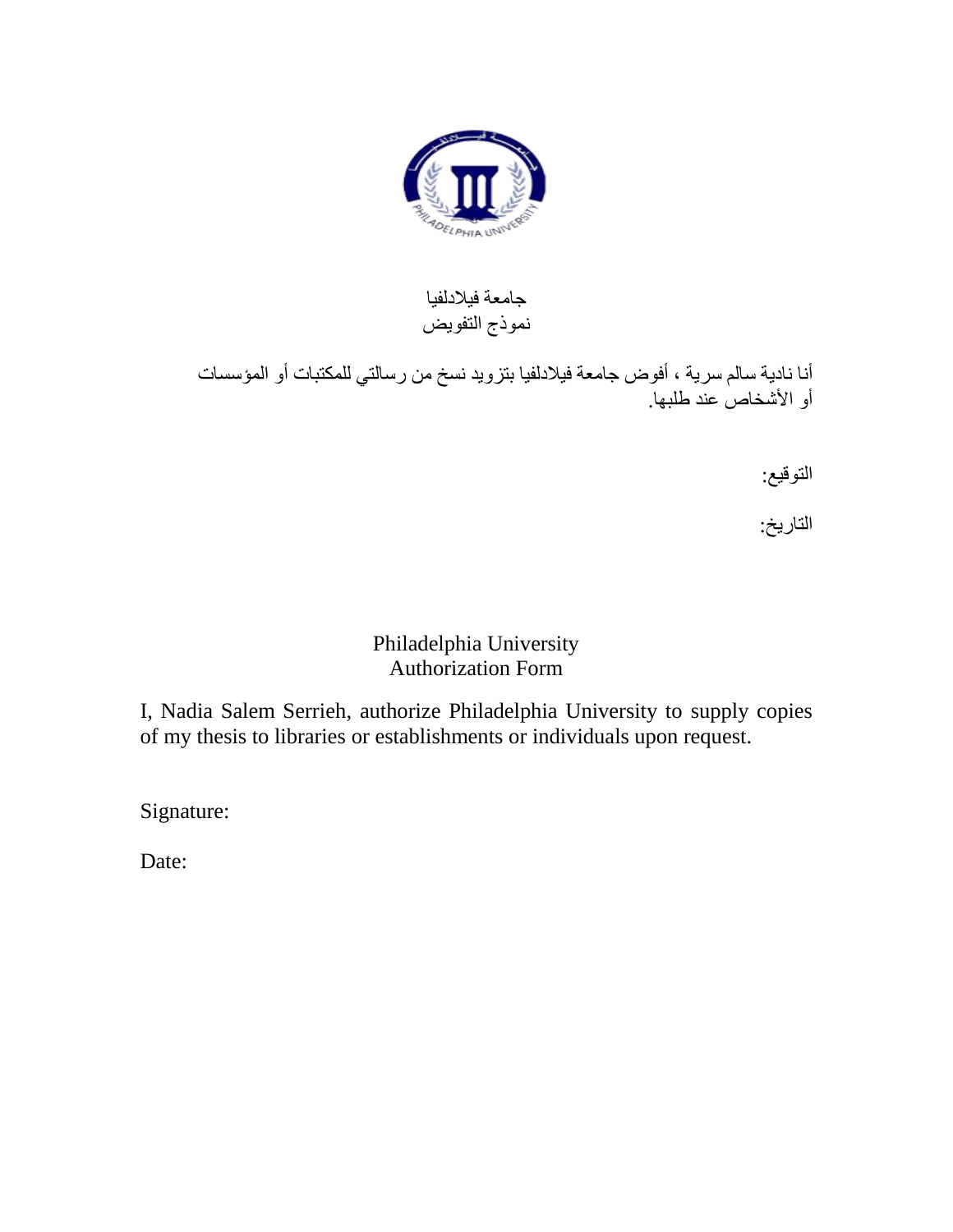## **Committee Decision**

 $\frac{1}{2}$ 

| <b>Examination Committee Members</b>                                                |                 | Signature |
|-------------------------------------------------------------------------------------|-----------------|-----------|
| Dr. Khalil Nofal<br>Academic Rank: Associate Professor<br>(Philadelphia University) | Chairman        |           |
| Dr. Murtadha Bakir                                                                  | Member          |           |
| Academic Rank: Professor                                                            |                 |           |
| (Philadelphia University)                                                           |                 |           |
| Dr. Mohammad Asfour                                                                 | Member          |           |
| Academic Rank: Professor                                                            |                 |           |
| (Philadelphia University)                                                           |                 |           |
| Dr. Sane Yagi                                                                       | External Member |           |
| Academic Rank: Professor                                                            |                 |           |
| (University of Jordan)                                                              |                 |           |
|                                                                                     |                 |           |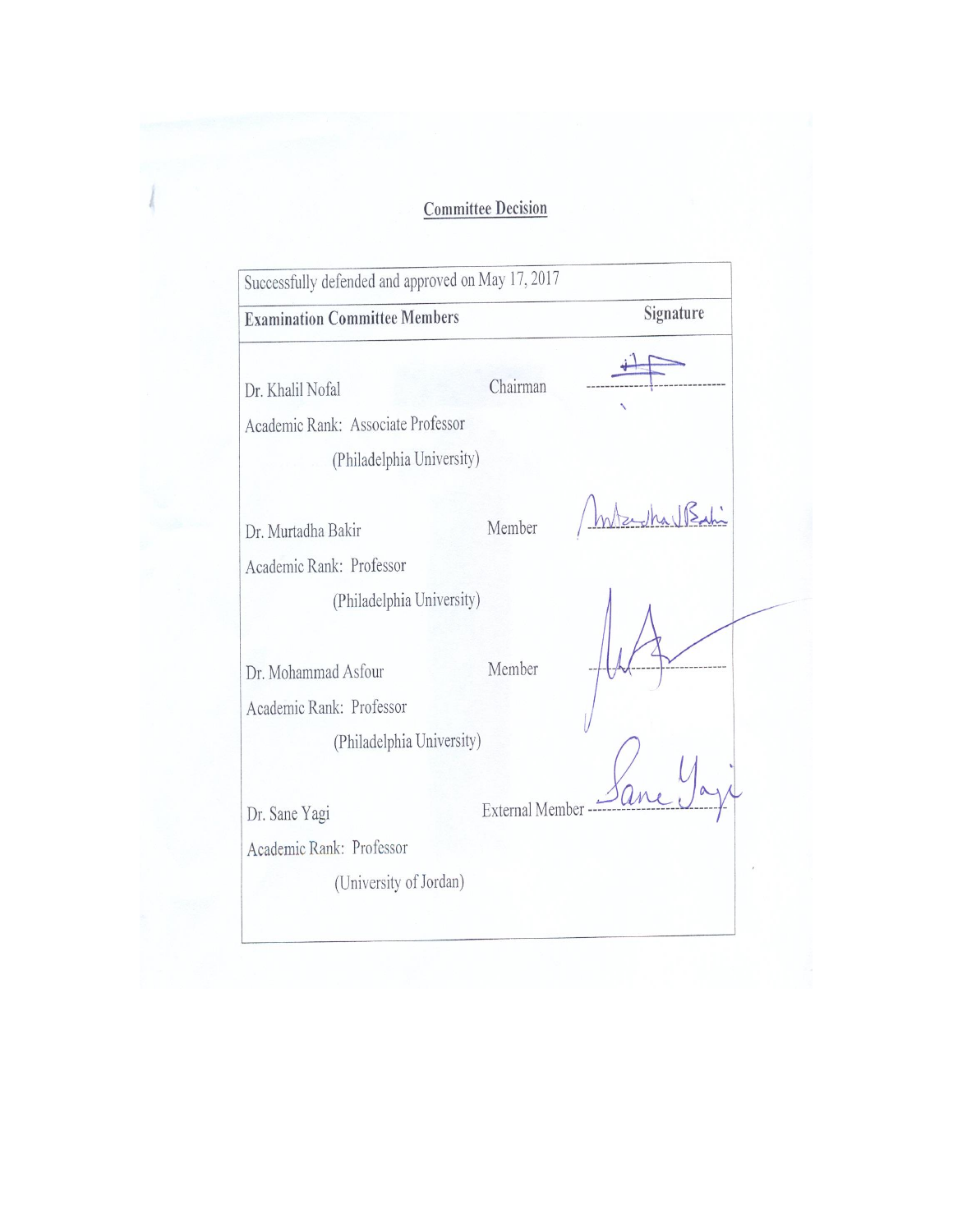### **Dedication**

**To**

**My family, instructors, and friends.**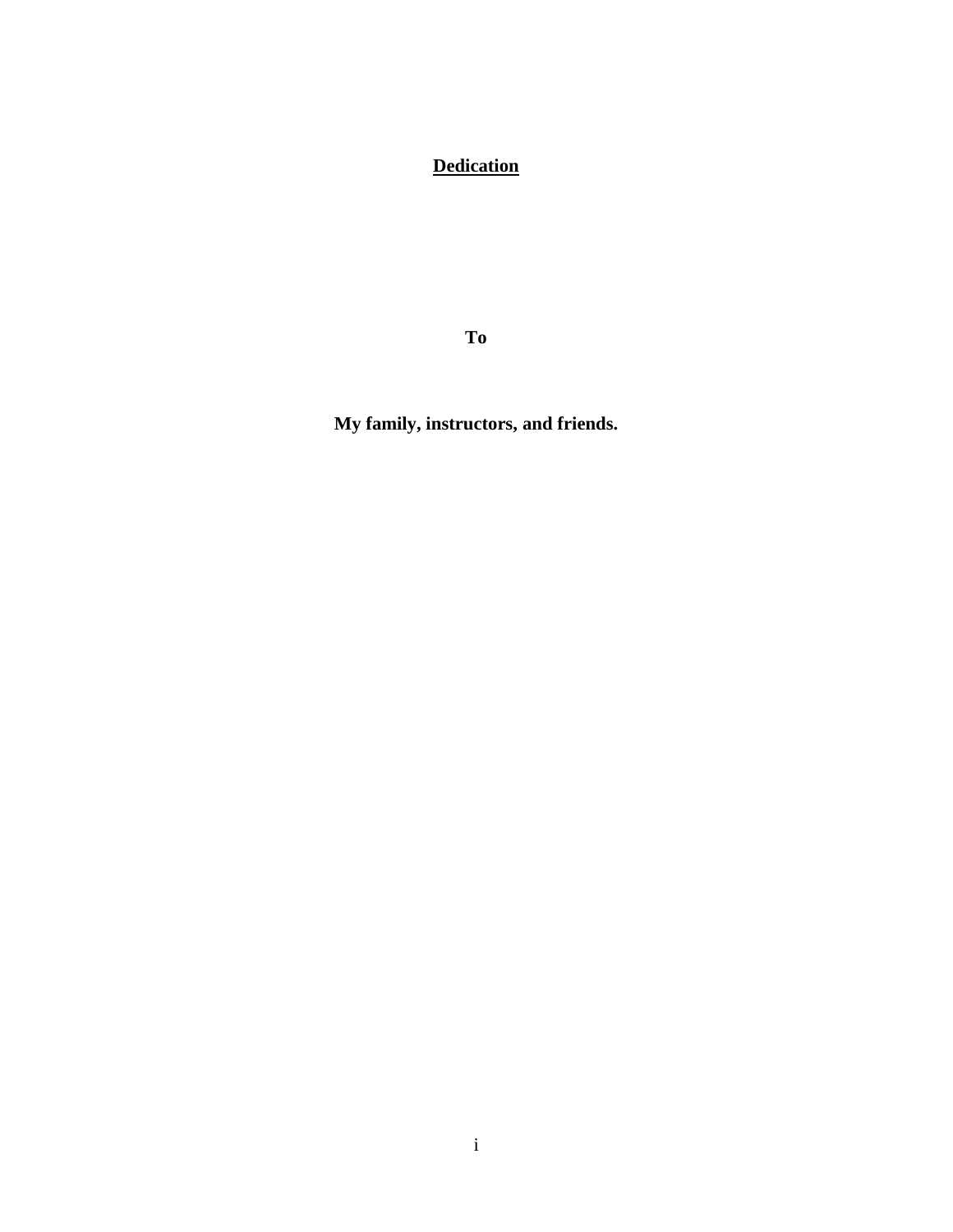#### **Acknowledgements**

First and foremost, my great gratitude goes to Almighty Allah, without whose support and blessing, this work would have never existed. I want to express my high gratitude and thanks to all people who supported me to move on with this work. I would express my gratitude to my supervisor, Dr. Khalil Nofal, who helped, advised, and directed me with his knowledge, ideas, points of view and motivation. I also would like to extend my gratitude to Dr. Mohammad Aljayyousi, who helped me a lot with his suggestions, ideas, and advice. Special thank certainly goes to Prof. Murtadha Bakir, for his advice and motivation. I can't forget to thank Dr. Hanan Amaireh who helped and supported me with Antconc software program which was extremely useful in my thesis. Finally but most importantly, I am greatly grateful to my parents who stood by my side from the beginning of this program and supported me every day. I would say to them, without you I am certainly nothing.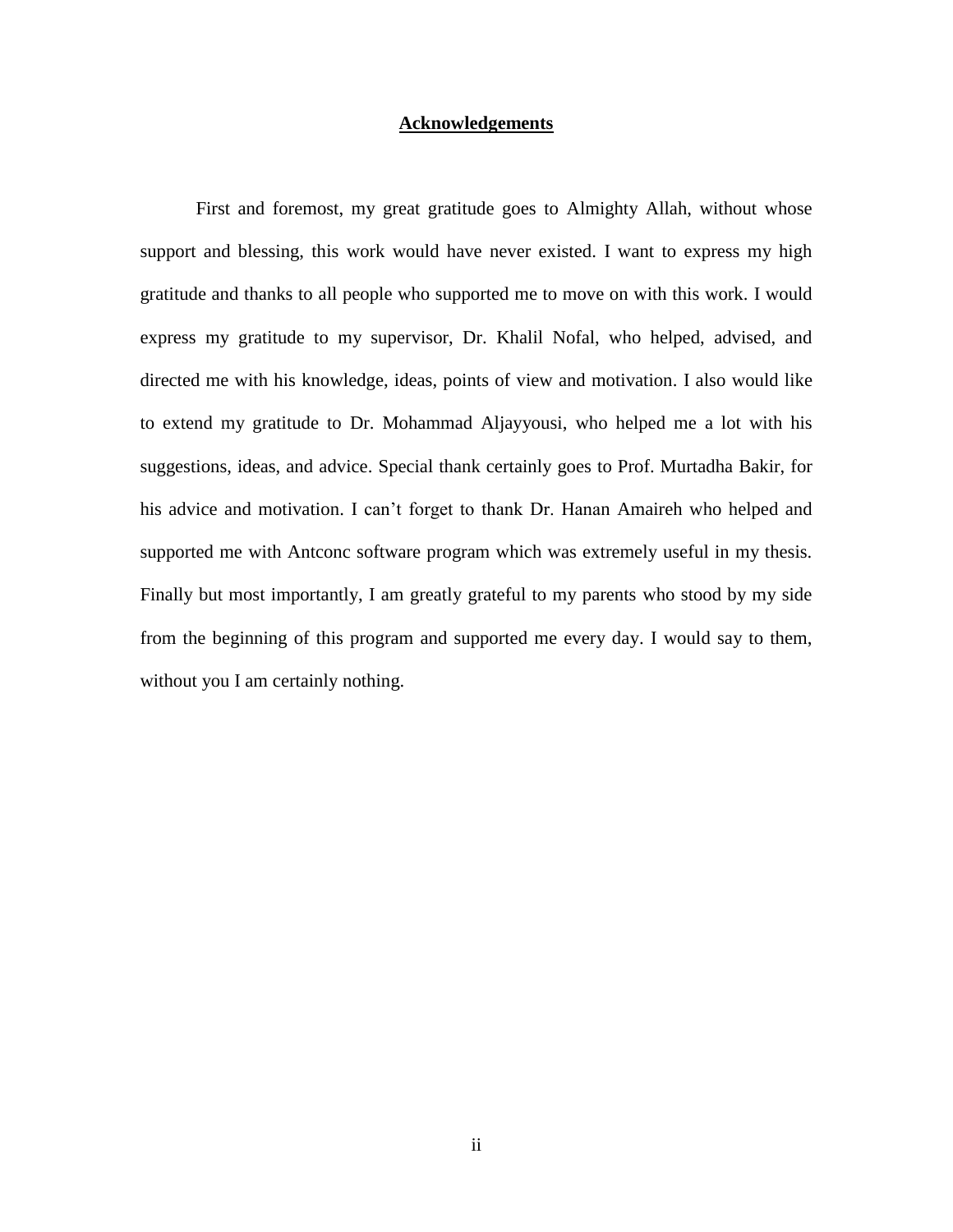| <b>Table of Contents</b> |
|--------------------------|
|--------------------------|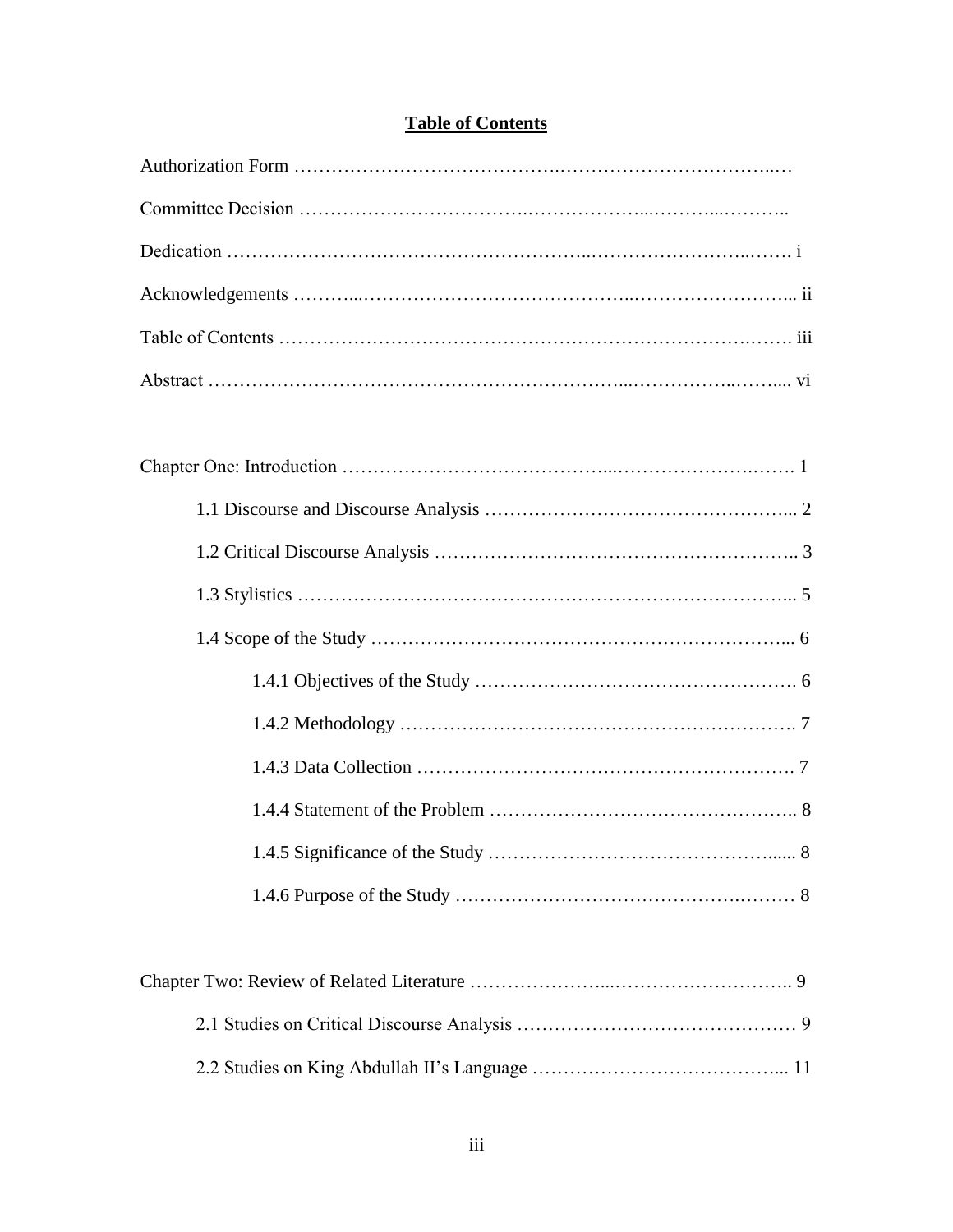| 3.1.2.d. Personification in Local Event Speeches  29 |  |
|------------------------------------------------------|--|
|                                                      |  |
|                                                      |  |
|                                                      |  |
|                                                      |  |
|                                                      |  |
|                                                      |  |
|                                                      |  |
|                                                      |  |
|                                                      |  |
| 3.2.4 Intertextuality in Local Event Speeches  40    |  |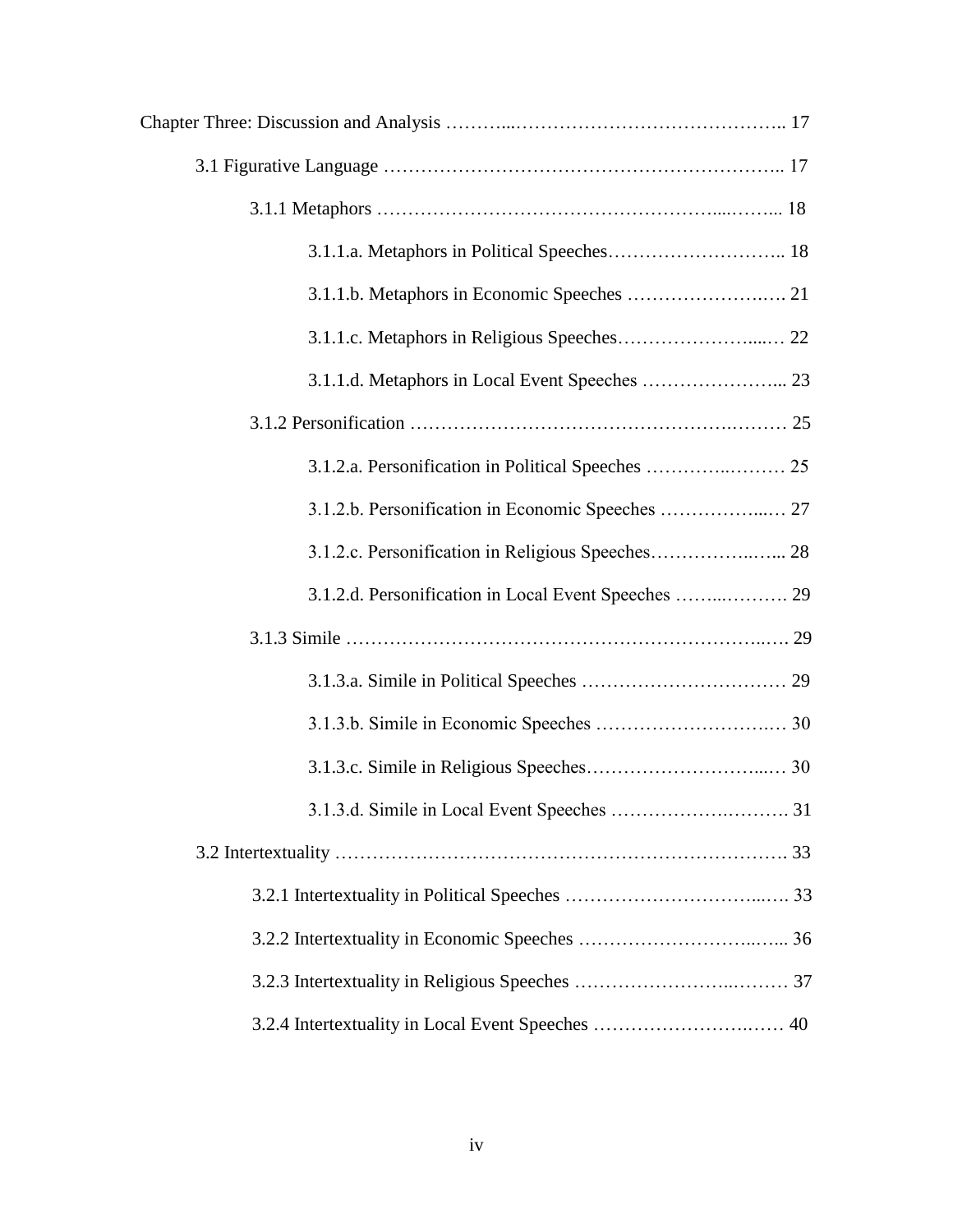|--|--|--|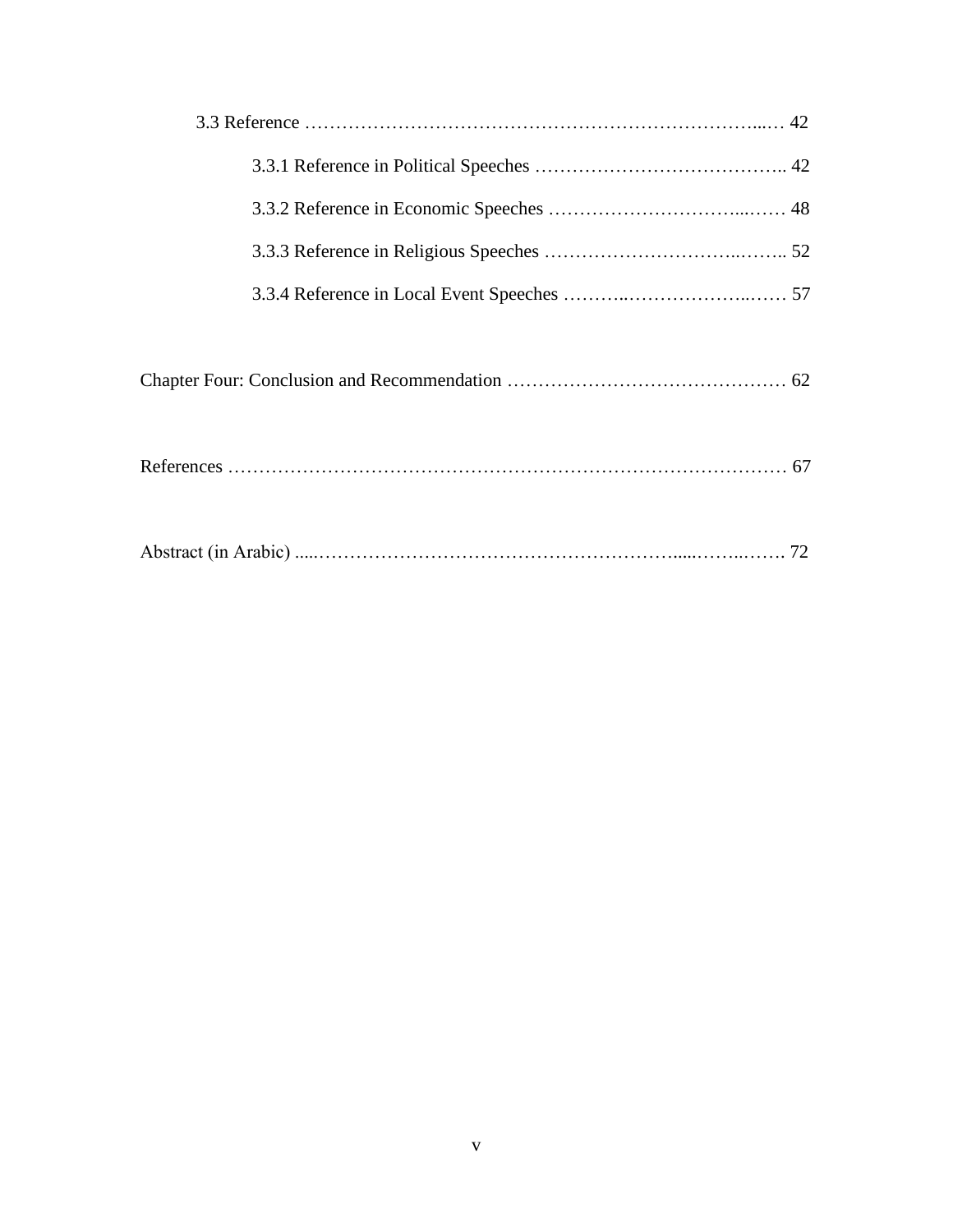#### **Abstract**

This study is intended to scrutinize the linguistic strategies that His Majesty King Abdullah II bin Al-Hussein uses in his speeches (political, economic, religious, and local), since analyzing the speeches delivered by the King in terms of critical discourse analysis has not yet received much linguistic attention and analysis. The researcher believes that King Abdullah II is able to persuade his audience with his ideology. Therefore, the study sheds light on the strategies employed by the King to achieve effective persuasion in twenty English speeches of his. The strategies that will be involved in the analysis are figurative language (metaphor, personification, and simile), intertextuality, and reference. The researcher reveals that the linguistic strategies of His Majesty the King are used effectively to persuade the audience of different ideologies, i.e., points of view, ideas, goals, beliefs, etc.

#### Key words:

critical discourse analysis, stylistics, figurative language, metaphor, personification, simile, intertextuality, reference.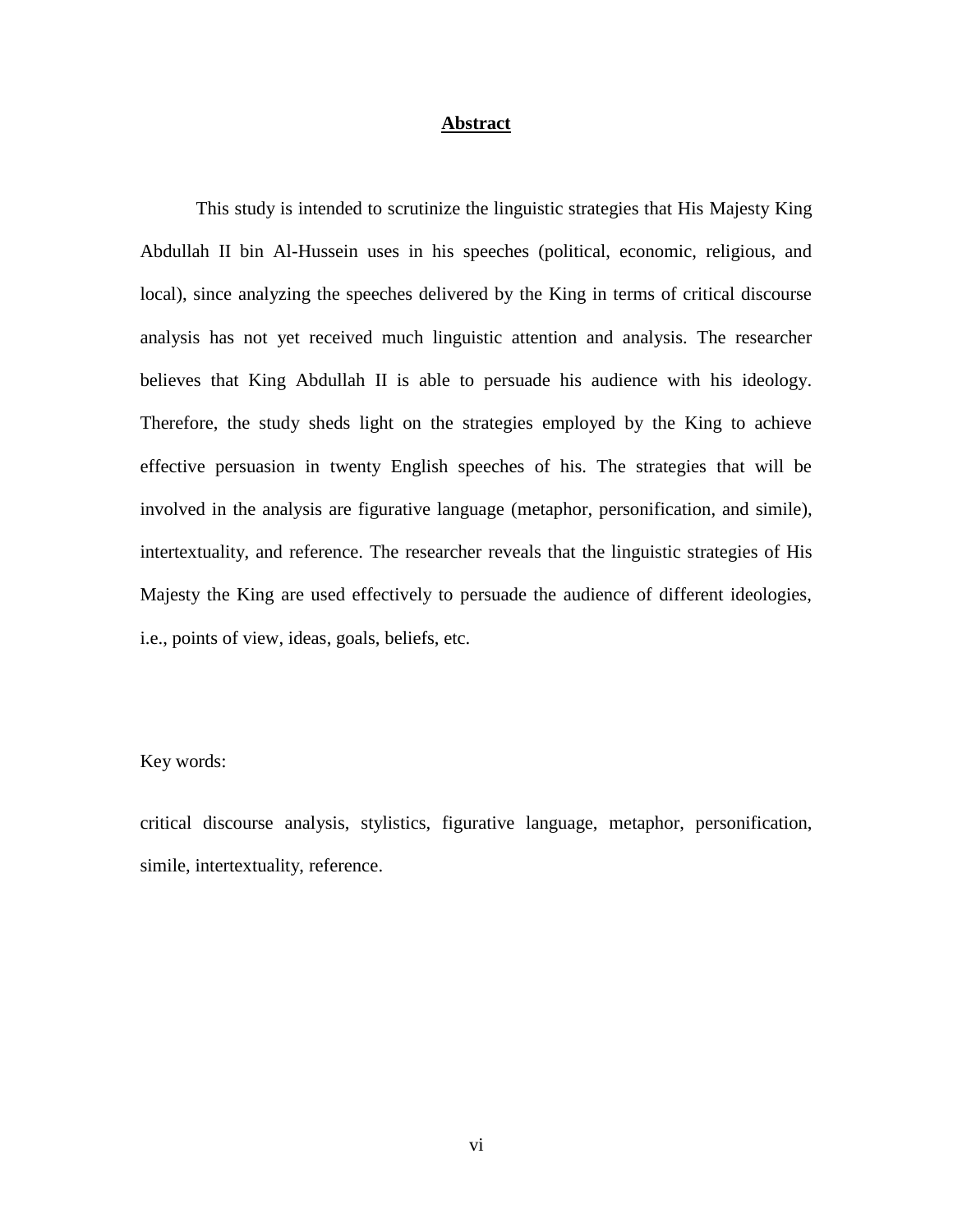#### **Chapter One**

#### **Introduction**

In critical discourse, speakers pay great attention to persuade their audience of their ideas, views, goals, expectations, etc. (i.e. their ideology). In order to get their goals, they use different strategies and different lexical and grammatical choices (linguistic choices) in their speeches. The linguistic strategies and the way these strategies are used play an integral role to influence the audience. Thus, it is important to investigate such strategies and how they are used in speeches.

The present study aims to identify some linguistic strategies in twenty English speeches of His Majesty King Abdullah II bin Al-Hussein of Jordan. The linguistic strategies adopted in the analysis of the twenty speeches of his are figurative language (metaphor, personification, and simile), intertextuality, and reference. This study will also investigate the creativity of King Abdullah and how he employs language to influence and convince the audience with his ideas, arguments and points of view. The topics of the speeches include four major issues: politics, economics, religion, and local events during the last nine years (2008-2016).

Since this thesis analyzes the speeches of King Abdullah II, it is essential to shed light on the definition of discourse, discourse analysis, critical discourse analysis (CDA), and stylistics in order to come up with clear understanding of these notions before dealing with the practical part of the research, which is the analysis of the speeches.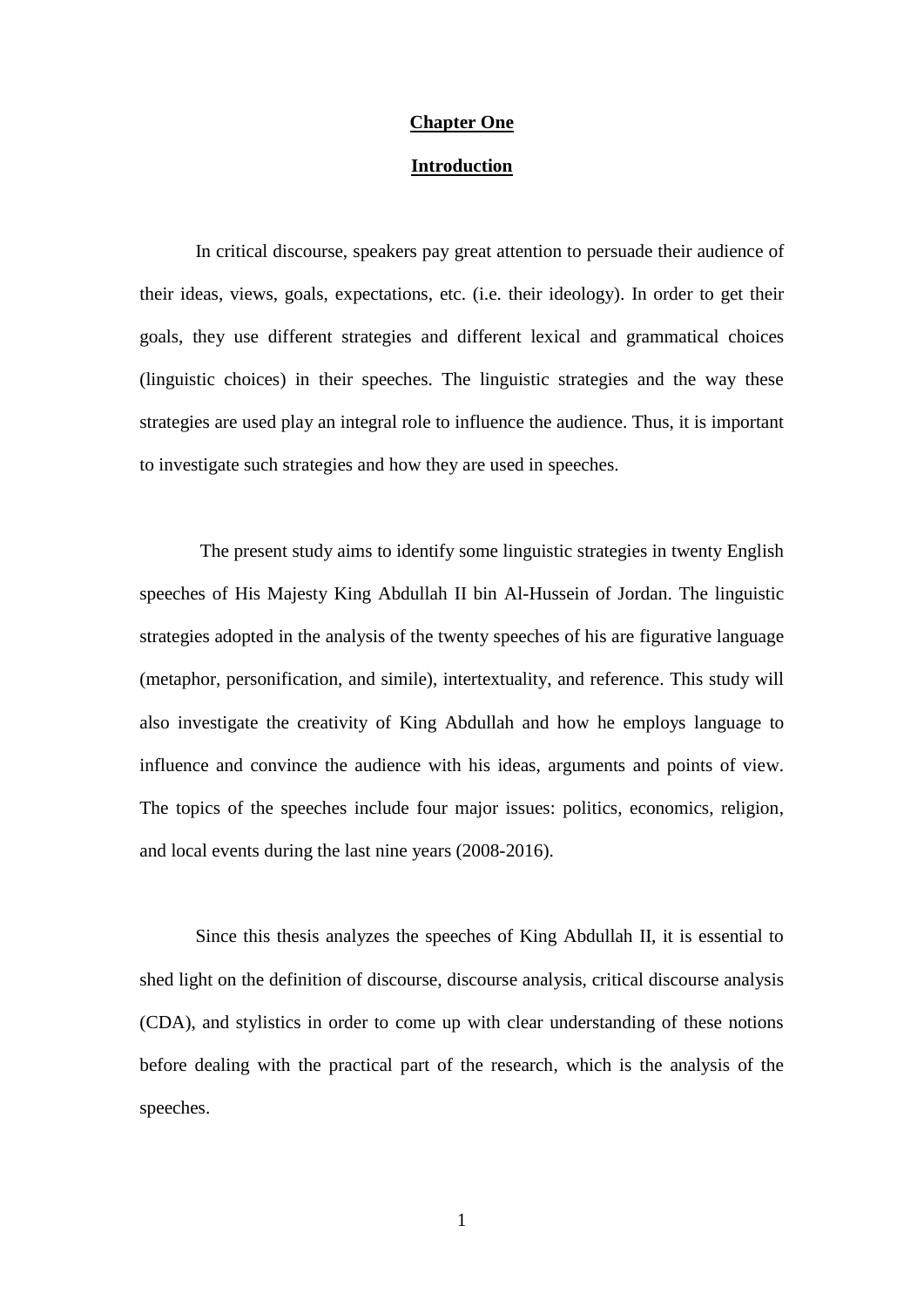#### **1.1 Discourse and Discourse Analysis**

Discourse is widely defined and seen from different points of view by different researchers. Generally, this term is described as language or a group of sentences spoken or written. One simple definition of "discourse" is by Salkie (2005: ix) who says: "A text, or a discourse, is a stretch of language that may be longer than one sentence".

Fasold (1990: 65) views the study of discourse as "the study of any aspect of language use". On the other hand, Coulthard (1988: 1) presents discourse as meaning according to how human communication is seen "that human communication must be described in terms of at least three levels — meaning, form and substance, or *discourse, lexico-grammar and phonology* —…". Cook (1995: 6) differentiates between "discourse" and "discourse analysis":

We have, then, two different kinds of language as potential objects for study: one abstracted in order to teach a language or literacy, or to study how the rules of language work, and another which has been used to communicate something and is felt to be coherent (and may, or may not, happen to correspond to a correct sentence or series of correct sentences). This latter kind of language― language in use, for communication―is called *discourse*; and the search for what gives discourse coherence is *discourse analysis*.

In addition, Brown and Yule (2004: 1) describe discourse analysis as "the analysis of language in use". Therefore, it is recognized from these definitions that language in use is a discourse while what makes this language coherent and makes it understood is its analysis. Brown and Yule (2004: 27) add that "the analyst is investigating the use of language in context by a speaker/ writer, he is more concerned with the relationship between the speaker and the utterance". This means that the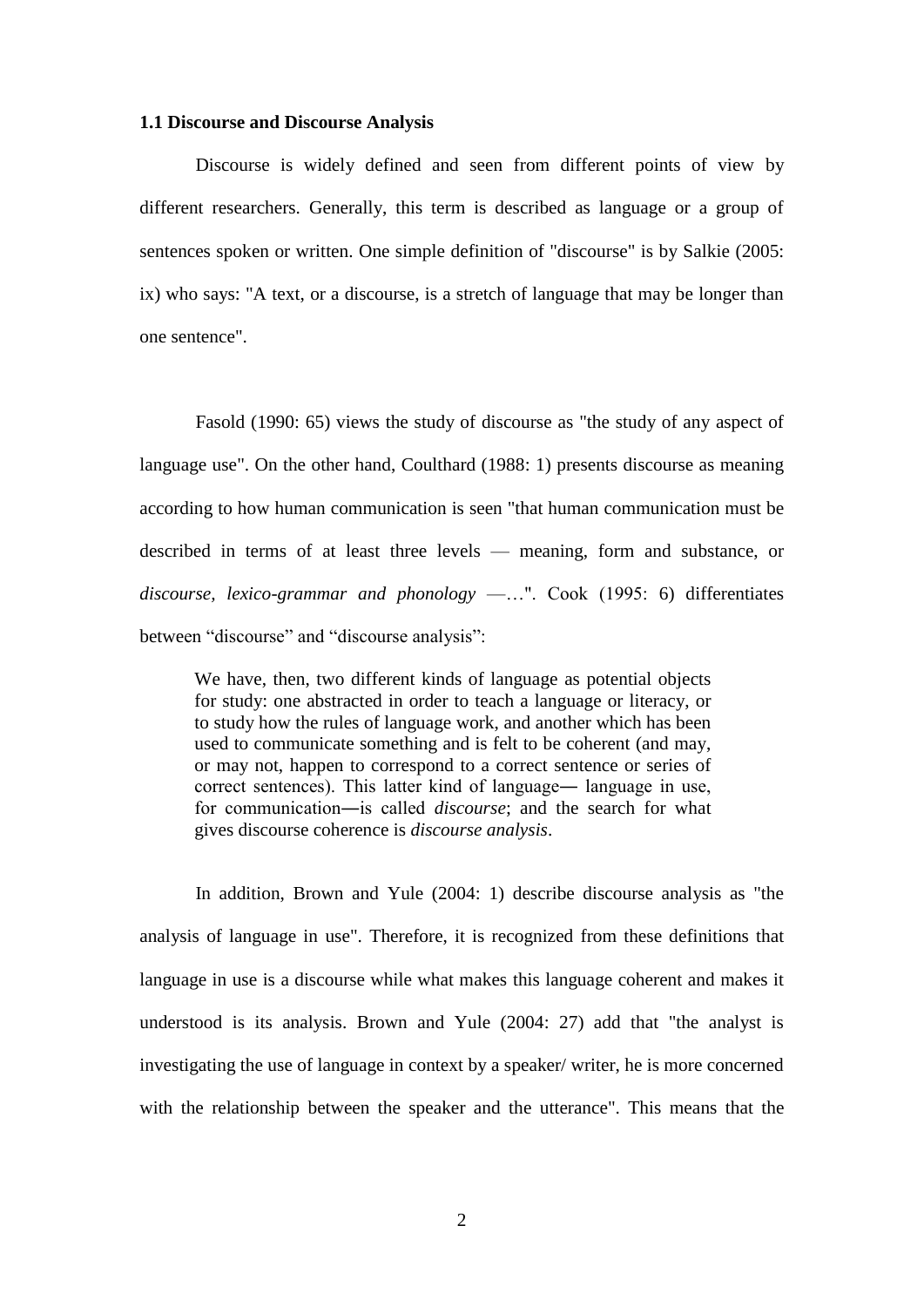analyst investigates the language of a speaker/writer and the relation between the speaker's/writer's intentions and the utterances produced.

Discourse analysis, then, is the analysis of meaning. "In the analysis of language the task of the linguist is essentially to demonstrate the systematic relationship that exists between the deep structures of that language (the meanings) and their surface structures" (Elgin, 1979: 157). Generally speaking, in discourse analysis, the analyst investigates the surface structure (usage) and its meaning (use), and explains the relationship between them.

#### **1.2 Critical Discourse Analysis**

Critical discourse analysis (CDA) is a term handled by different researches such as Van Dijk, Fairclough, among others. Critical discourse analysis is a method or an approach used to analyze certain types of discourse in terms of what Van Dijk (1993: 249) uses "social and political discourses". As a term, "critical discourse analysis" has been recently invented but the idea of this notion has been tackled before:

the critical perspective studies of language that are traced back, if not―as usual―to Aristotle, then at least to the philosophers of the Enlightenment or, of course, to Marx, and more recently to the members of the Frankfurt school … (Van Dijk, 1993: 251)

Coffin (2001: 99) defines CDA as "an approach to language analysis which concerns itself with issues of language, power and ideology". CDA is also defined as "A multidisciplinary approach to TEXT analysis which investigates the way language acts to disseminate particular points of view or ways of thinking within society" (Hewings & O'Halloran, 2004: xii). Thus, the aim of a critical discourse analysis is "to investigate critically social inequality as it is expressed, constituted, and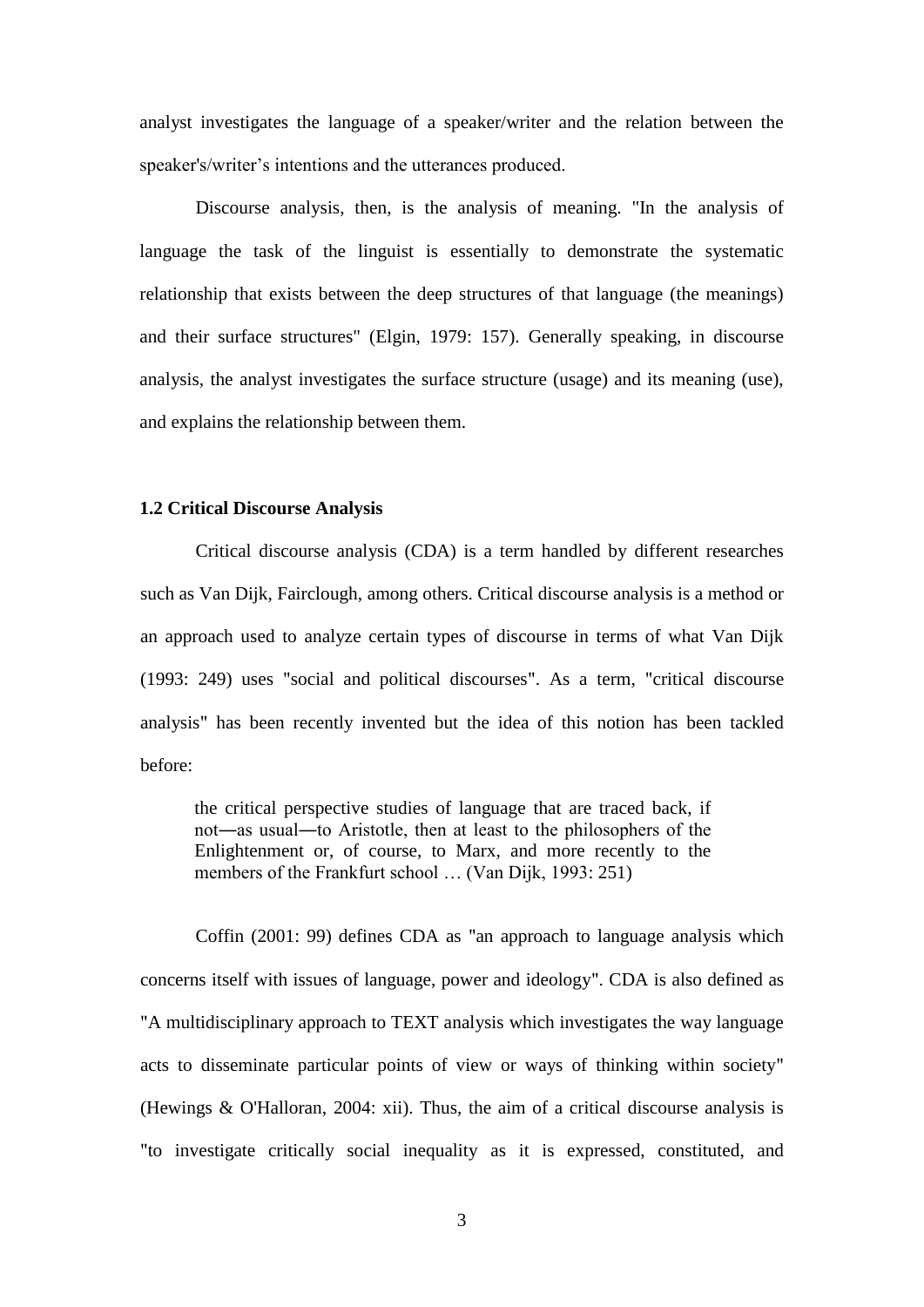legitimized by language use" (Wodak, 2006: 53). Any critical discourse analyst should take these factors into consideration in his/her study. The different relations between these factors produce different discourses and different analyses.

Critical discourse analysis is an approach used to analyze texts which can also be called critical linguistics where the analysts study the frequent language patterns used in the speaker's/writer's languages. They use them to show the "series of acts of *identity* in which people reveal both their personal identity and their search for social roles" (LePage & Tabouret-Keller, 1985: 14). Huckin, et al., (2012: 107) also define critical discourse analysis as:

an interdisciplinary approach to textual study that aims to explicate abuses of power promoted by those texts, by analyzing linguistic/semiotic details in light of the larger social and political contexts in which those texts circulate.

Critical discourse analysis:

has been developed by linguists with an interest in the *rhetorical* potential of text – the potential of texts to influence societal beliefs, values and expectations. It is an approach concerned with the ways in which texts may influence public opinion in relation, for example, to politics, international relations, the economy, religion and the environment. (The Open University, 2004: 114)

Fairclough (1989: 25) has developed a three-dimensional guideline for

studying a discourse: "text, interaction, and context". Thompson (2002) as quoted in

Behnam & Mahmoudy (2013: 2198) adds that:

A critical approach to discourse is trying to discover the links between the text (micro level) and the masked power structures in society (macro sociocultural practice level) by means of discursive practices based on which the text was produced (meso level).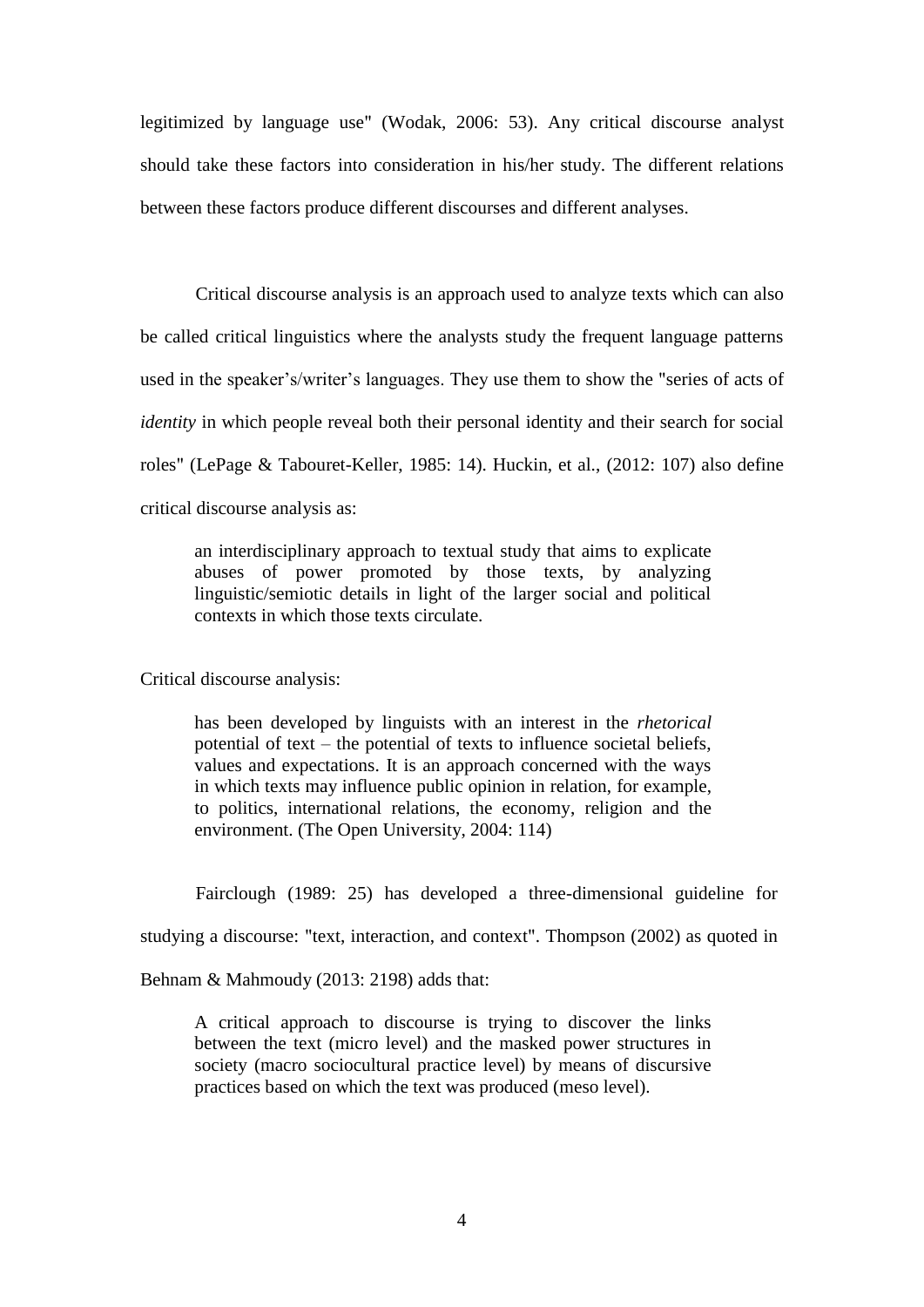In short, the three levels can be seen as: context, audience, and language. These levels are complementary and affect each other; the audience and the context determine what kind of language and what lexical and grammatical choices to be used. Thus, one can't use one level and forget the others in their interpretation. Any linguist or analyst should take these three levels into consideration when analyzing.

#### **1.3 Stylistics**

Style is not limited only to daily life choices, such as, choosing clothes, furniture, or food dishes. Style can also be found in language which is the way the writers use the language and their lexical and grammatical choices in both spoken and written language. Style has been defined in language as "distinctive linguistic expression" (Verdonk, 2003: 3). Stylistics is "the linguistic study of the various components of a writer's literary (or non-literary) style. Alternatively, it is still considered as the literary evaluation of linguistic devices" (Ufot, 2012: 2460). It is also defined as "an approach to the analysis of (literary) text using linguistic description" (Short, 1996: 1). Matthews (2007: 386) describes stylistics as:

The study of style in language: traditionally, of variations in usage among literary and other texts; now, more generally, of any systematic variation, in either writing or speech, which relates to the type of discourse or its context. Thus there is a style appropriate to public lectures, different from that of casual conversation among friends; the style of prayers in church includes the intonation etc with which they are recited; and so on.

To talk about the goals of stylistic studies, Wales (1997: 437-8) posits that:

The goal of most stylistic studies is not simply to describe the formal features of texts for their own sake, but in order to show their functional significance for the interpretation of the text; or in order to relate literary effects to linguistic "causes" where these are felt to be relevant. Intuitions and interpretative skills are just as important in stylistics and literary criticism; however, stylisticians want to avoid vague and impressionistic judgments about the way formal features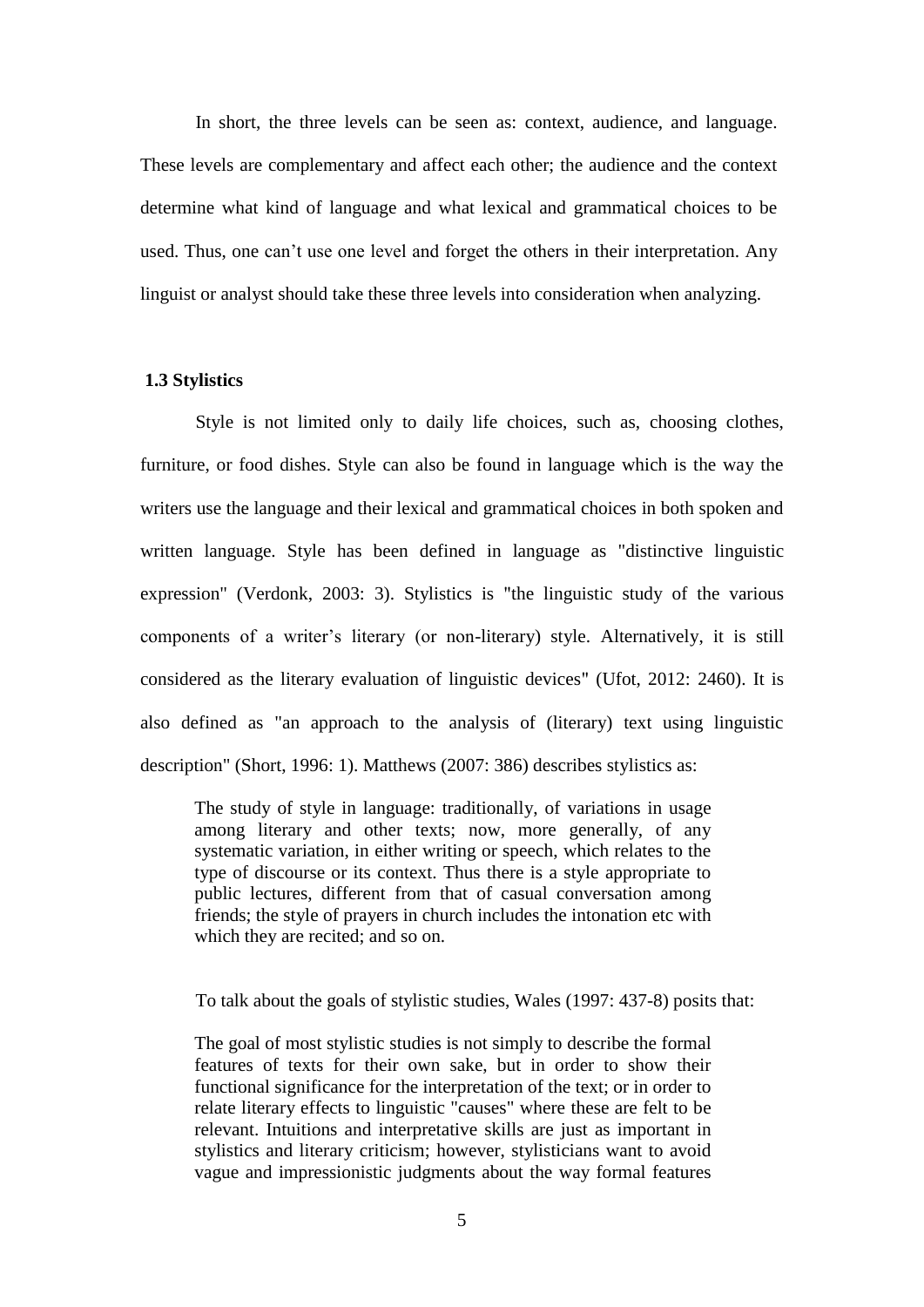are manipulated.… So the 1970s saw a shift away from the text itself to the reader and his or her responses to the text.

The purpose of analyzing a text stylistically is to see how the elements of a language are set to produce a message. Stylistics "is concerned with patterns of use in a given text" (Widdowson, 1996: 138). For analysts, the style of a speaker in any kind of discourse shows his/her ideologies (values, beliefs, and attitudes). They are concerned with the speakers' linguistic choices and they analyze these choices to distinguish what the speaker believes in. Ohmann (1964: 423) simply refers to style as "a way of writing". Then, we can refer to stylistics as the science of the way of writing or the way of using language.

#### **1.4 Scope of the Study**

The research is meant to be a contribution to stylistic analysis and discourse analysis. The analysis of this study is applied on some of the English speeches of His Majesty King Abdullah II and the results of this study can be applied to any political, economic, religious and local discourse by other political leaders. This study is concerned with the discourse analysis of King Abdullah's English language focusing on *(i)* the way he uses language, his style, *(ii)* the most significant linguistic elements used in the selected speeches, *(iii)* how his style affects the audience and *(iv)* how his language reflects his ideology.

#### **1.4.1 Objectives of the Study**

The present study attempts to answer the following questions:

- 1. What are some significant features of his Majesty's style?
- 2. How does he use them to influence his audience?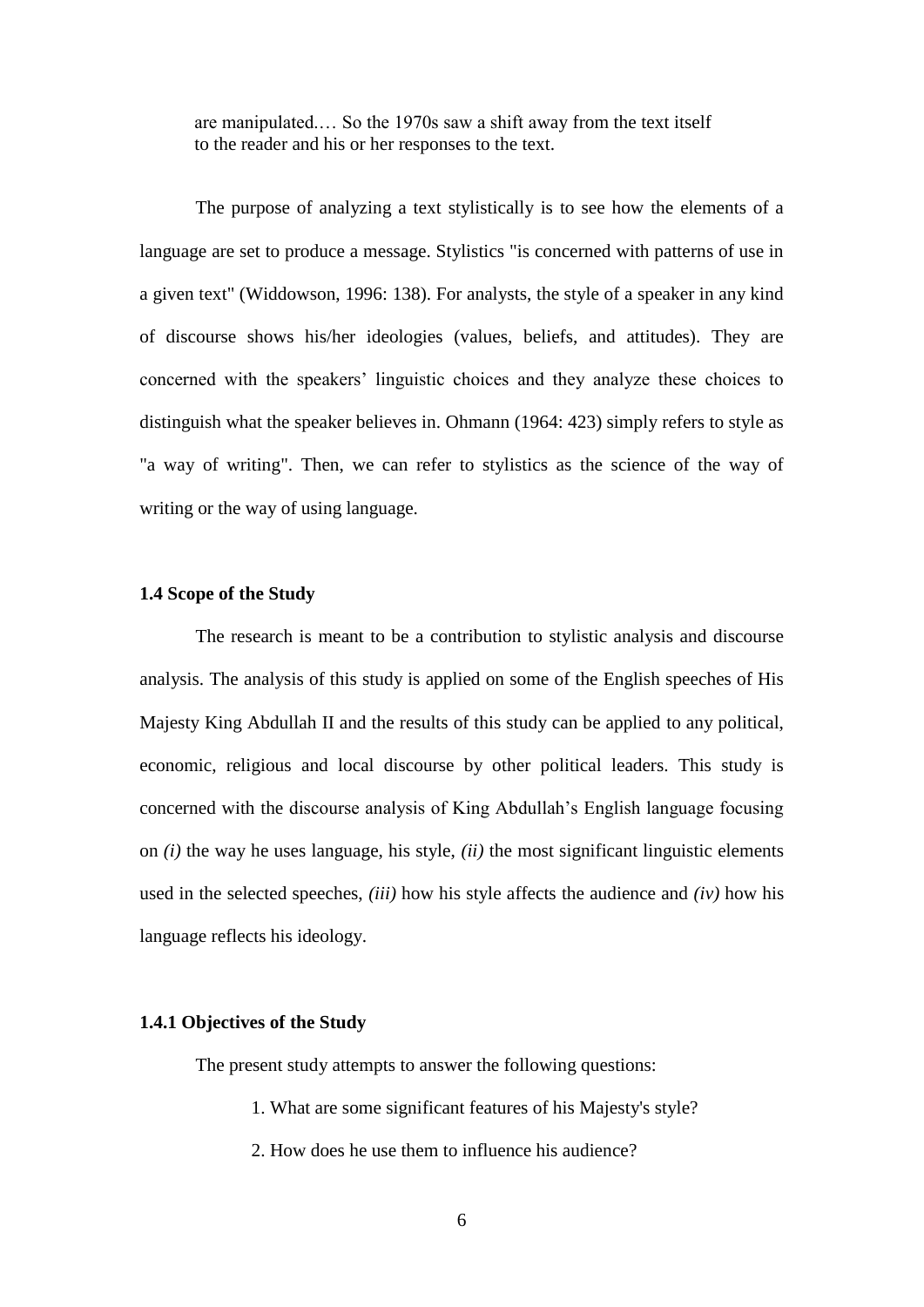- 3. How does his language reflect his ideology?
- 4. What are the strategies used in his speeches to achieve effective persuasion?

#### **1.4.2 Methodology**

This part provides details and clear image about the process of data collection and what methods the researcher has adopted for the data analysis section. This study will investigate the language of King Abdullah II linguistically. It will show how he uses language to create solidarity with the audience to achieve effective persuasion. This study analyzes certain linguistic strategies: figurative language (metaphor, personification, and simile), intertextuality, and reference to show the way His Majesty thinks and the way he uses these strategies to persuade his audience with his ideology (values, beliefs and attitudes … etc.). Critical discourse analysis will be used to analyze the speeches of King Abdullah. The steps followed in developing this study are:

- 1. A review of related literature is presented in Chapter Two.
- 2. Chapter Three incorporates discussion and analysis.
- 3. Chapter Four is concerned with conclusion and recommendation.

#### **1.4.3 Data Collection**

The speeches have been carefully selected from the official website of King Abdullah, [http://www.kingabdullah.jo/.](http://www.kingabdullah.jo/) This thesis deals with the different speeches of His Majesty, political, economic, religious and local issues that face Jordan and the world which were delivered locally, or nationally, or internationally during the last nine years.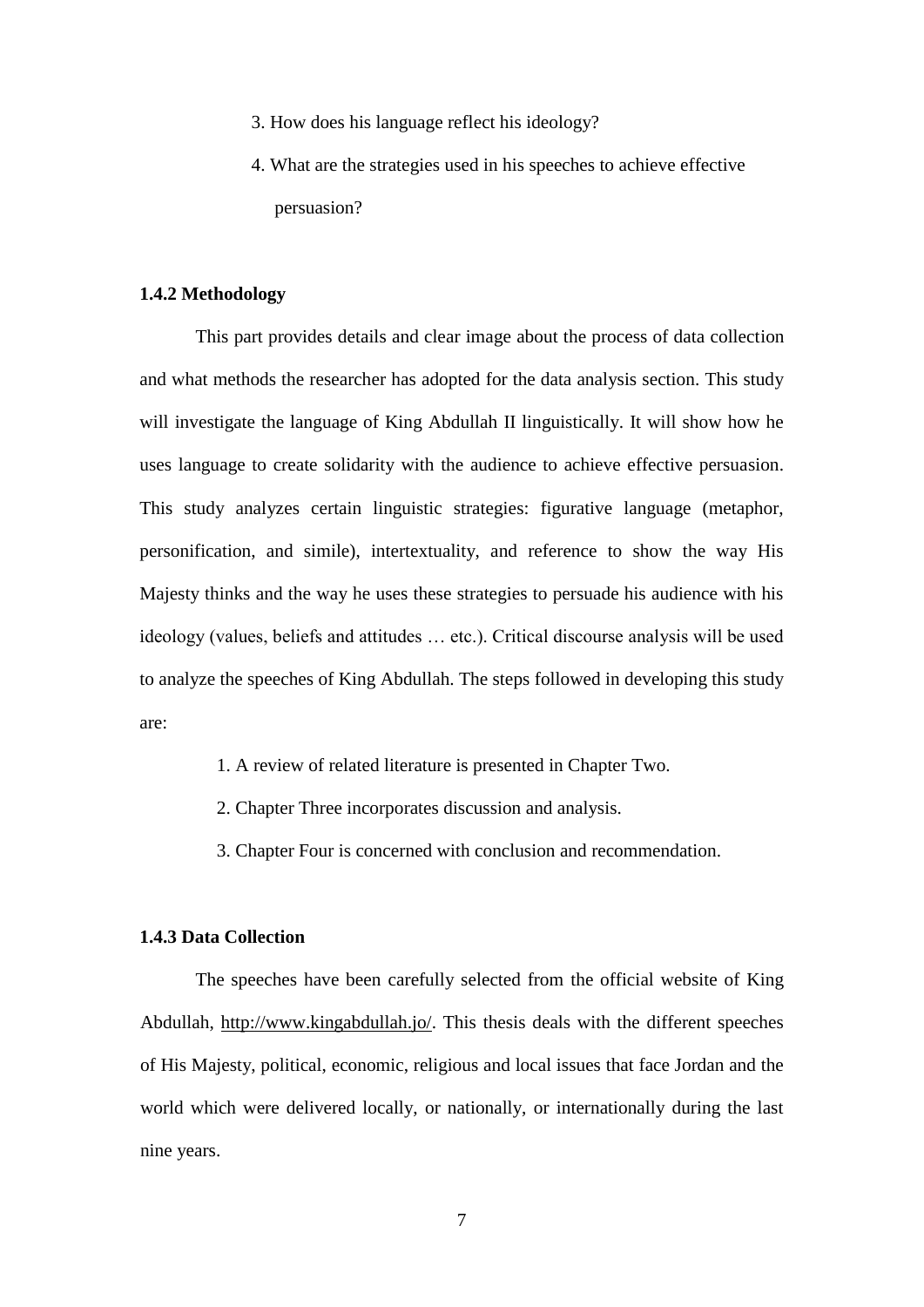#### **1.4.4 Statement of the Problem**

The present study investigates the language of His Majesty King Abdullah II and the linguistic strategies used in his speeches. The most basic concern of the researcher is to pay special attention to how these strategies and His Majesty's linguistic choices (lexical and grammatical) affect the audience and how his style reflects his ideology.

#### **1.4.5 Significance of the Study**

The present study also draws its significance from three important points. First, it investigates the language of a key figure, King Abdullah II, in the political, economic and religious fields not only in Jordan but also all over the world. Seond, the local events speeches that were not handled by other researchers are also discussed. Third, it draws particular attention on the persuasive strategies that are used to persuade his audience of his ideology.

#### **1.4.6 Purpose of the Study**

This study aims at presenting an attempt to point out the major strategies of persuasion involved in the speeches delivered by King Abdullah II during the last nine years. It aims to show how these strategies are used to reflect the King's ideology. These strategies are figurative language (metaphor, personification, and simile), intertextuality, and reference.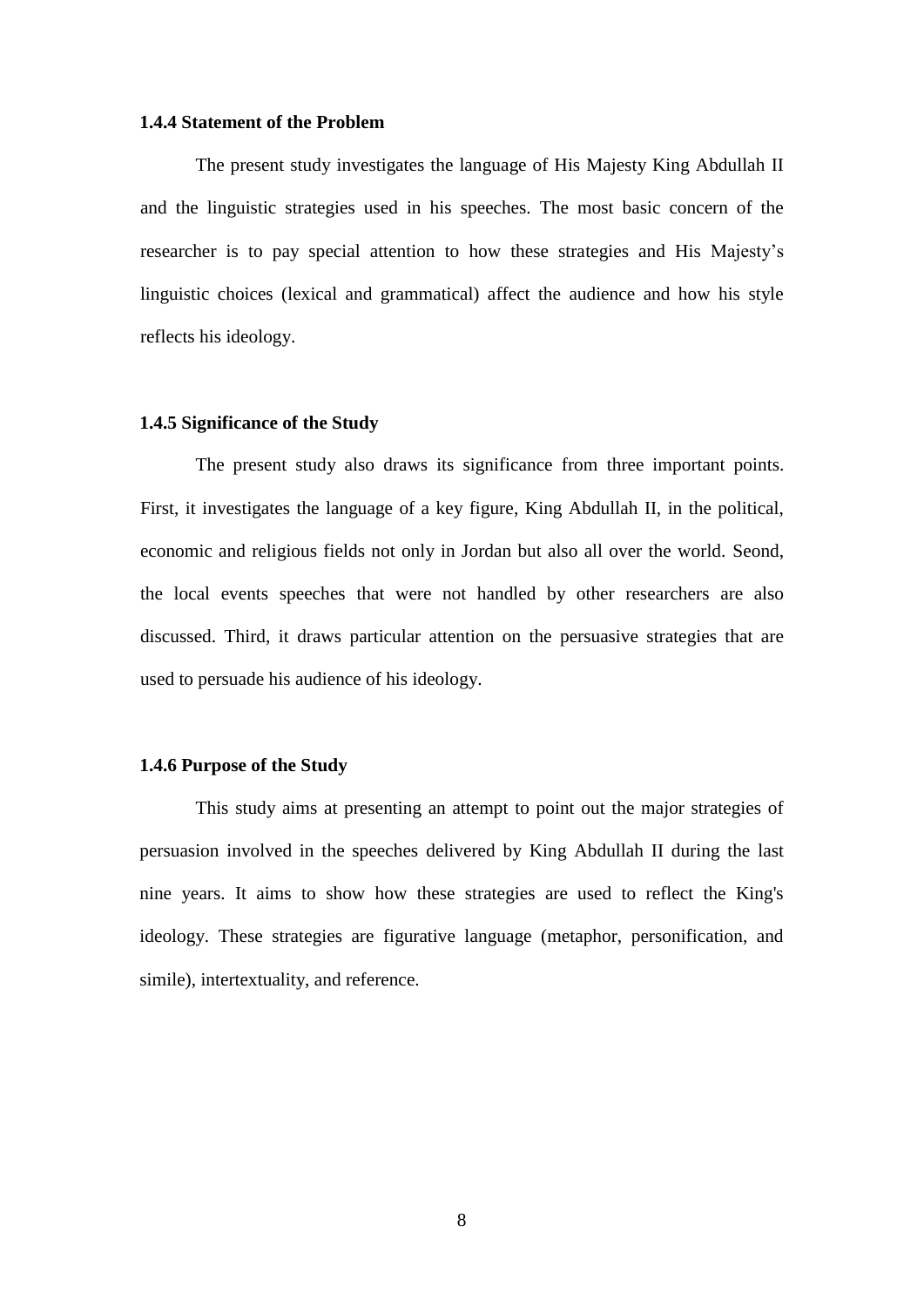#### **Chapter Two**

#### **Review of Related Literature**

In this chapter, I am going to present some works that deal with the main approach of this study, Critical Discourse Analysis. Then, some studies on the language of King Abdullah will also be discussed.

#### **2.1 Studies on Critical Discourse Analysis**

The idea of Critical Discourse Analysis is highly important in this study. Some works that discussed this approach and investigated different discourses using this approach are mentioned below.

Van Dijk (1993) in his paper "Principle of critical discourse analysis" aims to discuss the idea and some principles of Critical Discourse Analysis focusing on "dominance relations" and "the patterns of access to (public) discourse for different social groups". At the end of this discussion, Van Dijk illustrates his paper with an analysis of some examples from the parliamentary debates about ethnic affairs.

Van Dijk (1996) in his "Discourse, power and access" examines the relationships between discourse and social power in terms of CDA. In his argument, Van Dijk pays attention to certain concepts like power, social power, power and racism, dominance, discourse, and access. He supports his argument with some examples from the coverage of ethnic affairs in the British press, during the first six months of 1989.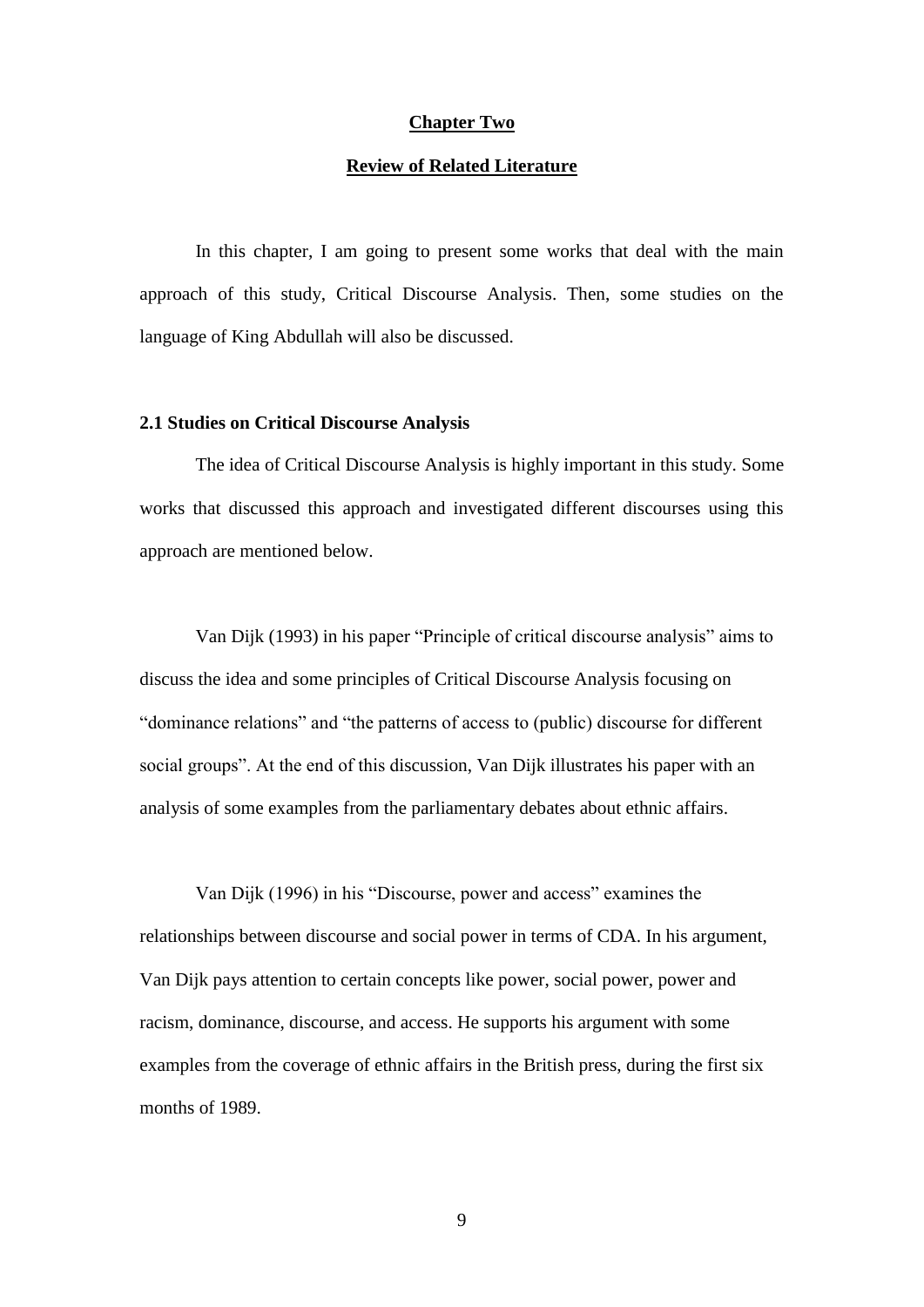Van Dijk (2006) illustrates the idea of Critical Discourse Analysis in his paper "Politics, ideology, and discourse". He examines the relationships between discourse, ideology, and politics in the sense that "politics is usually discursive as well as ideological, and ideologies are largely reproduced by text and talk" (2006; 739).

Fairclough (1995) in his book *Critical discourse analysis: The critical study of language* sheds light on the idea of Critical Discourse Analysi, the relationship between langauge, ideology and power, the relationship between discourse and sociocultural change, textual analysis, and the principles and practice of critical language awarness. This book contains a collection of papers on CDA which are written during 1983-1993. They are ten papers grouped within four sections: langauge, ideology and power, discourse and sociocultural change, textual analysis in social research, and critical language awarness.

Wodak & Meyer (2008) in their "Critical discourse analysis: History, agenda, theory, and methodology" aim to provide an introduction about what is CDA, and the history of CDA and provide an overview of some important research agendas in CDA. They shed light on the common ground of discourse, critique, power and ideology and elaborate their argument with some examples form a research of interest in CDA, "Language of the new Capitalism and the knowledge-based economy (KBE)".

One of the studies that deserves mentioning is Amaireh's (2013) *A rhetorical analysis of the English speeches of Queen Rania of Jordan*. In terms of Critical Discourse Analysis, Amaireh investigates how Queen Rania of Jordan uses various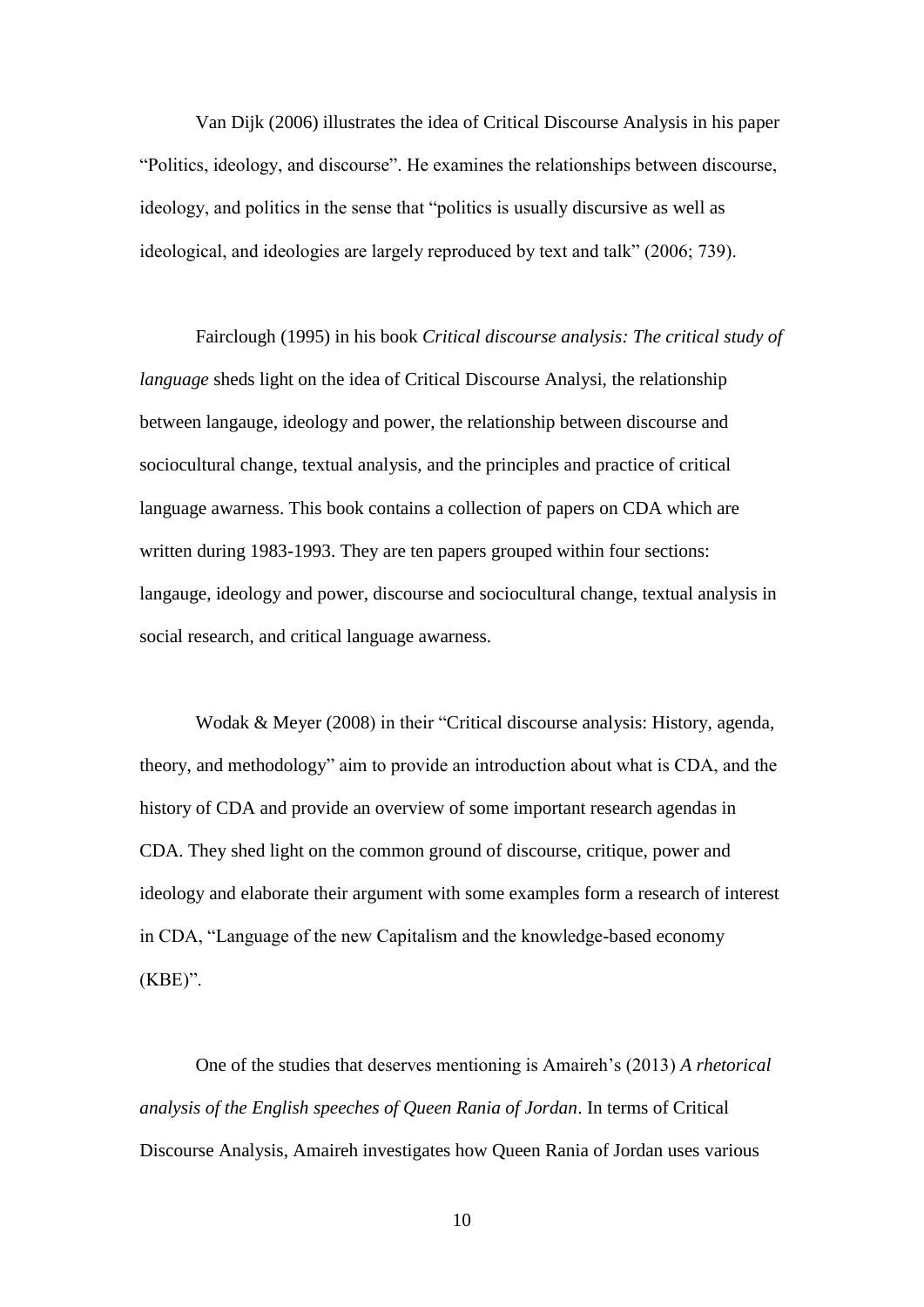rhetorical techniques to convince the audience and how her language draws on the characteristics of feminine style. The researcher studies two main canons of rhetoric: invention and style, which are based on the classical Aristotelian approach.

#### **2.2 Studies on King Abdullah II's language**

Since the primary concern of this study is to investigate certain linguistic strategies in the English speeches of King Abdullah II and his style of using these strategies effectively to persuade his audience of his ideologies, it is important to shed light on the previous studies on His Majesty's language and the persuasive means in his political, economic, religious and local speeches. This study mostly includes different studies that investigate the language of King Abdullah II.

One significant study which discussed the art of persuasion in King Abdullah's speeches is Al-Rawabdeh (2005), *Art of argumentation and persuasion in the political speeches of His Majesty King Abdullah II maintained in their Arabic translation*. She attempts to reach a rhetorical analysis of His Majesty's language in some of his English speeches and their Arabic translation and to show how his language achieves effective persuasion on the audience using Neo-Aristotelian approach which shows to what extent the language of the speeches persuades the audience. Al-Rawabdeh's work can be used to contribute two domains: translation and persuasion in the field of discourse analysis. What gives this work its significance is the attempt to investigate major canons of rhetoric: invention (logical proofs, emotional proofs, and ethical proofs), arrangement, and style. The study also compares English speeches and their Arabic translations suggested by the Hashemite Royal Court with respect to the features of persuasion and arrangement.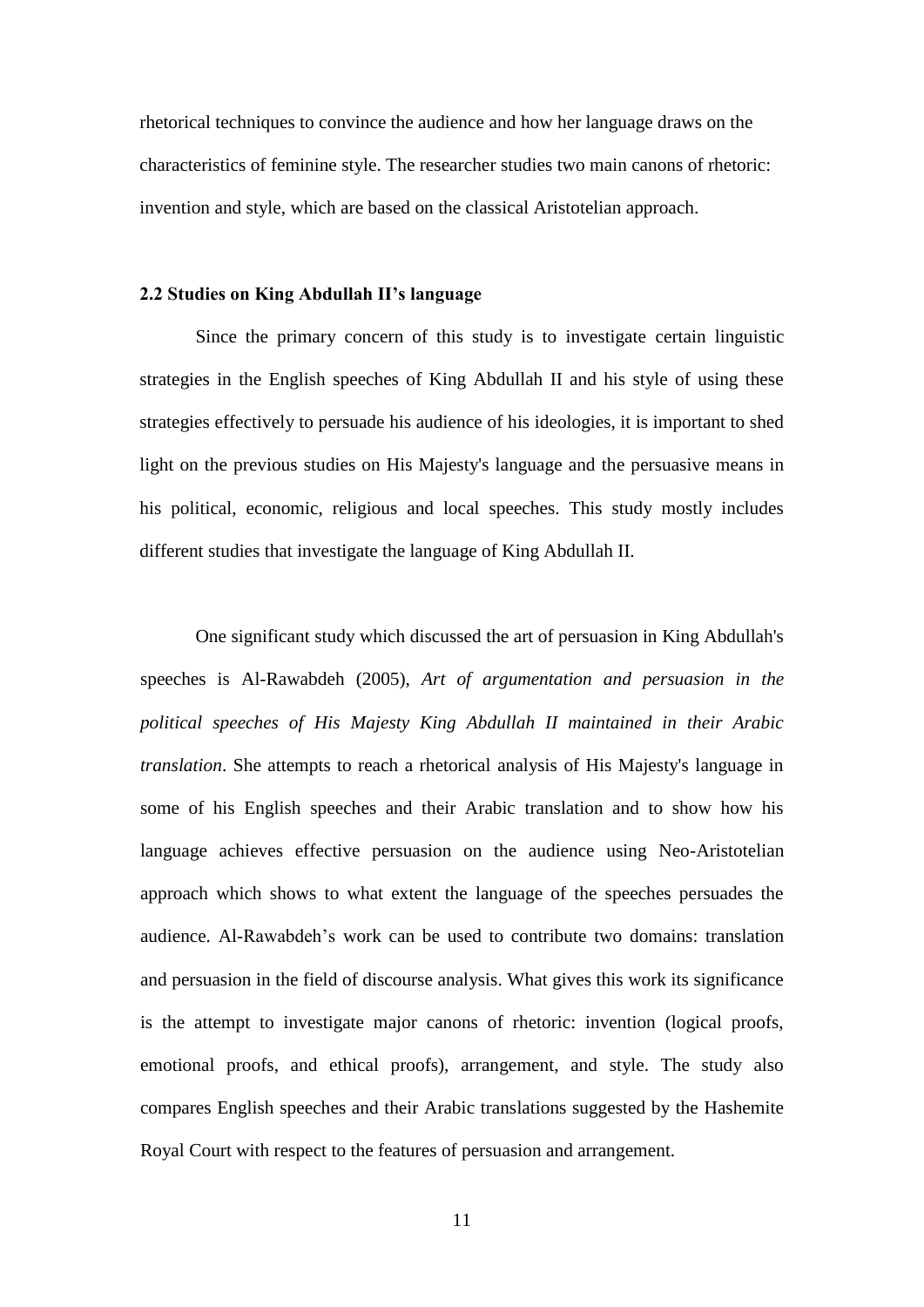Another important study that deserves mentioning is Mohammad's (2014) *Analysis of interpersonal meanings in political discourse - a contrastive study of speeches by King Abdullah II and President Barack Obama after the Arab spring*. In this study, the researcher provides a contrastive analysis of interpersonal metafunction in political speeches of King Abdullah II and President Barack Obama after the Arab Spring. It attempts to explore how the interpersonal meanings used by the two leaders are achieved from the perspective of Critical Discourse Analysis within the theories of Systematic Functional Linguistics focusing on mood, modal auxiliaries, personal pronouns, and tense shift. This is to say, different uses of mood, modal auxiliaries, personal pronouns, and tense shift, can express different levels of the interpersonal meaning. The researcher concludes that both leaders use different moods: declaratives and imperatives, different modal auxiliaries, different personal pronouns, and different tenses to make their speeches more influential in order to achieve specific purposes.

Al-Abed Al-Haq & Al-Sleibi (2015), in their paper entitled "A critical discourse analysis of three speeches of King Abdullah II", investigate three political speeches using two-level analysis. At the first level, the authors use the main principles of Critical Discourse Analysis (CDA): description of the text, discourse-asdiscursive practice, and discourse-as-social practice. At the second level, four persuasive strategies are employed: creativity and metaphor, reference, circumlocution, and intertextuality. Concerning creativity, His Majesty the King uses creative expressions to show the reality as it is, i.e., the bad image of the current state of affairs and the potential good image of the future. He uses circumlocution to highlight and magnify certain issues: the Palestinian-Israeli peace process, the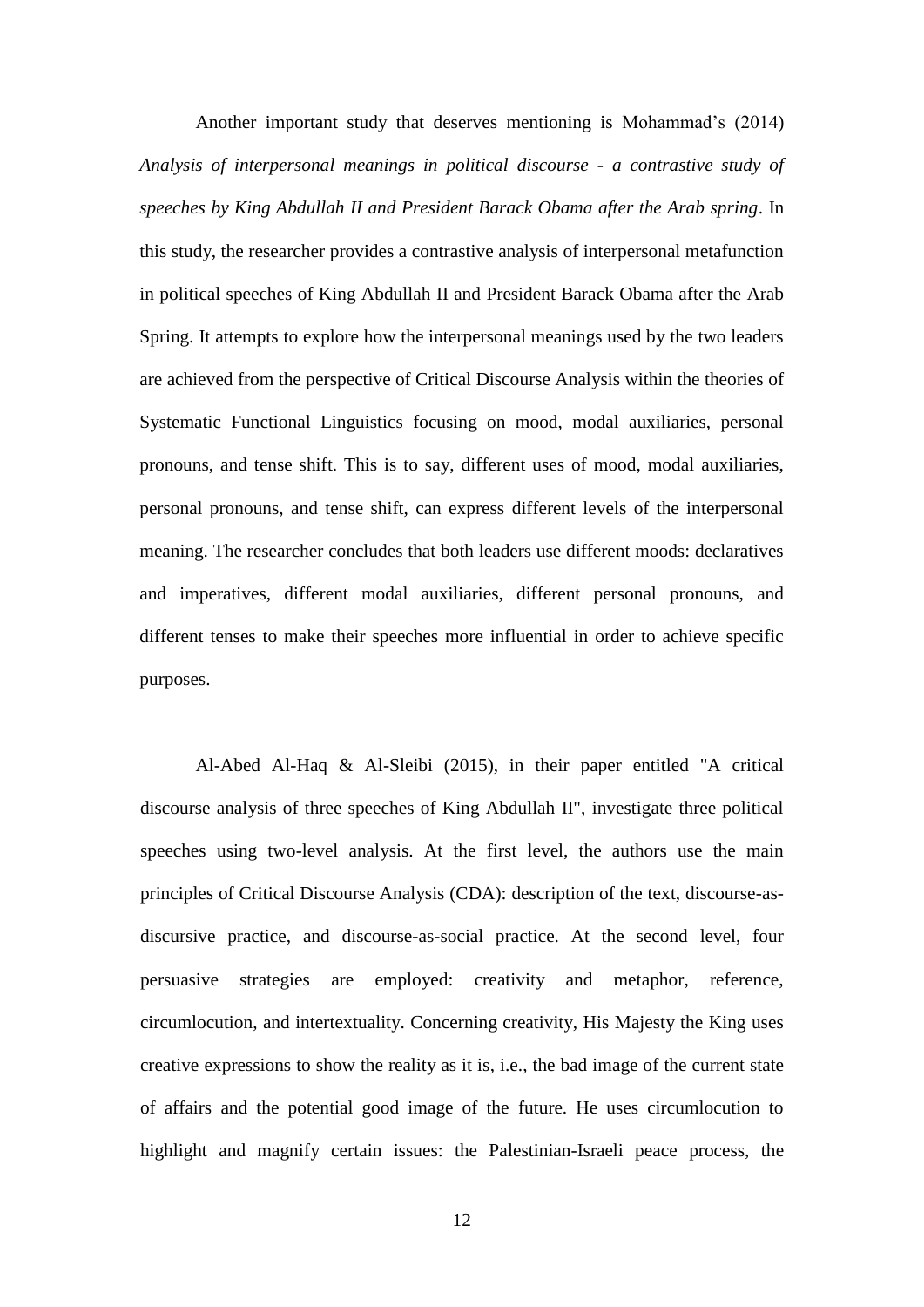American role in this process, and the call for interrelation community to work together against the potential gangers. Regarding reference, he focuses on the use of first personal pronouns to highlight the core issues mentioned above. As far as intertextuality is concerned, he uses it to convince American audience with his ideas through some extracts from the American President, Roosevelt. The authors use a corpus-based approach in their analysis of the data to enrich their study with quantitative evidence from the three selected English speeches of King Abdullah II.

Another important study that aims to identify the linguistic items which act as hedges in the speeches of King Abdullah II is [Rabab'ah](mailto:ghalebrababah@gmail.com) & [Abu Rumman'](mailto:ghalebrababah@gmail.com)s (2015). In their paper entitled "Hedging in political discourse: Evidence from the speeches of King Abdullah II of Jordan", the authors investigate the linguistic devices that act as hedges in twenty five political speeches of King Abdullah II and their pragmatic functions: modal auxiliaries, modal lexical verbs, adjectival, adverbial and nominal modal phrases, approximators of degree, quantity, frequency and time, introductory phrases and if clauses. They conclude that political discourse resorts to hedging devices to express indirectness, politeness and lack of commitment and probability.

Al Khalidy & Ramamoorthy (2011) in their paper, "Lexical cohesion in the speeches of His Majesty, King Abdullah II of Jordan", investigate the lexical cohesion aspects in the English speeches of the King and how he uses these aspects to draw the attention of his audience. In this study, the researchers illustrate some examples from the King's speeches to show how some lexical cohesion, particularly word repetitions, synonymy, super-ordinates and generals, and opposite and related words are used by the King to achieve certain functions.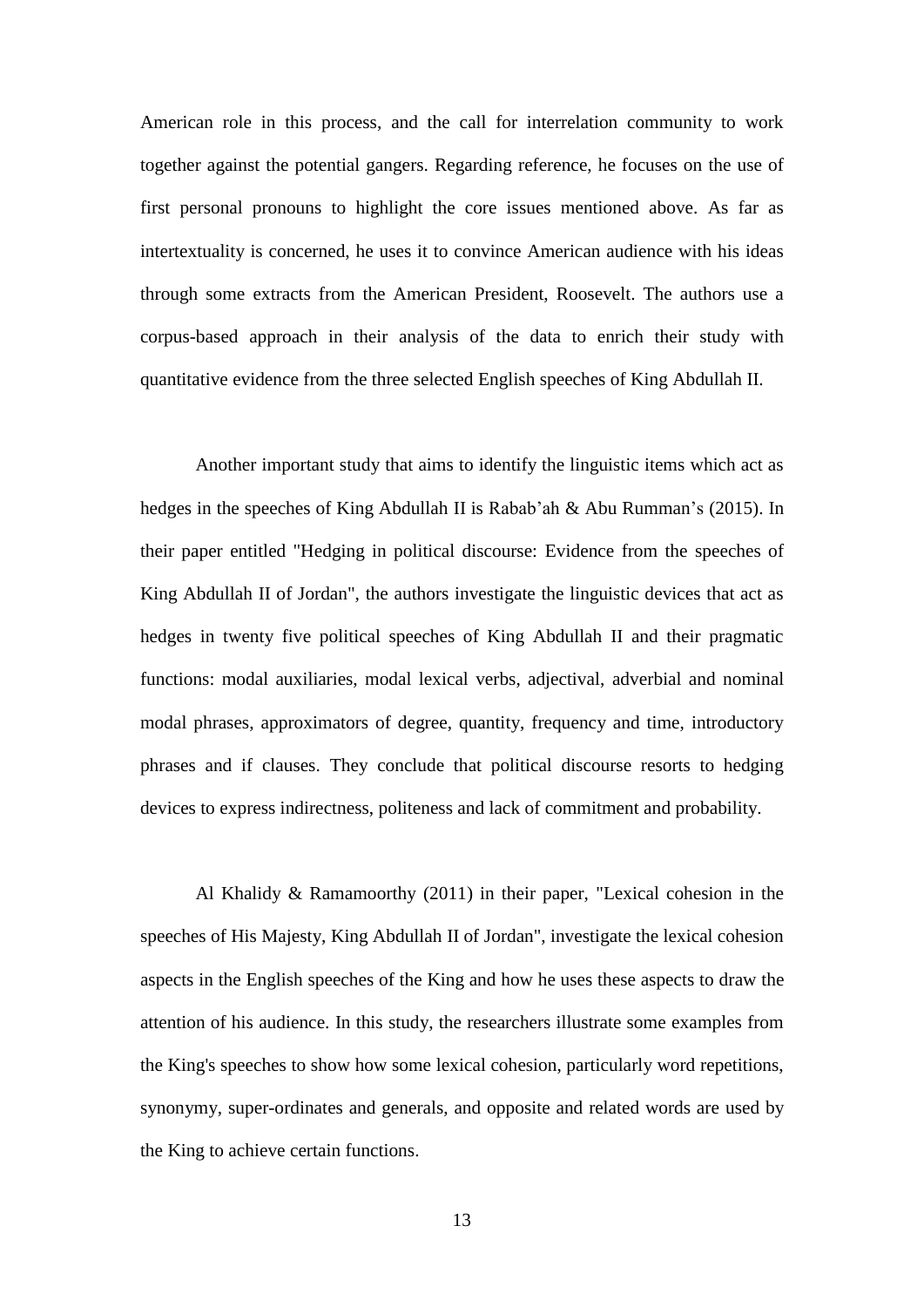El-Sharif (2014) in his paper entitled "Constructing the Hashemite selfidentity in King Abdullah II's discourse" analyzes the language of King Abdullah II to show how His Majesty presents his self-identity and ideology through his language. The study "within the framework of Critical Discourse Analysis" (El-Sharif, 2014: 1) investigates the lexical and thematic choices used by King Abdullah through which he presents his identity as one member of the Hashemite Family. This work also discusses how King Abdullah builds a certain image of his ideology and beliefs that affect his audience through three socio-cultural representations: the historical legacy and religious affiliation, modernity and originality, and the vanguard of reform. The Study concludes that King Abdullah II "has invested language to construct an ideology that maintains the Jordanian people, Arabs, and Westerners' positive stance to the Hashemites and their regime in Jordan" (p. 48).

El-Sharif (2015) in another study on the language of King Abdullah II, "A march towards reform: The metaphorical conceptualisation of "reform" in King Abdullah II's Language", critically analyzes and discusses the metaphorical language used in the political discourse of King Abdullah. El-Sharif suggests that (2015: 50) "King Abdullah II (KAII) has constantly presented himself as the patron of reform, he makes reform a topical theme in his political language". This study adopts a corpusbased approach to investigate quantitatively and qualitatively the frequent types of metaphors in the King's speeches in terms of eleven conceptual source domains: "PATH and MOVEMENT (a single source domain), BUILDING, AGENTIVE ("reform" as an agentive force), CONFLICT, NATURE, MACHINE, OBJECTS, VALUABLE COMMODITY, PERSONIFICATION, PLANTS, and VITALITY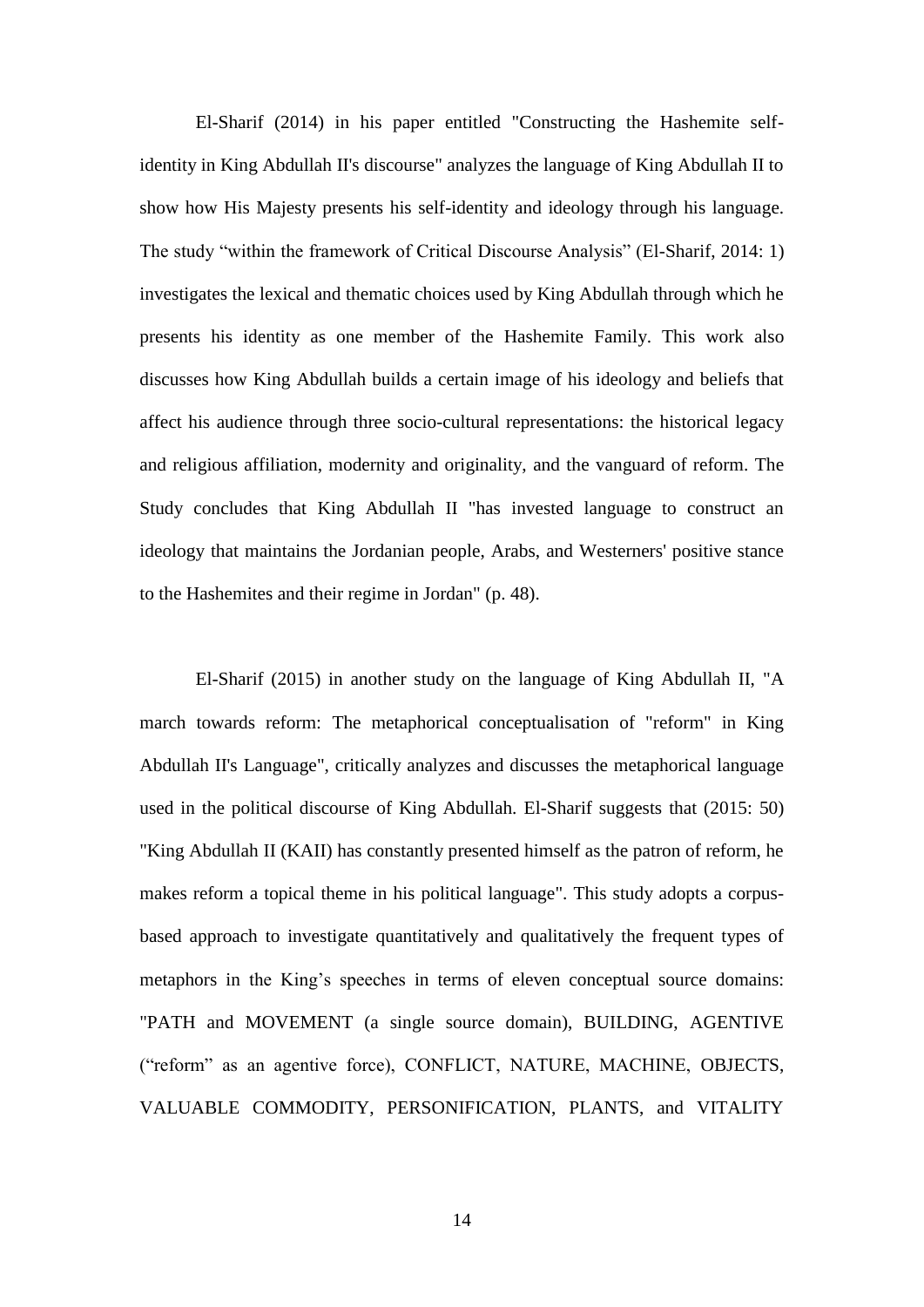(reform is "something" "vital" and "indispensable" to mankind) domains" (El-Sharif, 2015: 58). Then, the study concludes that:

His Majesty's political metaphors make a social practice (i.e. socially constructed in Jordanian political and public discourse and communication) by which images of travelling along the path towards reform represent KAII's [King Abdullah II's] rhetoric of political reform. (p. 66)

Similarly, Mehawesh (2016) investigates the figurative language of King Abdullah II through his paper "Figures of speech in the translation of King Abdullah II political speeches". Here the author focuses on the metaphorical language and the use of metaphor and simile in the political speeches of the King. His study investigates some English political speeches compared with their Arabic translation. Mehawesh also argues how this figurative language is used to draw the attention of the audience to achieve effective persuasion of the King's ideas and points of view. Concerning metaphor, King Abdullah II "uses many metaphors to call the audience to action, stir their emotions, and move them to carry out certain actions or adopt particular points of view, or change some prior ideas" (Mehawesh, 2016: 58). Concerning simile in the speeches of King Abdullah II, Mehawesh (2016: 60) adds:

Simile in political speeches is an aesthetic and skilful mode of discourse whose major aims are to clarify an opinion or feeling, to bring two significations close to each other, and to compare a given entity with another in praise, dispraise, ornamentation, or repugnance. Therefore, simile, as a linguistic and aesthetic skill, varies from one text-producer to another in quality, effectiveness, and most importantly, the impact upon the text-receiver.

Bernston (2014) in a linguistic study of King Abdullah II's discourse in his *Shaping identity: A study of the construction of national identity in two royal speeches*, examines the construction of national identity in two speeches; one by King Abdullah II of Jordan and another by King Mohammed VI of Morocco by using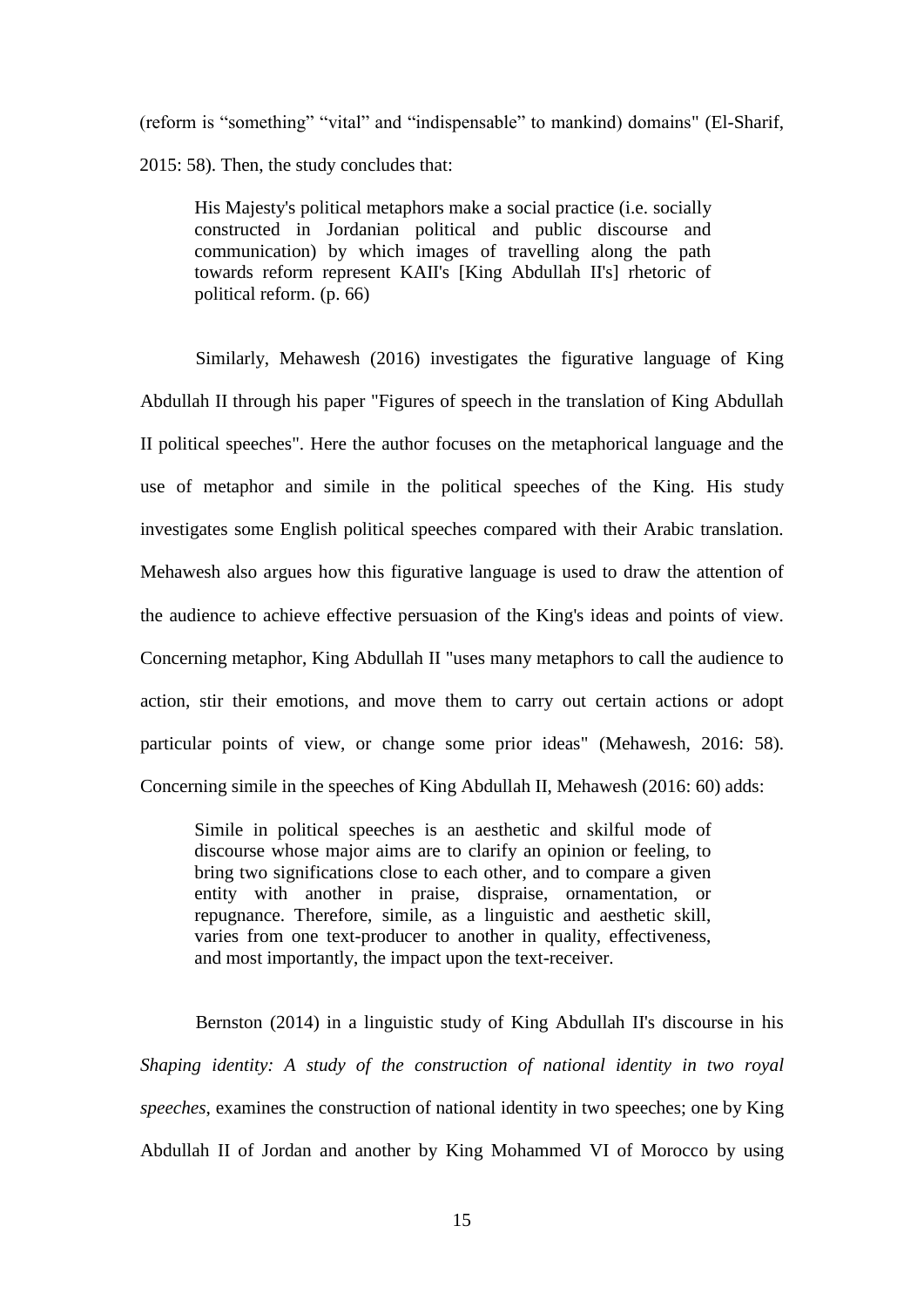theories on national identity rooted in linguistics and sociology. His concern is how the two leaders construct their identity and ideology through their speeches. He concludes that: "both kings emphasised and linguistically constructed a national identity for their respective countries" (2014: 2). From the analysis of the speeches, King Abdullah mostly tries to connect the present with the past:

Abdullah II is focusing on connecting what he is doing today to a greater cause, a cause for which Jordan and Jordanians have fought for decades. There is emphasis on foundational myths and historic events, and tying those to the present and thus evoking a sense of continuation in the fight for "Jordanian values" (Bernston, 2014: 24).

On the other hand, King Mohammad VI is almost the opposite. He rarely connects the past with the present.

Mohammed VI is exclusively focusing on the present, trying to include and unify through various linguistic means … Mohammed VI does not really refer to the past, there is nothing to build upon as far as continuation strategies are concerned. (Bernston, 2014: 24)

In short, many researches have been written on the language of King Abdullah II and how his language is used effectively to persuade the audience. In this study, figurative language (metaphor, personification, and simile), intertexuality, and reference are handled to show how these strategies are used effectively to draw the attention of the audience and how they represent the ideology of His Majesty.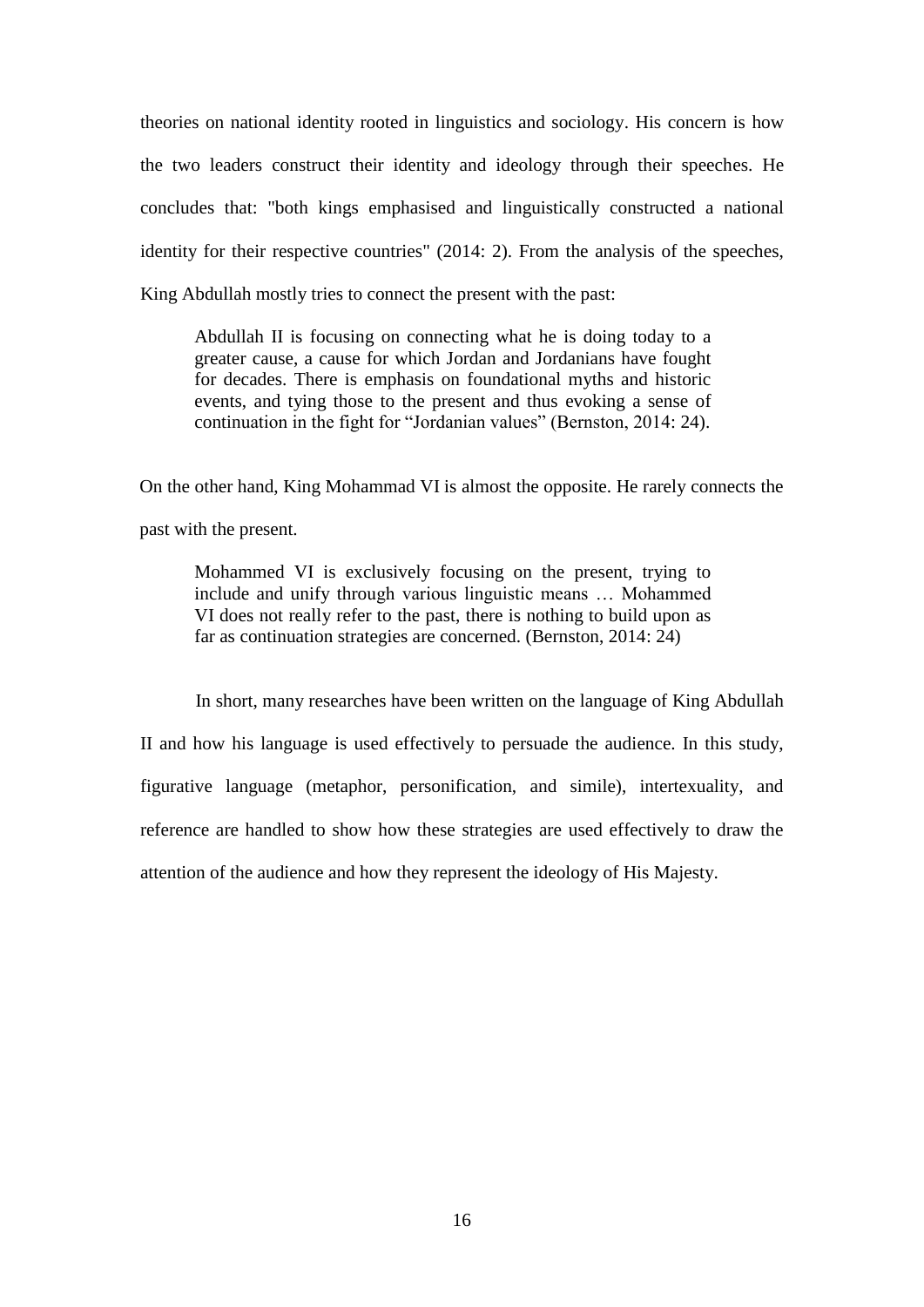#### **Chapter Three**

#### **Discussion and Analysis**

In this chapter, I discuss three persuasive strategies used in twenty speeches (politics, economics, religion and local events) of King Abdullah II. The three strategies are figurative language (metaphor, personification, and simile), intertextuality, and reference, taking into account how these strategies are used to persuade the audience.

#### **3.1 Figurative Language**

The first strategy used in this analysis is figurative language. Figurative language is a distinguished way of using the language where people use certain figures of speech to make their language more effective and persuasive, unlike the literal language which simply gives facts directly.

There are many figures of speech in language such as: metaphor, personification, simile, alliteration, assonance … etc. In this work, the concentration will be only on metaphor, personification and simile. Metaphor and simile are figures of speech which make comparison between two things that are essentially unlike; the former is an implicit comparison while the latter is explicit comparison. Metaphor is defined as "the use of a word or phrase to mean something different from the literal meaning" (Oxford Advanced Learner's Dictionary, 2011). On the other hand, simile is defined as "an explicit comparison between things that are essentially different yet having something in common in a way as to clarify and enhance an image" (Cuddon, 1998: 830). Personification is when a thing or an insane is given human attributes.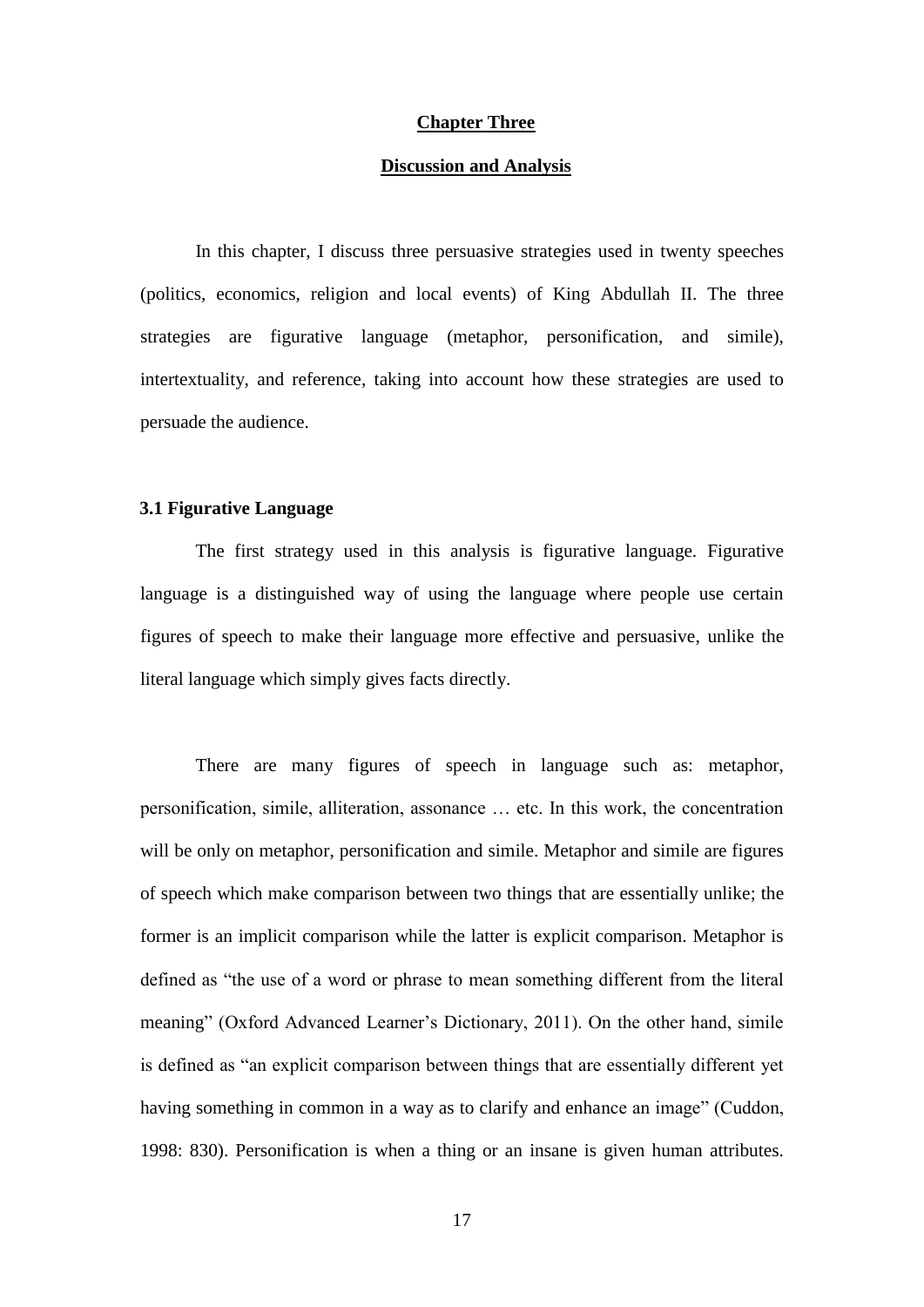Personification is also defined as "the rhetorical figure by which something not human is given a human identity ..." (Melion & Ramakers, 2016: 1). Tambling (2016: 73) suggests the reason of using personification is to make everything "double and richer". These strategies are frequently used in the speeches of King Abdullah II and the researcher is going to discuss how His Majesty uses these figures to persuade his audience.

#### **3.1.1 Metaphor**

#### **3.1.1.a. Metaphor in Political Speeches**

His Majesty uses his knowledge of history and his fluency in English using different figures of speech in order to have great influence on the audience. The first figure of speech is metaphor.

Let us consider the following extract:

1. "Failed states, conflict zones and sectarian divisions have been fertile grounds for this **cancer**" (During the 52nd Munich Security Conference, Munich, Germany, 12 February 2016).

During the attacks of Daesh (ISIS) on the world, His Majesty states his idea of being united to defeat its threat using the metaphor of "cancer". He uses metaphorical language to express his ideas of how it is dangerous to leave these "outlaw groups" to grow. His Majesty the King uses "failed states", "conflict zones" and "sectarian divisions" to indicate the case of being divided and not united and this creates "fertile grounds" for those extremists to expand and be stronger. In this extract, King Abdullah wants to tell his audience that we have to be united in order to defeat our enemy, Daesh. In this creative statement, we can understand that His Majesty tries to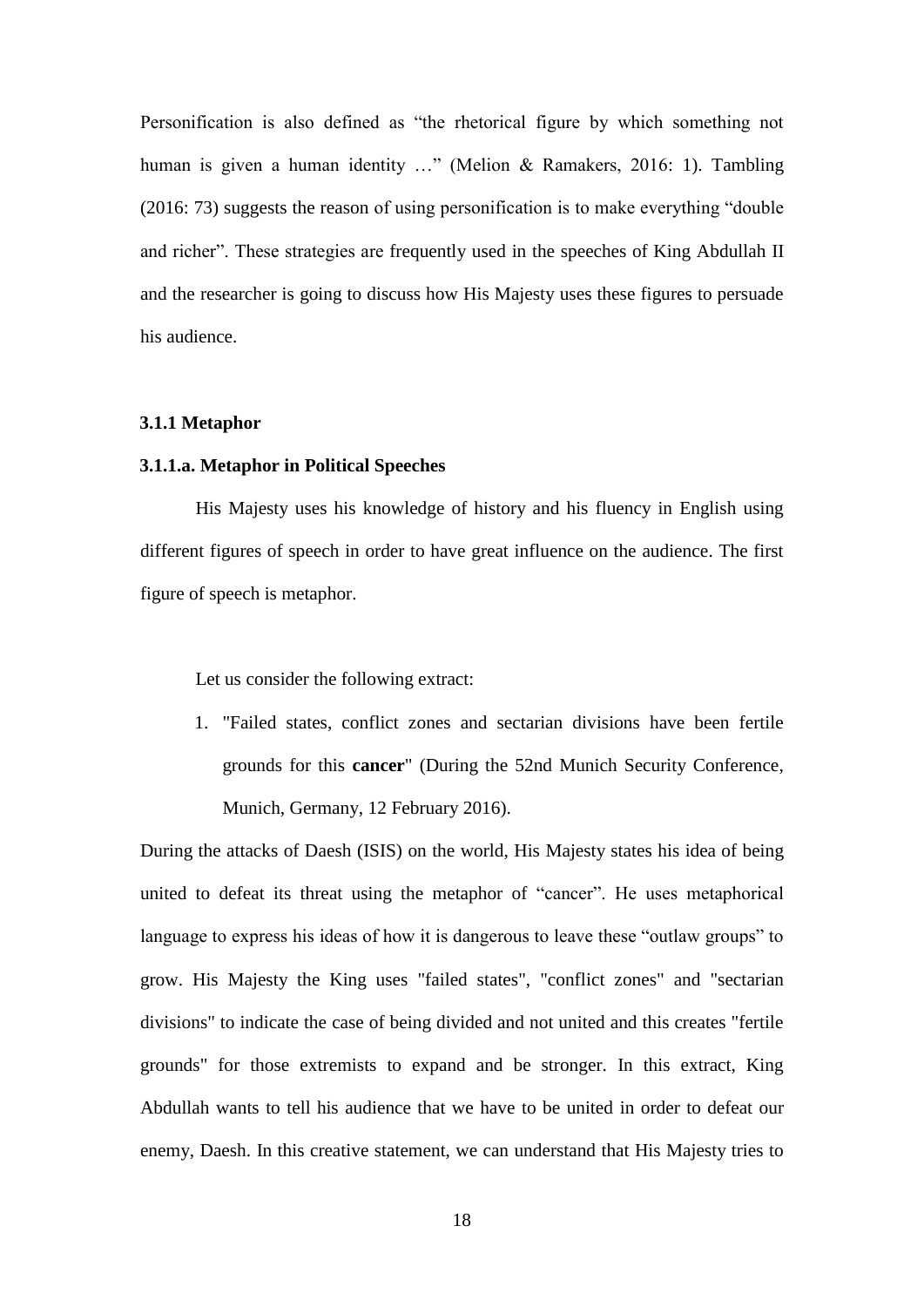say that when we are not united, we help extremists to grow stronger like a plant in a fertile ground. He tries to concentrate on the importance and the need of global collaboration to defeat this threat.

His distinctive way of using the language attracts the attention of the audience to his ideas. Such a strategy is mostly used to persuade the audience with his points of view and ideas in a very smart and attractive way. Here, we can see that his language would attract the audience and in such a case they would pay more attention to His Majesty's thoughts and points of view about the need for global unity everywhere to protect our countries.

His Majesty also concentrates on the need for mutual respect in all international relations when he describes it as "rockbed" as illustrated in example number 2 below:

2. "Mutual respect is the **rockbed** of partnership" (At MED 2015 –

Mediterranean Dialogues Conference, Rome, Italy, 10 December 2015).

In the example 2 above, we understand how important mutual respect is for the King and for the audience because it is like a base for all partnerships. King Abdullah makes a comparison between the mutual respect and the "rockbed" to show the importance of mutual respect for a good partnership. Just like a "rockbed", the relation should have a strong foundation and mutual respect must be a strong basis for our partnership. King Abdullah presents mutual respect as a rockbed to show the audience that mutual respect is an essential part and a basic component of our partnership.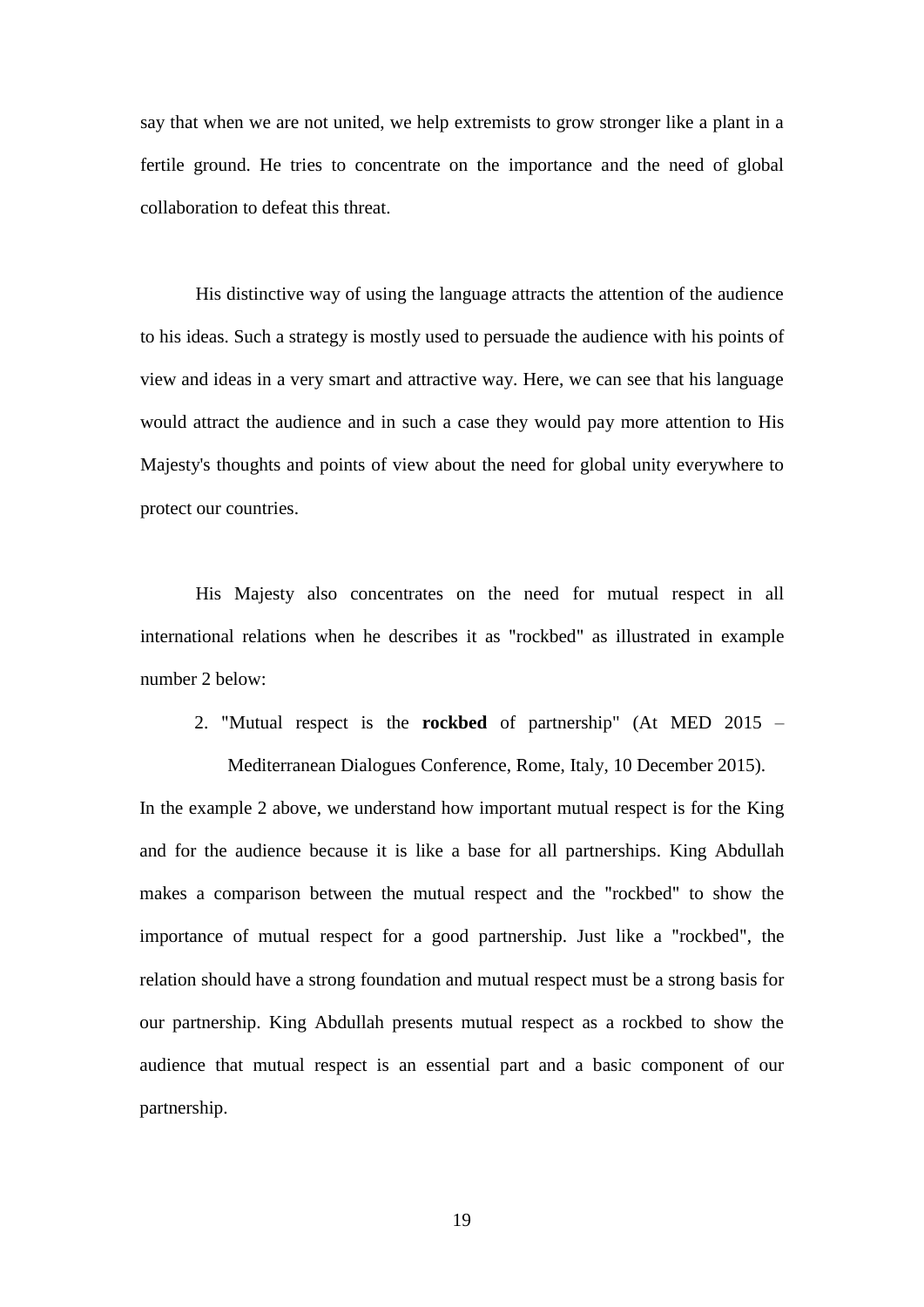King Abdullah also depicts the danger of the extremist groups by saying that:

3. "In the global Muslim community − 1.7 billion good men and women, one quarter of humanity – **today's outlaw gangs are nothing but a drop in the ocean. But a drop of venom can poison a well**" (At the Plenary Session of the 70th General Assembly of the United Nations, New York, US, 28 September 2015).

In example 3 above, the metaphor makes us think of the danger and the expansion of those outlaw gangs that we all have to deter their bad attitudes and their expansion in the whole world. King Abdullah creates an image of how a "drop of venom" expands in the "well" easily and quickly to poison the whole water. Through this example, the King warns his audience about the danger of these extremists and how easily and fast they can expand in our world, so we have to work all together as fast as possible to defeat these "outlaw groups" and stop their expansion everywhere. King Abdullah emphasizes the danger of these groups and the high need of global collaboration to work and defeat them together. His Majesty makes this metaphorical statement to clarify his idea and to create a clear image to the audience to understand him and be convinced of what the King says.

Let us consider the following example:

4. "I've called this struggle a **'third world war by other means'**" (During the

52nd Munich Security Conference, Munich, Germany, 12 February 2016).

His Majesty compares the threat of Daesh to "a third world war by other means" to indicate that this threat is a global problem and all peoples should work together in order to defeat this threat. The King uses metaphorical language to attract the attention of the audience. This strategy is more persuasive and effective. Moving to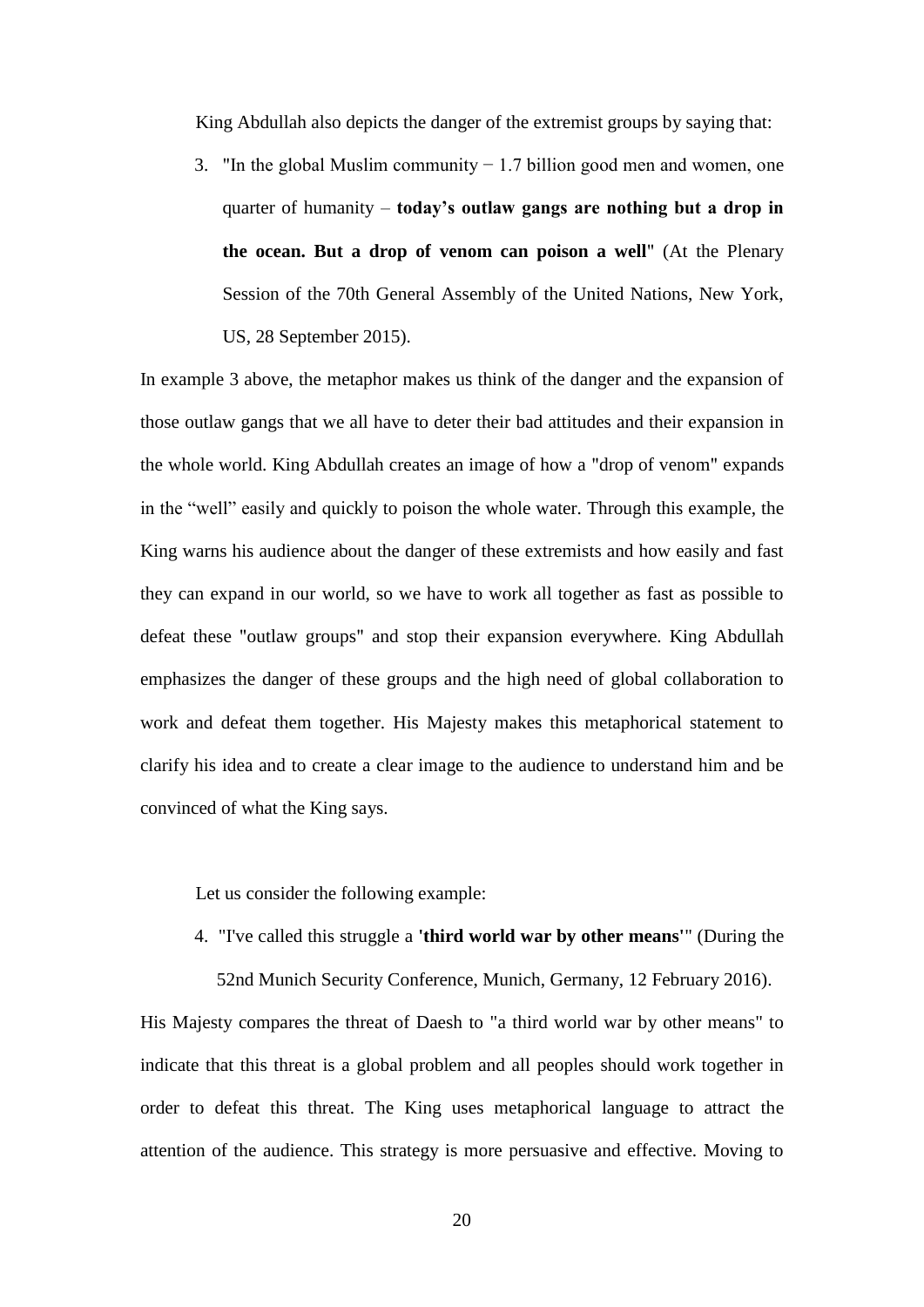the second part of the statement, "by other means", it is understood from this phrase that this war is completely different from the first and second world wars in the strategic plans and the military equipment. Thus, the means used in any military war are also different from these "other means" of this threat. Daesh tries to attack peoples militarily and ideologically with wrong beliefs. From this extract, we can conclude that King Abdullah II tries to tell his audience that we have to work collectively in order to win this war because it is a global challange. This example indicates an important message for a global peace.

#### **3.1.1.b. Metaphor in Economic Speeches**

In the following example, we are going to see how the King uses metaphor in his economic speeches to concentrate on the role of youth in the economic field:

5. "We must actively engage the young men and women who are **the heart and the power of our future**" (At the 9th World Islamic Economic Forum London, UK, 29 October 2013).

His Majesty uses this metaphorical statement to show the importance of young men and women to build our future. These people play an integral role for the countries' raise and prosperity especially in economics because their energies and minds are used to develop their countries. This is why His Majesty concentrates on young men and women and compares them to "the heart and the power of our future" to indicate their importance especially in the economic field. Accordingly, King Abdullah uses distinguished expressions with highly metaphorical forces in order to guide the audience towards the meanings he wants to deliver. His Majesty the King gives positive expressions to create positive images in the minds of his audience in order to follow him with full conviction.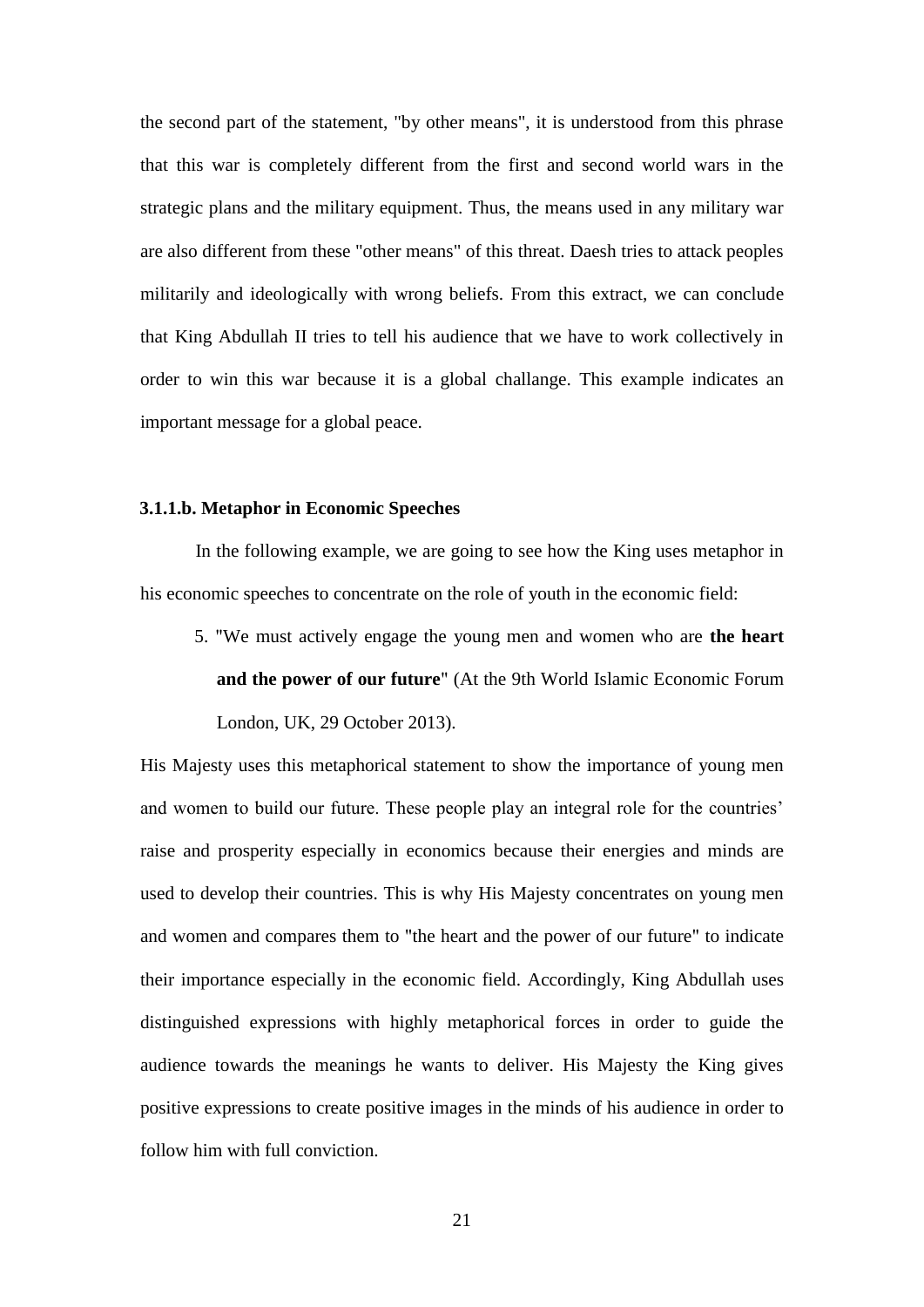#### **3.1.1.c. Metaphor in Religious Speeches**

In the context of defeating the threat of Khawarij or the outlaw groups, King Abdullah uses a metaphorical statement in one of his speeches:

6. "It is important for everyone to understand that these groups are only a tiny minority of the world's Muslims, 1.5 billion good men and women. **But a drop of venom can poison a well**" (At the Fifth Congress of Leaders of World and Traditional Religions, Astana, Kazakhstan, 11 June 2015).

This metaphor is repeated in his speech at the Plenary Session of the 70th General Assembly of the United Nations in New York, 28 September 2015 where he says:

7. "In the global Muslim community − 1.7 billion good men and women, one quarter of humanity – today's outlaw gangs are nothing but **a drop in the ocean. But a drop of venom can poison a well**" (At the Plenary Session of the 70th General Assembly of the United Nations, New York, US, 28 September 2015).

The threat of those gangs is not only political but also religious or Islamic problem in particular because these groups distort the real Islam by presenting a violent interpretation of it. Through his words, King Abdullah tries to open the eyes of the audience to the urgent need to defeat these gangs before they spread out like a drop of venom which can poison everything. Thus, by using this simple metaphor, the King is able to draw the attention of his audience to the important fact that extremist groups do not represent Islam although they have a distorting effect the image of Islam and Muslims all over the world, just like a drop of venom.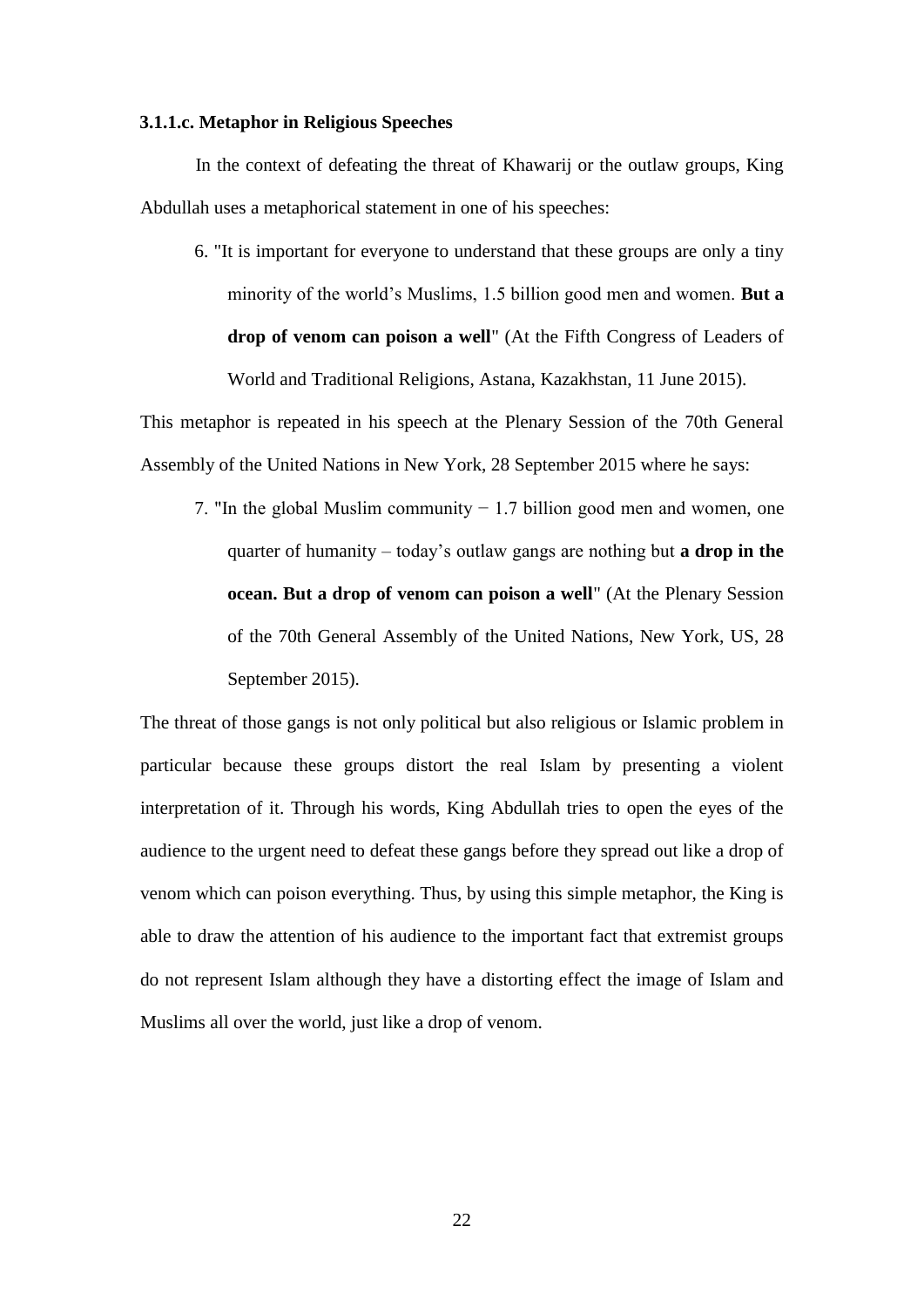#### **3.1.1.d. Metaphor in Local Event Speeches**

King Abdullah uses a metaphorical statement in the following extract to create a sense of equality with his audience:

8. "Why do we then assault the dignity of the teacher or the doctor or the policeman or an employee? These people serve their country and community with honesty and dedication. **They are our sons and brothers**" (At the Celebration of Accession to the Throne, the Anniversary of the Great Arab Revolt and Army Day, Amman, Jordan, 8 June 2010).

The King uses "our sons and brothers" to tell his audience that he and his people are all equal and have the right of pursuing a good life and respect. He motivates the Jordanians by making this comparison that you, the audience, should treat teachers, doctors, policemen and employees in a good way and you should respect them as the King does because they are "our sons and brothers". In addition, his lexical choice of "sons and brothers" indicates intimacy.

Further, we can't forget the Hashemites role in the Palestinian-Israeli peace process where His Majesty always tries to shed light on the Palestinian-Israeli conflict and his attempts to stand side-by-side with the Palestinians in this conflict. The following extract shows one of those attempts:

9. "and it is the Palestinians' right to enjoy our continued support until they establish their independent state on Palestinian soil; for **the Palestinians are our family and our brothers, and we are closest to them in blood ties, in suffering and fate**" (On the Tenth Anniversary of the Assumption of Constitutional Powers, Amman, Jordan, 8 June 2009).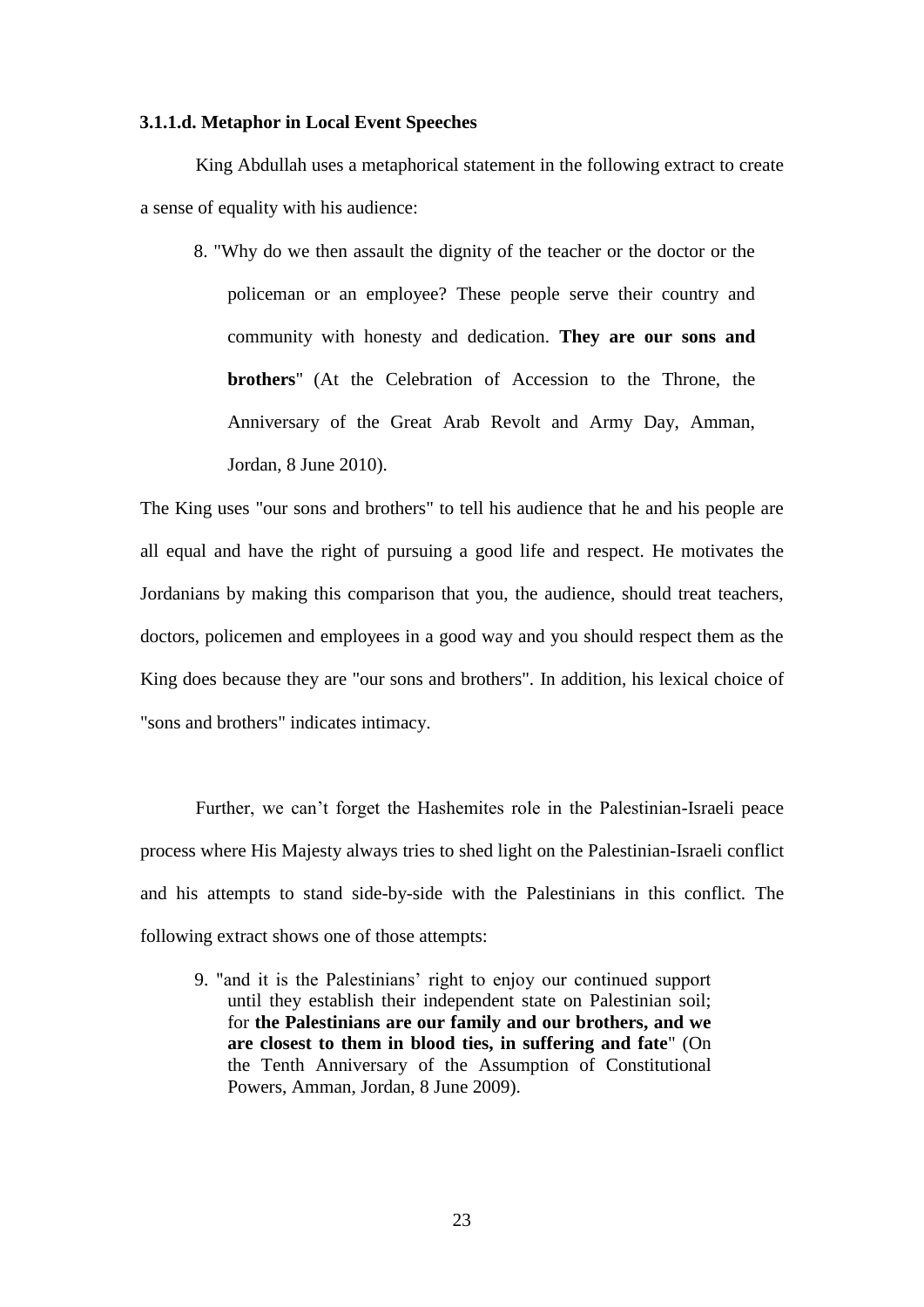King Abdullah's attempt to support the Palestinians is seen by presenting the close relation between the Jordanians and Palestinians as "our family and our brothers" and asking the Jordanians to support them until they establish their independent state because as His Majesty puts it as "our family and our brothers". The King emphasizes his metaphorical statement of "our family and our brothers" with "we are closest to them in the blood ties, in suffering and fate". So, the King tries to concentrate on this strong relation between Jordanians and Palestinians as brothers of the same family.

The strategy of metaphor is also used in another speech:

10. "**You are my family and my tribe**, who have withstood testing times" (On the Tenth Anniversary of the Assumption of Constitutional Powers Amman, Jordan, 8 June 2009).

The King creates close relation when he uses this metaphorical statement "you are my family and my tribe". The word "tribe" which shows linked communities and families is very helpful for strengthening relations with the audience, the Jordanian people, and create love, respect and intimacy. His use of attractive words and metaphors is extremely important to attract his audience attention and appeal them emotionally to his points of view. Through this metaphor, King Abdullah creates strong relation with the audience and his represent of being member in this family shows his humility and modesty. Such representation helps to gain the public's confidence and convince them with the speaker's points of view.

Metaphor in the economical speeches is less commonly used than the other speeches. The language in the five economical speeches is predominantly literal. On the other hand, the political speeches contains a lot of metaphors; this can be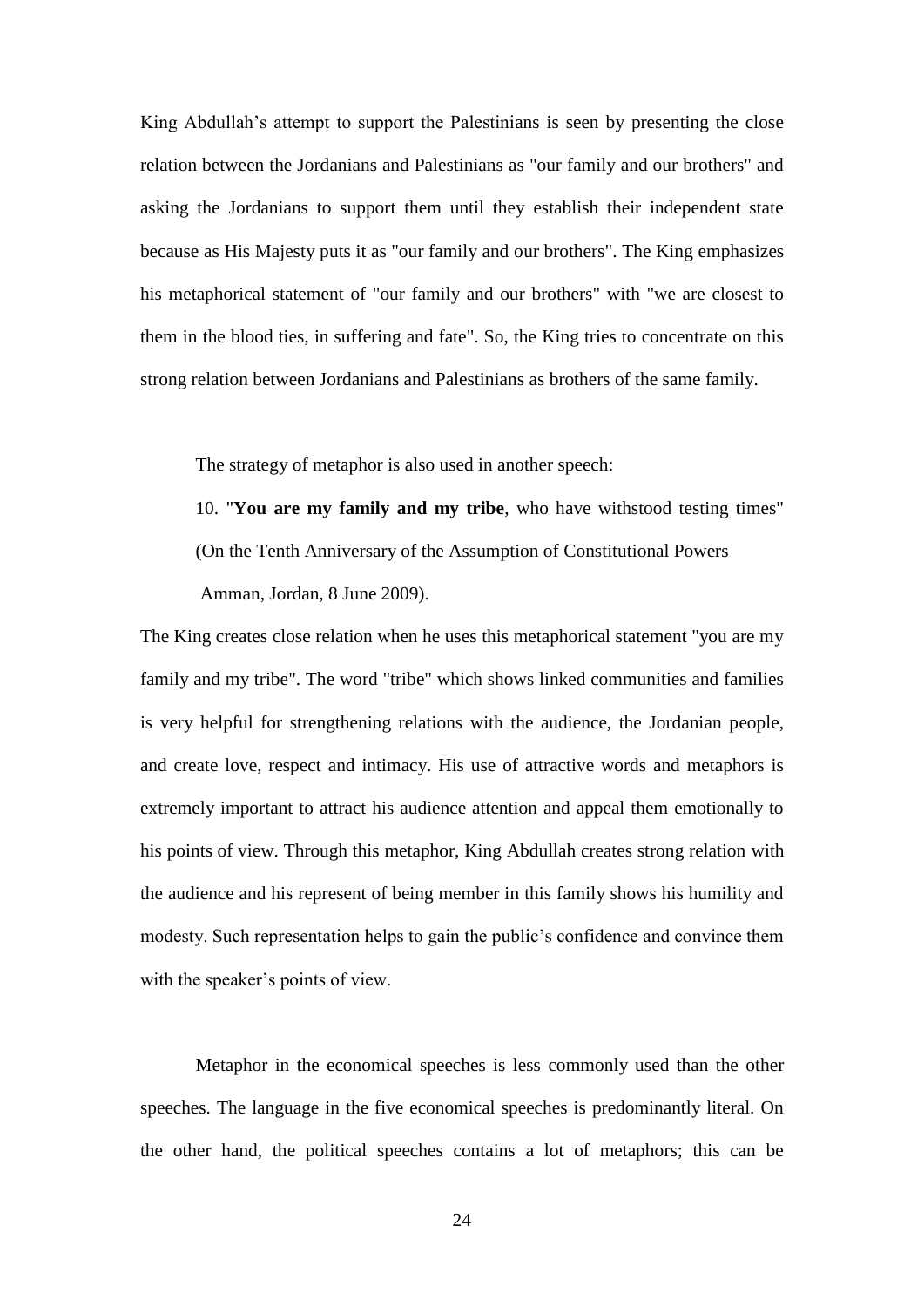explained by the fact that the political issues are much more critical than the economic ones. Thus, speakers would use much indirect language with the audience in political speeches and direct language in the economic ones.

#### **3.1.2 Personification**

#### **3.1.2.a. Personification in Political Speeches**

Beside metaphor, the King uses another figure of speech, personification. In the example below, the King personifies things to endow them with human attributes in order to highlight and emphasize his points of view.

11. They target religious differences, hoping **to kill cooperation and compassion** among the billions of people, of all faiths and communities, who live side-by-side in our many countries" ( At the Plenary Session of the 70th General Assembly of the United Nations, New York, US, 28 September 2015).

In the above example, His Majesty tries to show how the extremist groups use religious differences to divide us and that would lead to what they want, dividing us, breaking our relations and cooperation, and killing our humanity which brings and unites us all together. His Majesty tries to focus on the danger of those extremists and the danger of not being united in front of such "outlaw groups". That will weaken us and make them stronger. It is very important to work together to stop the violent attacks of those extremists and not let our religious differences be a reason or a factor to stop our cooperation. This figure of speech, personification, is used to attract the audience's sympathy.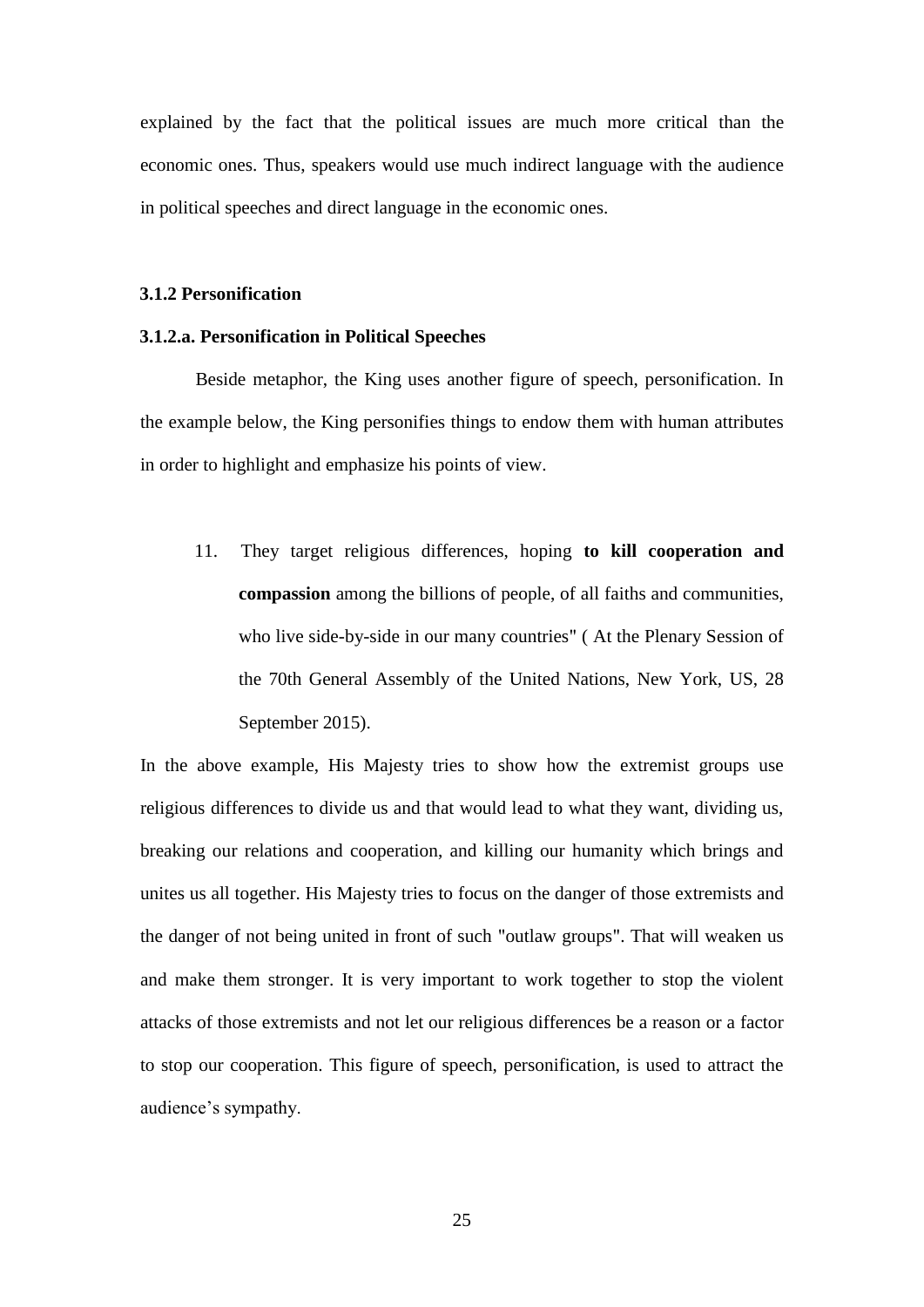His idea of being united and working together is also seen in the following example:

11. "They seek to **silence the voices of tolerance and cooperation** and divide us from each other" (At MED 2015 Mediterranean Dialogues Conference, Rome, Italy, 10 December 2015).

In the example above, we can see that the King tries to tell the audience that those extremist groups want to break relations between our countries and stop global cooperation in order to weaken our relations and cooperation, so that we will be able to defeat them. The King uses personification with "tolerance and cooperation" as if they are humans with voices to attract the audience's attention to his words and pay more attention to what he means. He tries to highlight the importance of working together and show the integral role of being united to defeat the extremists. The King uses "silence the voices of tolerance and cooperation" to indicate the extremists' attempts to stop, "silence", global tolerance and cooperation.

In the following examples, His Majesty describes and personifies the ideology of extremists as a person that feeds on hate and commits murder to show how ugly their attitudes and beliefs are

13. "A war against an **expansionist ideology that feeds on hate; that is committing murder** in the name of God and religion to justify evil actions that no religion tolerates  $-$  a war against terrorists who disrespect Islam's values and humanity's values" (Before the European Parliament, Strasbourg, France, 10 March 2015).

His use of such personification is clearly used for a purpose that we do not have to trust the extremists or believe their ideas which are based on hate and murdering. He compares the "expansionist ideology" to a person who "feeds on hate". In addition,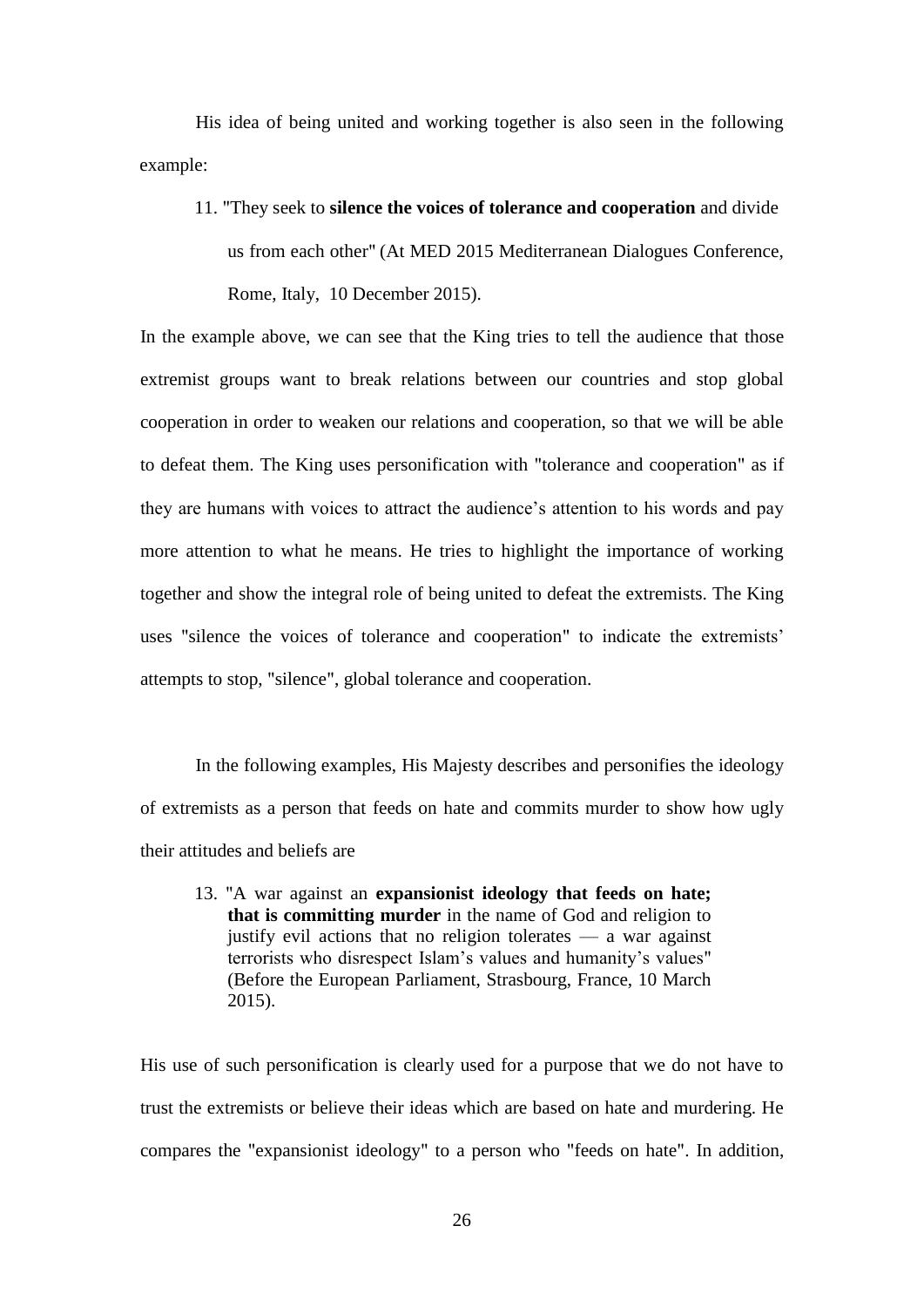the King warns the audience about the ideology of those groups who use the name of Islam as a part of their beliefs which is completely wrong. Islam does not represent their evil attitude, beliefs, etc. (ideology), and attacks. Such a way of speaking attracts the audience and let them think deeply of what the King says and tries to send to them.

#### **3.1.2.b. Personification in Economic Speeches**

Moving to personification in economic speeches, King Abdullah says:

14. "Long before social media, the World Economic Forum was hosting a global conversation. **Where good minds meet**, smart solutions take root" (At the World Economic Forum Special Meeting on Economic Growth and Job Creation in the Arab World, Dead Sea, Jordan, 22 October 2011).

His majesty uses personification to concentrate on the "good minds" which refers to good minded people and on the need of those good minded people for a good world economic forum in order to come up with smart solutions. King Abdullah highlights the need of good minds by embodying them and giving them human attributes. So, by these good minds meeting, smart solutions will occur. In this example, the king tries to highlight the importance of the good minded people in the economic development because their ideas are like a key for economic solutions to the country. His Majesty is highlighting the "good minds" because what is important for economic improvement is the good minded people not people in general. His way of using the language will attract the audience's attentions to what the King tries to say and that is very important in the process of persuasion.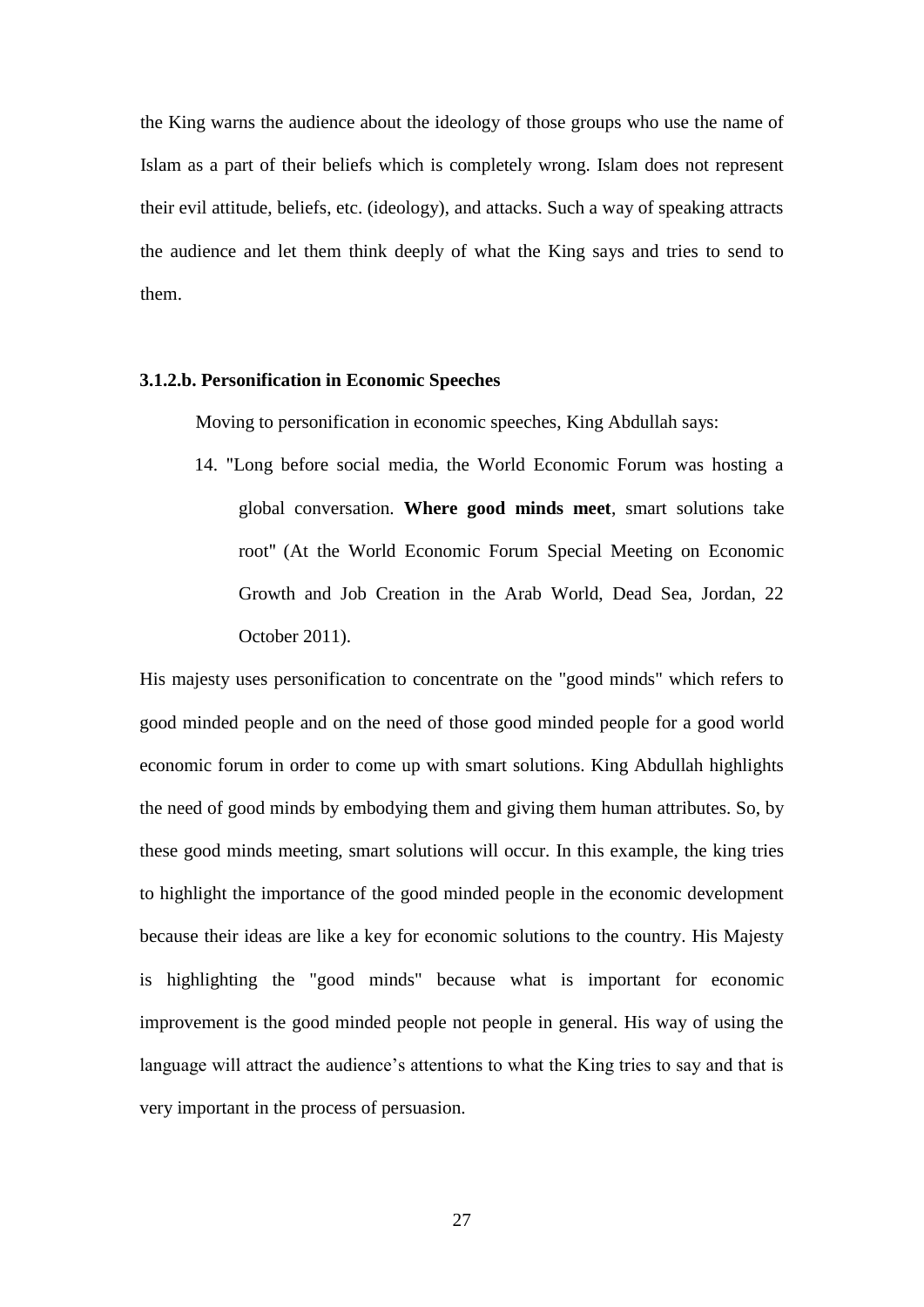#### **3.1.2.c. Personification in Religious Speeches**

The following extracts are illustrative examples of personification:

- 15. "And long before modern technologies brought distant cultures together, **Islam was teaching peaceful co-existence, and the equal dignity of all people**" (At Nahdlatul Ulama Interfaith Conference: "Islam for Peace and Civilization", Jakarta, Indonesia, 26 February 2014).
- 16. "**Our faith teaches what is wrong**" (At the Fifth Congress of Leaders of World and Traditional Religions, Astana, Kazakhstan, 11 June 2015).

In example 15 above, we see how King Abdullah emphasizes Islam by giving it human attributes. He presents Islam as a teacher who teaches people "peaceful coexistence, and the equal dignity of all people". King Abdullah uses personification to highlight Islam and present it in a good way at a time when Islam is misunderstood by many different people from different religions. As a Muslim and as a person who believes in moderate Islam, King Abdullah tries hard to present the right Islam to everybody and protect it from all recent threats though his words.

Besides, in example 16, King Abdullah emphasizes the role of "faith" in directing people to what is right and what is wrong by personifying it as a human in general and as a teacher in particular who teaches us what is right and what is wrong. Our faith is a part of our beliefs which are connected to our religion, Islam. Faith is given human attributes to persuade the audience. This strategy attracts the audience's attention to what the speaker tries to convey. Thus, personification is an effective tool which can be used to persuade the audience.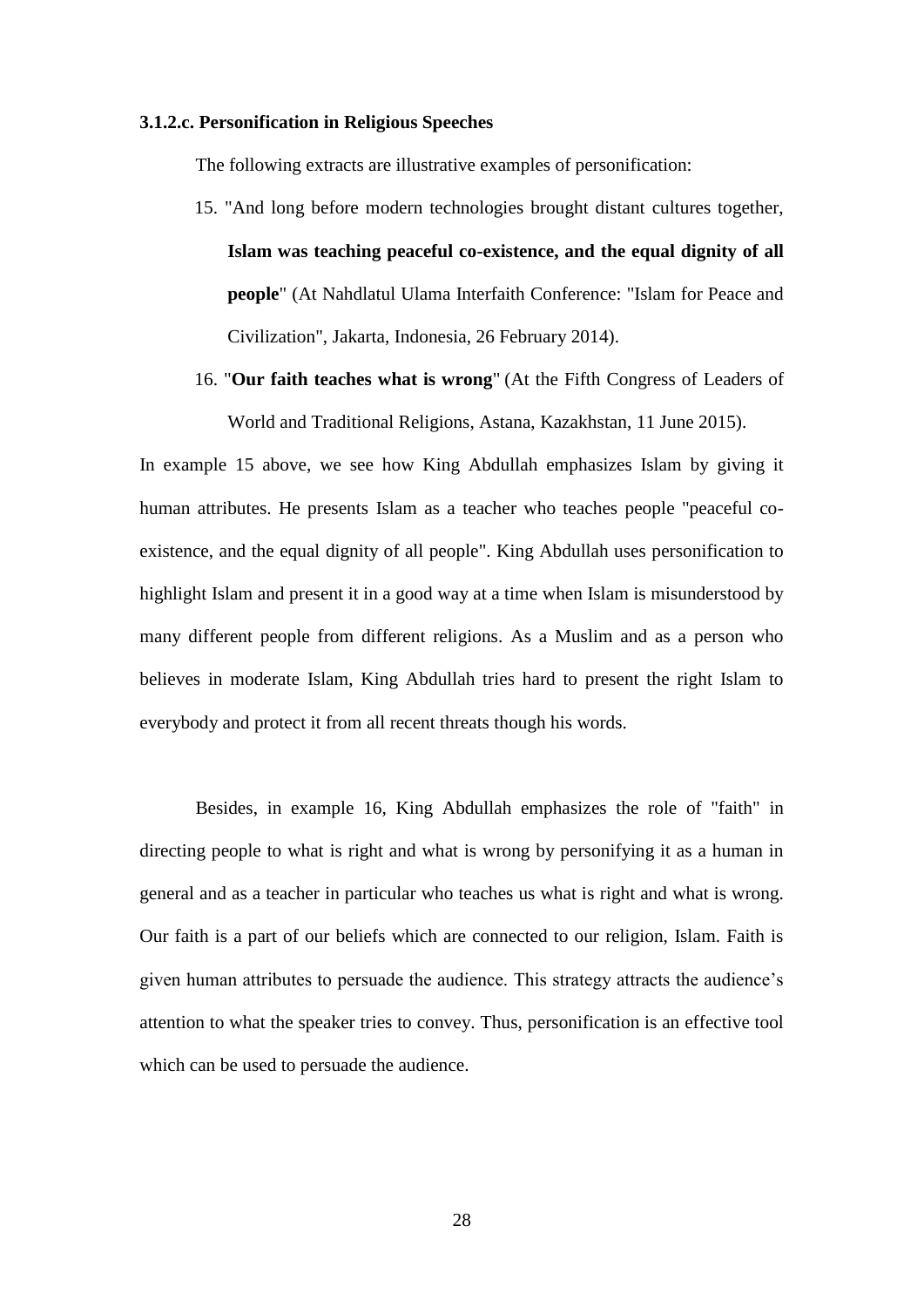#### **3.1.2.d. Personification in Local Event Speeches**

Concerning personification, King Abdullah shows the importance of people's dignity through the following example:

17. "Why do we then **assault the dignity** of the teacher or the doctor or the policeman or an employee" (At the Celebration of Accession to the Throne, the Anniversary of the Great Arab Revolt and Army Day, Amman, Jordan, 8 June 2010). The King compares "dignity of the teacher or the doctor or the policeman or an employee" to a person to concentrate not only on the "dignity" of people but also on the importance of not being assaulted by anyone. His use of personification is rare but important at the same time to show his points of view and what he believes in.

Personification in political and religious speeches is used more than in economic and local event speeches. It seems that the King shifts to the figurative language when there is necessity in such critical discourses and issues, particularly in politics and religion because the two discourses play an integral role in the world these days.

#### **3.1.3 Simile**

### **3.1.3.a. Simile in Political Speeches**

His Majesty the King uses simile to make a comparison which is used critically to clarify his idea as shown in the illustrative example below:

18. "They use religion as a **mask**" (At the Plenary Session of the 70th General

Assembly of the United Nations, New York, US, 28 September 2015).

He uses this comparison to present how the outlaws hide their real face and intentions by using masks. The mask here is Islam. King Abdullah wants to say that these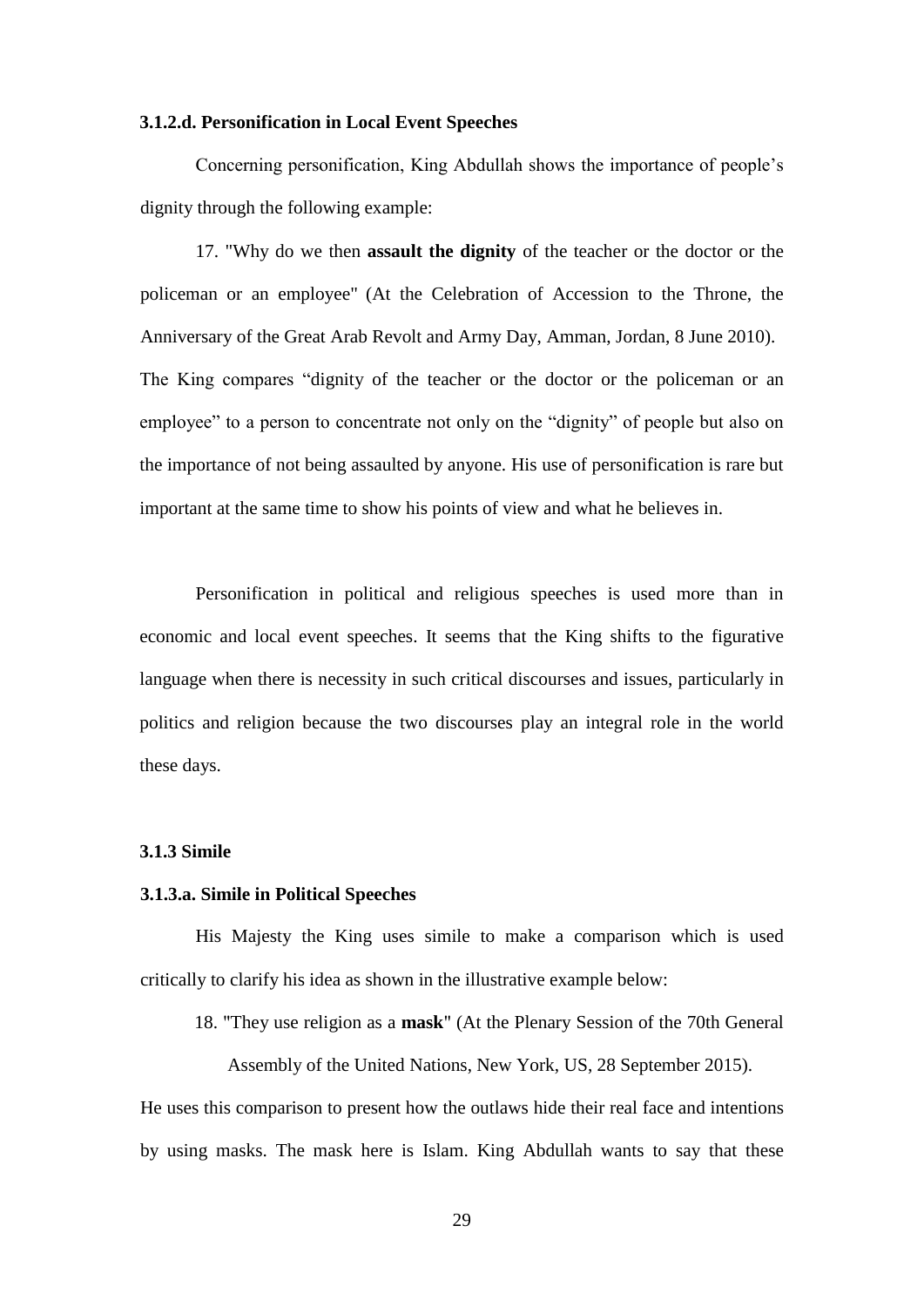outlaws do not represent Islam at all. They just use the name of Islam to hide their violent behaviors, and what we should do is not to believe or follow them. People should recognize that Islam is not like how it is represented through their violence and wrong beliefs and attitudes. Islam calls for peace not for killing or violence. People everywhere should know that extremists use Islam as a mask to camouflage their violent ideas and attacks and what they do does not represent Islam. The King uses this comparison to attract the audience's attention and shows how he is against these groups. This shows the King's attempt to defend Islam and to present its authenticity.

### **3.1.3.b. Simile in Economic Speeches**

Considering simile in economic speeches, King Abdullah emphasizes on the need of justice for region wide cooperation, as in the following example:

19. "This continued injustice contributes directly to global and regional turmoil. And it stands **as a bar to a stable**, forward-looking era of region wide cooperation" (Before the Third Summit of Heads of State and Government of South American and Arab Countries, Lima, Republic of Peru, 2 October 2012).

He describes the injustice as a "bar" to show how the lack of justice badly affects the global and regional turmoil and cooperation. King Abdullah discusses critical issues and presents them in a clever way where he presents the problem distinguishably by using creative and attractive language.

# **3.1.3.c. Simile in Religious Speeches**

Simile in religious speeches is only used in the following example: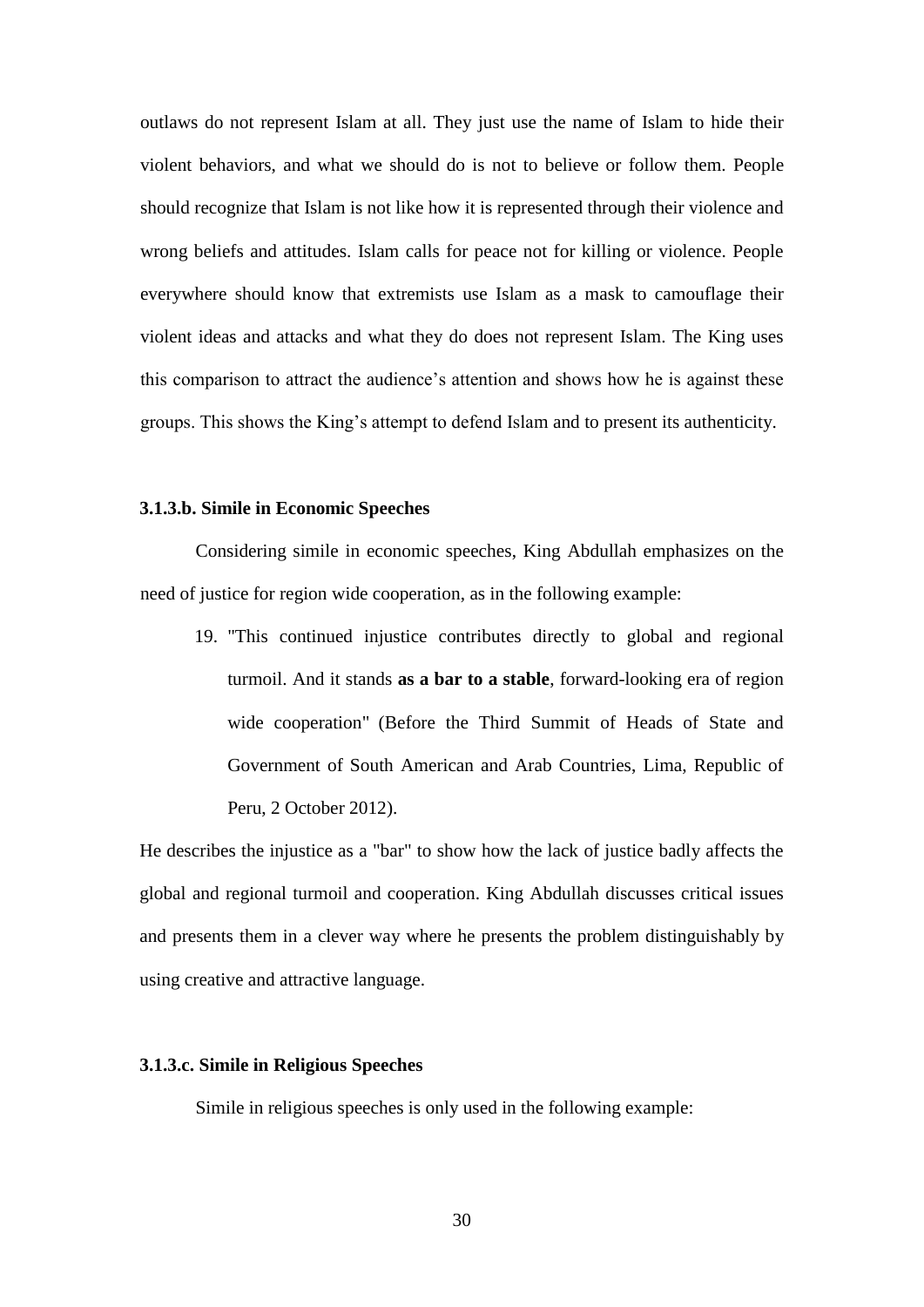20. "No one must be allowed to use religious or another identity **as a cover** for extremist aggression" (At the Centre interdisciplinaire d'études de l'Islam (UCL) dans le monde contemporain, Louvain-la-Neuve, Belgium, 18 May 2016).

King Abdullah uses "cover" to show how the outlaws use religion to hide their wrong attitudes. King Abdullah refuses and rejects the attempts of the extremists to distort Islam. His Majesty the King tries to say that we do not have to believe or follow these outlaw groups because they do not represent Islam at all. Through his use of simile, the King attempts to highlight the sensitivity of this issue, the use of Islam as a cover by the extremists to hide their wrong attitudes and beliefs.

### **3.1.3.d. Simile in Local Event Speeches**

The King's attempt to concentrate on the importance of the teacher in particular is also seen in his use of simile in the following extract:

21. "**The teacher, my brothers, is like a father**" (At the Celebration of Accession to the Throne, the Anniversary of the Great Arab Revolt and Army Day, Amman, Jordan, 8 June 2010).

The King magnifies the role and the essence of "the teacher" by describing him as a father. Father is someone you trust, respect and follow. Thus, presenting teachers as fathers is used to call the audience to think of teachers as their fathers and they should behave and treat their teachers exactly as they do with their fathers. In addition, referring to the audience as "my brothers" indicates many things. First of all, he is creating closeness. Secondly, he tries to convince the audience of his points of view not only by using simile but also by using words which create solidarity. Finally,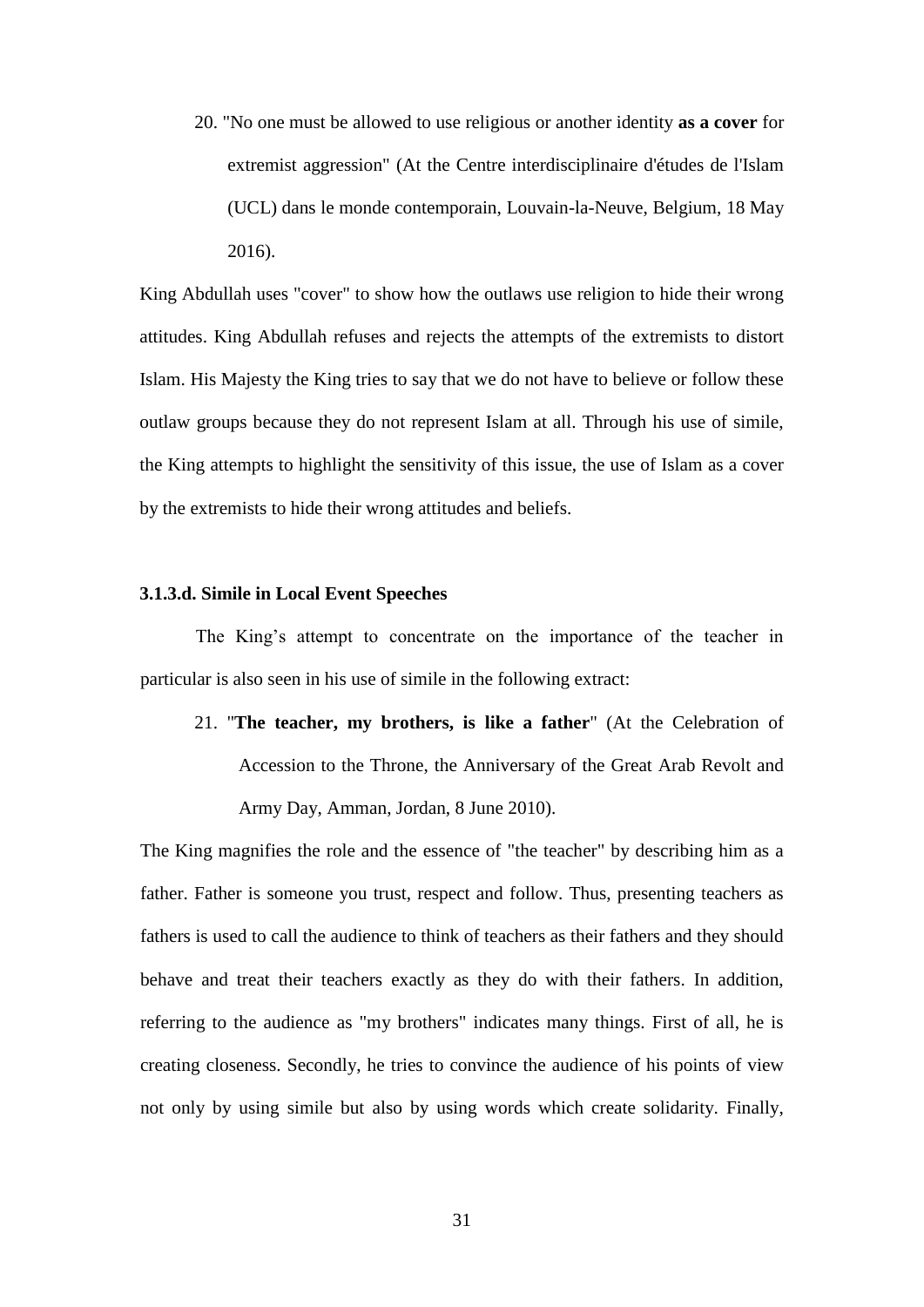when the King uses such words with his audience, this would show how His Majesty is a humble person and king.

This figure of speech is rarely used in all types of the King's speeches. Although it has been used few times, it has a great impact on the audience because it is payed high attention and supported with influential lexical choices.

Using figurative language, King Abdullah frequently and distinguishably uses this strategy to attract and convince the audience with his points of view. The concentration on the use of metaphor creates a sense of creativity of language which is very helpful to attract the audience's attention. Besides, simile and personification are used in a very attractive and influential way to attract the audience attention and convince them with the King's points of view and sometimes to appeal the audience emotionally. Simile in the speeches of King Abdullah is less used than the other figures, metaphor and personification, particularly in all types of the King's speeches. Mehawesh (2016) also suggests that King Abdullah uses figurative language and metaphor in particular to convince the audience with the King's points of view and to "stir their emotions" (p. 58). Further, El-Sharif (2015) talks about the use of metaphor in some of the King's speeches and claims that His Majesty the King extensively uses this strategy to persuade and concentrate on his ideas. In addition, Al-Abed Al-Haq & Al-Sleibi (2015) also suggest that King Abdullah highly uses metaphor strategy to highlight the idea he wants to deliver in his speeches.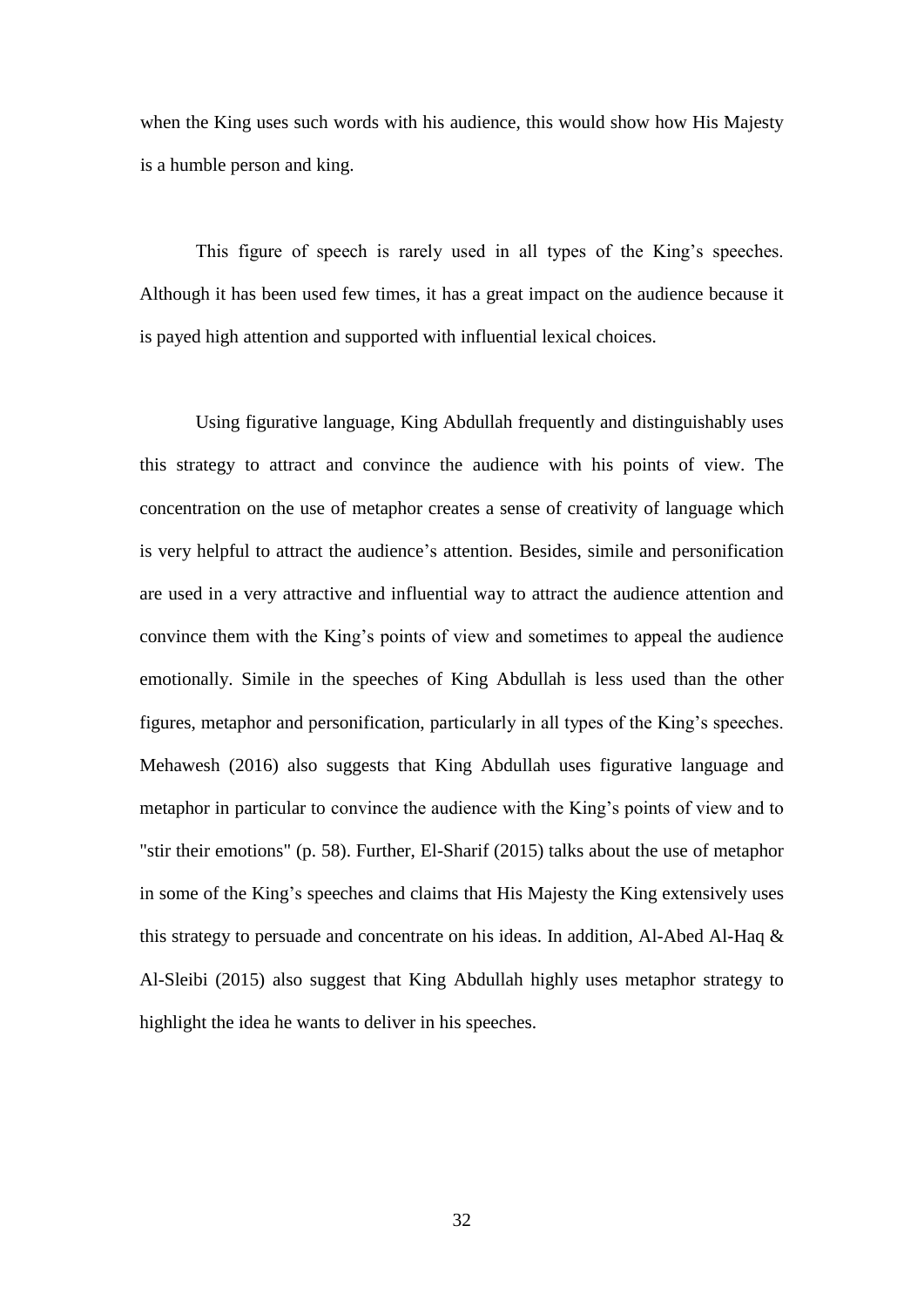### **3.2 Intertextuality**

Intertextuality is one of the most important persuasive strategies speakers use to convince the audience or to support their ideas with evidences by citing other texts. Texts whether written or spoken can be borrowed. King Abdullah uses this strategy few times in his speeches but his use of this strategy is accurate and purposeful. He suits the borrowed text to the context of the speech in a very smart and influential way. The reference takes place for a purpose, i.e., "intertextuality focuses on relations between the text from which the quotation, allusion, or echo is drawn (the pre-text or archetext) and the new setting, in which the pre-text is received (the phenotext)" (Waaijman, 2010: 1). That is to say the relation between the borrowed text and the new one makes this intertextuality necessary or accepted.

### **3.2.1 Intertextuality in Political Speeches**

The use of this persuasive tool in the political speeches is critically important. It is considered as one of the most important communicative strategy that is used as clear evidence to what His Majesty talks about. The following examples illustrate this point.

In an attempt to discuss the need of global collaboration to defeat the threat of the extremist groups, King Abdullah cites a verse from the Holy Qur'an. The King asks all people to go back to their faith where they are united with their common human values of respect, love, peace and justice. His Majesty represents this in the following verse from the Holy Qur'an:

**ورحمتي وسعت كل شيء**)االعراف 156)" 22.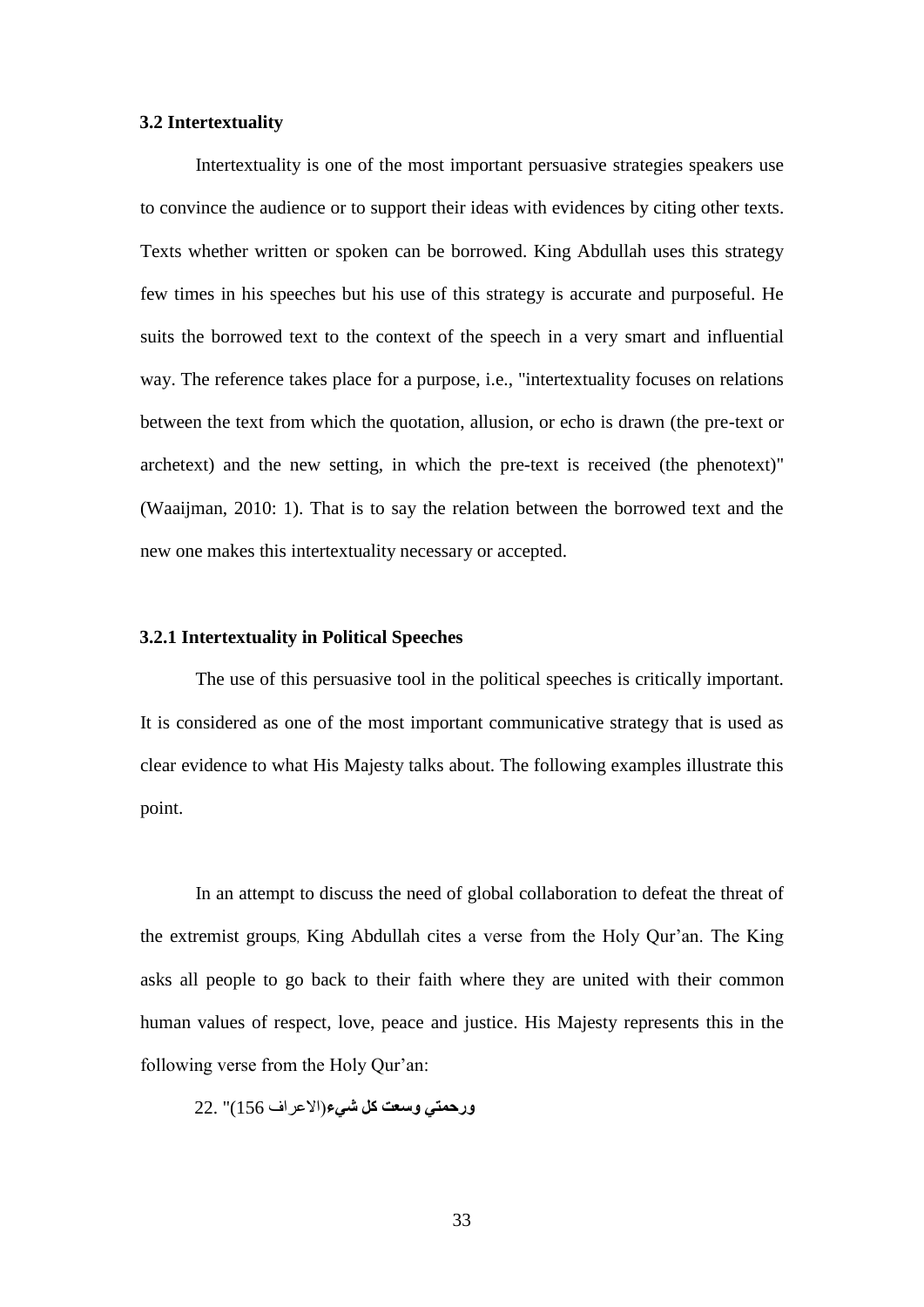'**And My mercy embraces all things**' (Al A'raf 156)" (At the Plenary Session of the 70th General Assembly of the United Nations, New York, US, 28 September 2015).

King Abdullah chooses this verse which shows the huge amount of Allah's mercy on people and creatures. It is an outstanding representation of Islam. Such representation would be a highly effective way to let others rethink of Islam and change the misconceptions about it. It shows the mercy of Allah and clarifies how Islam is a religion of mercy and tolerance. The use of this verse in such a critical time to our religion is very important. We are in a time of wide misunderstanding and tampering with the religion. Because of those outlaw groups who represent wrong ideas of Islam in the minds of many, King Abdullah takes in charge the responsibility to fight the ideology of those groups and present the real Islam. He takes this responsibility as he is one of the  $41<sup>st</sup>$  generation direct descendant of the Prophet Mohammad (peace be upon him), Muslim man, Muslim leader, and the King to the Hashemite Kingdom. Such attempt is considered as a sensitive and essential step in the process of defending Islam.

23. "This is why it is important to clarify what it really means to be a Muslim. I and countless other Muslims, have been taught from our earliest years that our religion demanded respect and caring for others. **The Prophet Mohammad, peace and blessings be upon him, said: "None of you has faith until you love for your neighbour what you love for yourself"**" (Before the European Parliament, Strasbourg, France, 10 March 2015).

In a speech about the struggle with the extremists who disrespect the Islamic and human values, King Abdullah emphasizes the vital role of mutual respect to defeat those outlaws of Islam. King Abdullah defends Islam and presents the real image of Islam in his speeches everywhere. He uses different religious allusions on many occasions to show the real values of Islam and what really Islam calls people for. His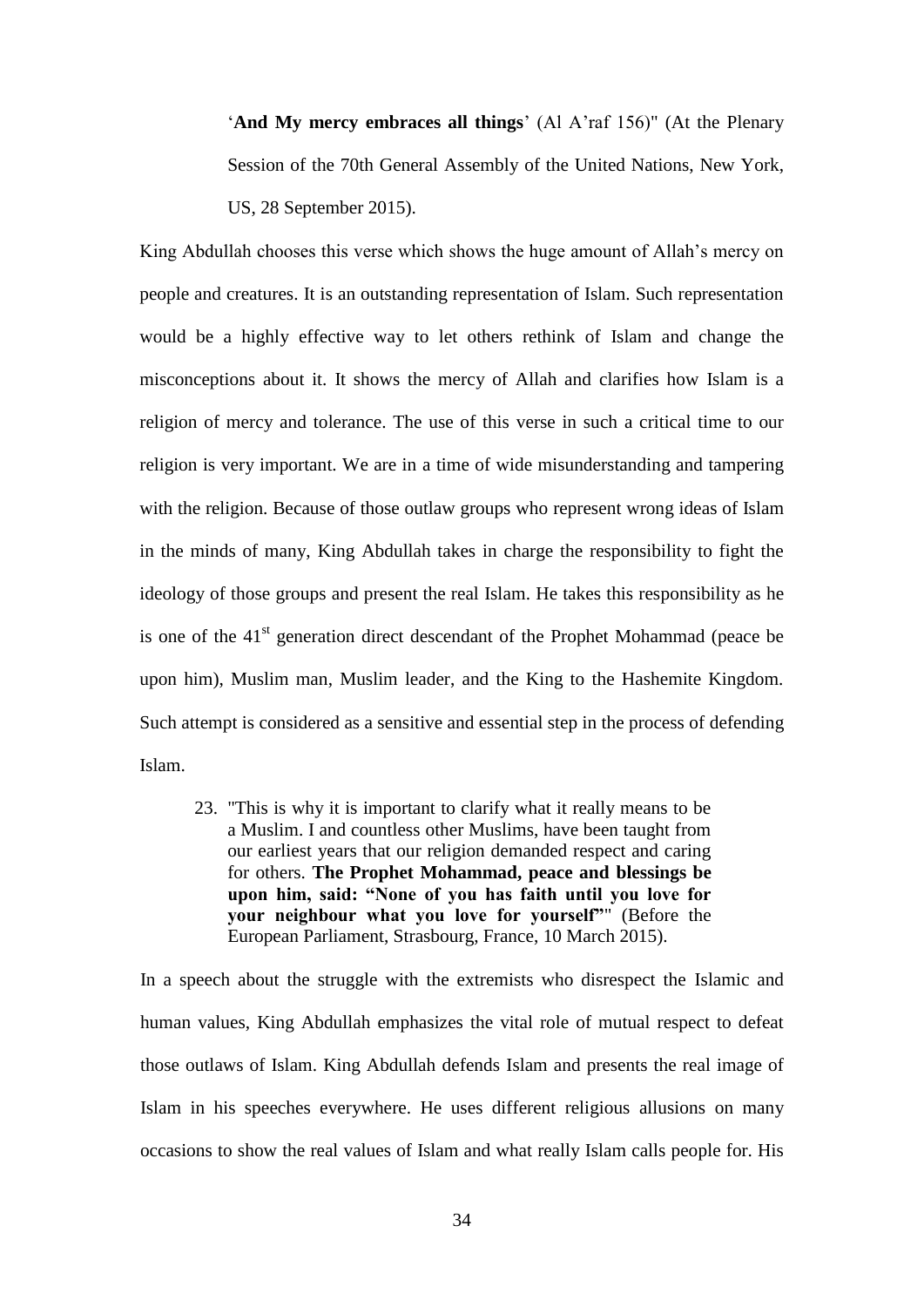Majesty uses Hadith of Prophet Mohammad (peace be upon him) who urges Muslims to respect and take care of each other and with others whatever their faith or religion is. From this extract we assume that King Abdullah wants to say that this is the real Islam, which calls for respect and love for "your neighbour" and this is a "golden rule" in Islam. All Muslims have to apply it in their lives. This extract proves to all people that Islam is the religion of respect. Islam has been stereotyped for some Europeans and Westerners in general. They considered it religion of terrorism. King Abdullah tries to change this wrong image of Islam. His majesty gives evidences from the Islamic Sharia (religion) to convince Europeans that this is a distorted image of Islam. The misunderstanding and the wrong image of Islam are the results of the wrong and violent attitudes of those who do not represent the true Islam, extremists.

The King uses the same Hadith at the MED 2015 – Mediterranean Dialogues Conference:

24. "Islam commands mercy and compassion, and upholds the equal dignity of every person. **The Prophet Mohammad, peace and blessings be upon him, said: "None of you has faith until you love for your neighbour what you love for yourself."** This Golden Rule is found in Christianity, Judaism, and other religions. This is the message we must give the next generation" (At MED 2015 – Mediterranean Dialogues Conference, Rome, Italy, 10 December 2015).

In the example above, King Abdullah talks about the importance of dialogue and mutual respect. In an attempt to clarify the need for respecting all communities and the minor ones in particulr, King Abdullah uses a religious saying to show the Islamic point of view about respect to his audience all over the world. The repetition of this extract implies different things. It could be used again because the context of the speech is the same and it could be used for its importance as an essential rule in Islam.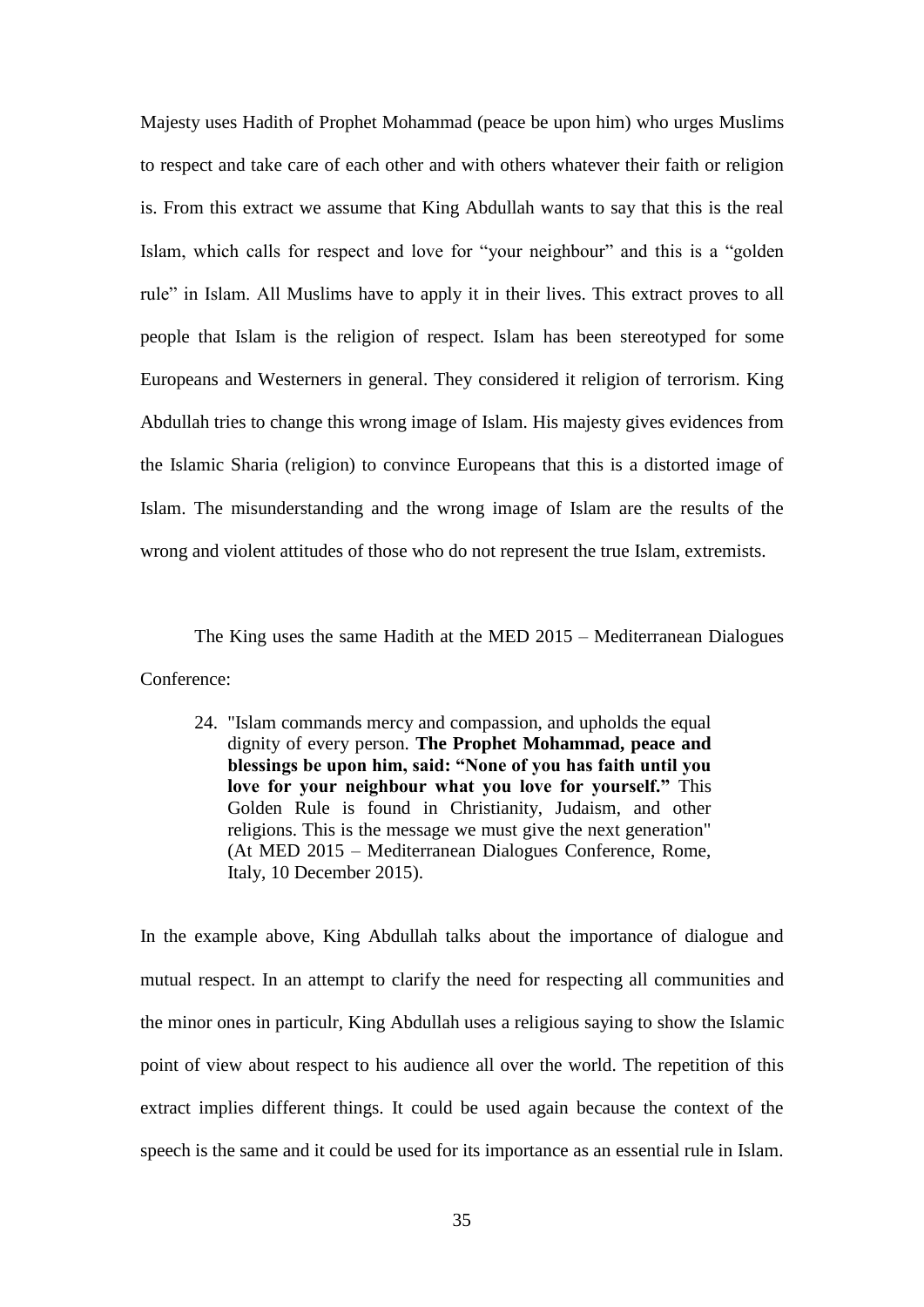#### **3.2.2 Intertextuality in Economic Speeches**

Concerning intertextuality in the economic speeches, the most significant example is when King Abdullah borrows an [advertising slogan](https://en.wikipedia.org/wiki/Advertising_slogan) of a very known and successful company in the economic and technological world. The slogan is "think different" from Apple company:

25. "Steve Jobs helped prove that people who **'think different'** can change the world" (At the World Economic Forum Special Meeting on Economic Growth and Job Creation in the Arab World, Dead Sea, Jordan, 22 October 2011).

In the example above, "think different" is "an [advertising slogan](https://en.wikipedia.org/wiki/Advertising_slogan) for [Apple, Inc.](https://en.wikipedia.org/wiki/Apple_Computer) (then Apple Computer, Inc.) in 1997 created by the [Los Angeles](https://en.wikipedia.org/wiki/Los_Angeles) office of [advertising](https://en.wikipedia.org/wiki/Advertising_agency)  [agency"](https://en.wikipedia.org/wiki/Advertising_agency) as seen in [https://en.wikipedia.org/wiki/Think\\_different.](https://en.wikipedia.org/wiki/Think_different) This advertising slogan served the company to stand again from its crisis during the  $20<sup>th</sup>$  century. "When Jobs returned in 1997, the "Think Different" campaign served as his homecoming. The commercial itself was not only popular with customers but also critically acclaimed, receiving an Emmy Award for best commercial" (Calderaro, 2013, p. 1). In his speech, King Abdullah explaines how the Middle East has the highest youth unemployment rate globally and it needs economic growth and jobs urgently to grow and prosper its economics. King Abdullah suggests that just like what Apple Inc. did by using a successful advertising campaign to climb out from its crisis, we need to try hard in order to climb out from our crisis too. Whether the growth will be sought by callings or actions, we have to try and take the story of Apple Inc. as an example of growth and success in the economic world.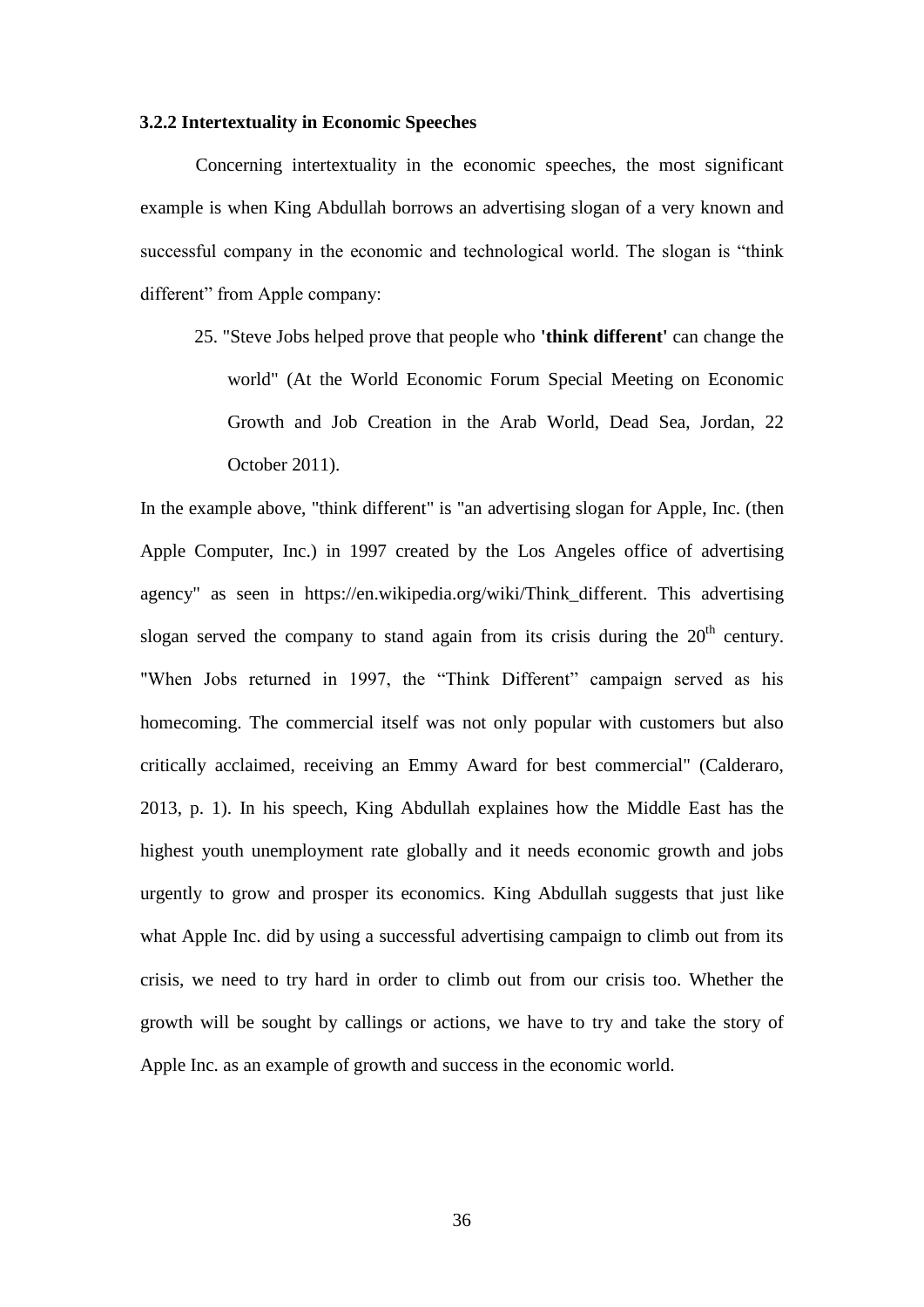The King successfully uses this slogan to motivate his audience with the possibility of growing again as a wise step because this company and its story have influenced many people and economists. King Abdullah believes that we have good minds in the Middle East that would "think different" and these minds will help to reach the goal of boosting economic growth and jobs.

### **3.2.3 Intertextuality in Religious Speeches**

In his religious speeches, understandably enough, King Abdullah focuses on religious quotations, especially from the Holy Qur'an. Quotations from the Holy Qur'an are used by the King to emphasize his identity as a Muslim and to support his religious beliefs.

In an attempt to present a moderate image of Islam, Indonesia as a great Muslim community, held a conference entitled "Islam for Peace and Civilization" where the King took the opportunity to defend Islam as he usually does, and presents it in the right way. In this conference, King Abdullah supports his idea of peaceful Islam which gives equal dignity to all people by using different verses from the Holy Qur'an:

- 26. "**The believers are naught else than brothers. Therefore make peace between your brethren and observe your duty to Allah that haply ye may obtain mercy**. [Al-Hujurat: 10] At) "[إِنَّمَا الْمُؤْمِنُونَ إِخْوَةٌ فَأَصْلِّحُوا بَيْنَ أَخَوَيْكُمْ ۚ وَاتَّقُوا اللَّهَ لَعَلَّكُمْ تُرْحَمُونَ (10)] **َ َ ِ** Nahdlatul Ulama Interfaith Conference: "Islam for Peace and Civilization", Jakarta, Indonesia, 26 February 2014).
- 27. "**O mankind! Lo! We have created you male and female, and have made you nations and tribes that ye may know one another. Lo! The noblest of you, in the sight of Allah, is the best in conduct. Lo! Allah is Knower, Aware**.[Al-Hujurat: 13] [يَا أَيُّهَا النَّاسُ إِنَّا خَلَقْنَاكُم مِّنٍۢ ذَكَرٍ وَأُنثَىٰ وَجَعَلْنَاكُمْ شُعُوبًا وَقَبَائِلَ لِتَعَارَفُوا **ُ َ** At Nahdlatul Ulama) "إِنَّ أَكْرَمَكُمْ عِنْدَ اللَّهِ أَتْقَاكُمْ ۚ إِنَّ اللَّهَ عَلِيمٌ خَبِيرٌ (13)] **َ َ** Interfaith Conference: "Islam for Peace and Civilization", Jakarta, Indonesia, 26 February 2014).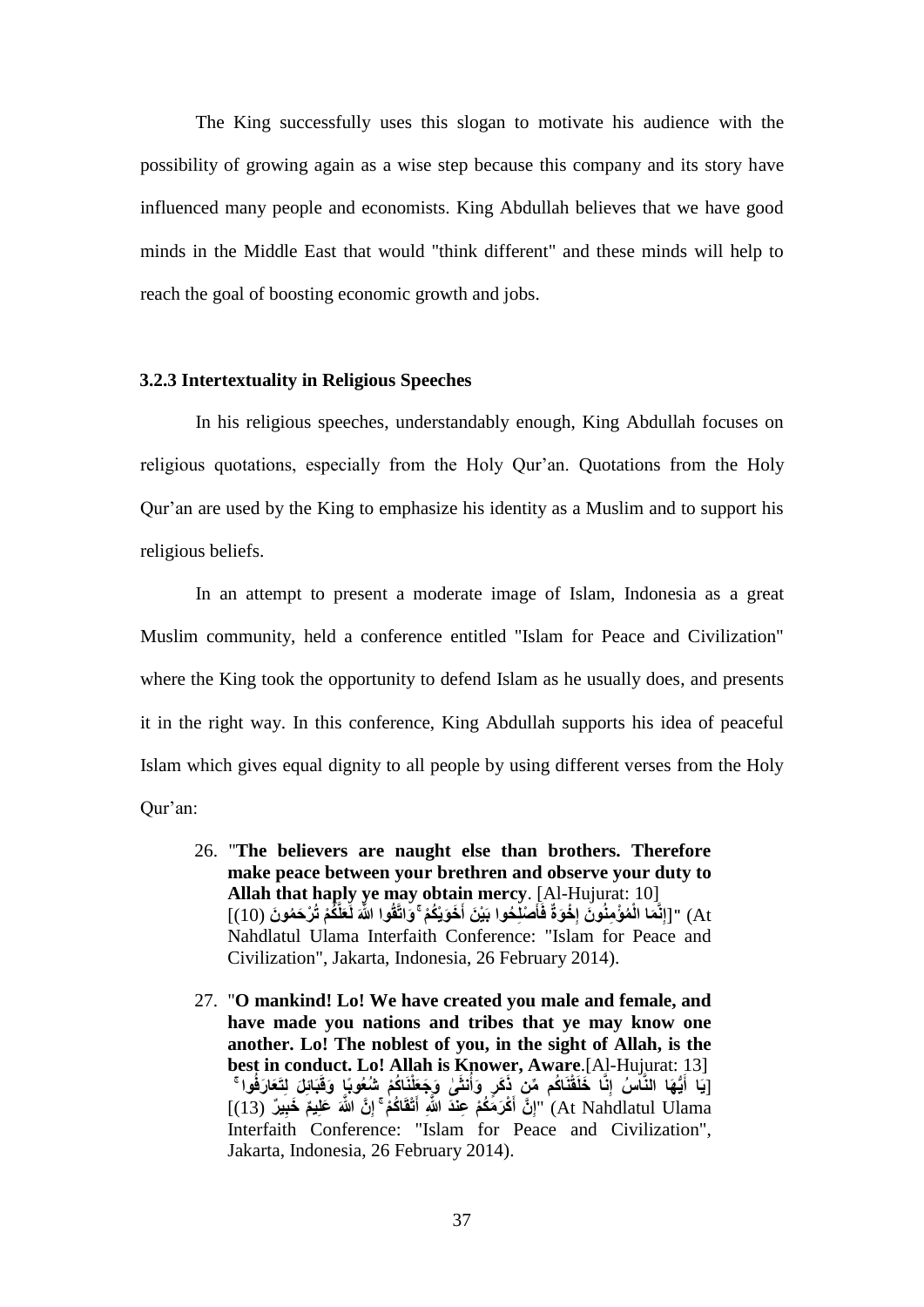In example 26, King Abdullah uses the above verse which talks about the importance of "peace" and that people will be rewarded if they make peace with each other (the believers as the verse says). He also tries to emphasize the importance of peace and how Islam calls for peace because it is an essential part of our unity as Muslims. Islam consists of eight different "Mathahib", sects, and focuses on the fundamentals that unite all people together. This will help us to "expose the false claims of those who would exploit religion to divide  $us''^{(12)}$ . Through this example, King Abdullah supports his idea that Islam teaches us peace and peaceful coexistence, in addition to the idea of the conference (Islam for Peace and Civilization).

In example 27 above, King Abdullah discusses equality among people, no matter what their gender or religion is. People are judged only by their deeds and faith. This supports his idea that Islam calls for peace and equal dignity to all people whoever they are. King Abdullah uses verses from the Holy Qur'an in his speeches to support his ideas. These verses motivate Muslims to perform right deeds, and works.

In the Fifth Congress of Leaders of World and Traditional Religions held in Astana, the capital city of Kazakhstan, King Abdullah recited a verse from the Holy Qur'an in Arabic then translated into English:

(إِنَّ الَّذِينَ آَمَنُوا وَعَمِلُوا الصَّالِحَاتِ سَيَجْعَلُ لَهُمُ الرَّحْمَنُ وُذَا) [مريم: 96]" .28

 '**Truly those who believe and perform righteous deeds − for them the Compassionate One shall appoint love**.**'** [Maryam: 96]" (At the Fifth Congress of Leaders of World and Traditional Religions, Astana, Kazakhstan, 11 June 2015).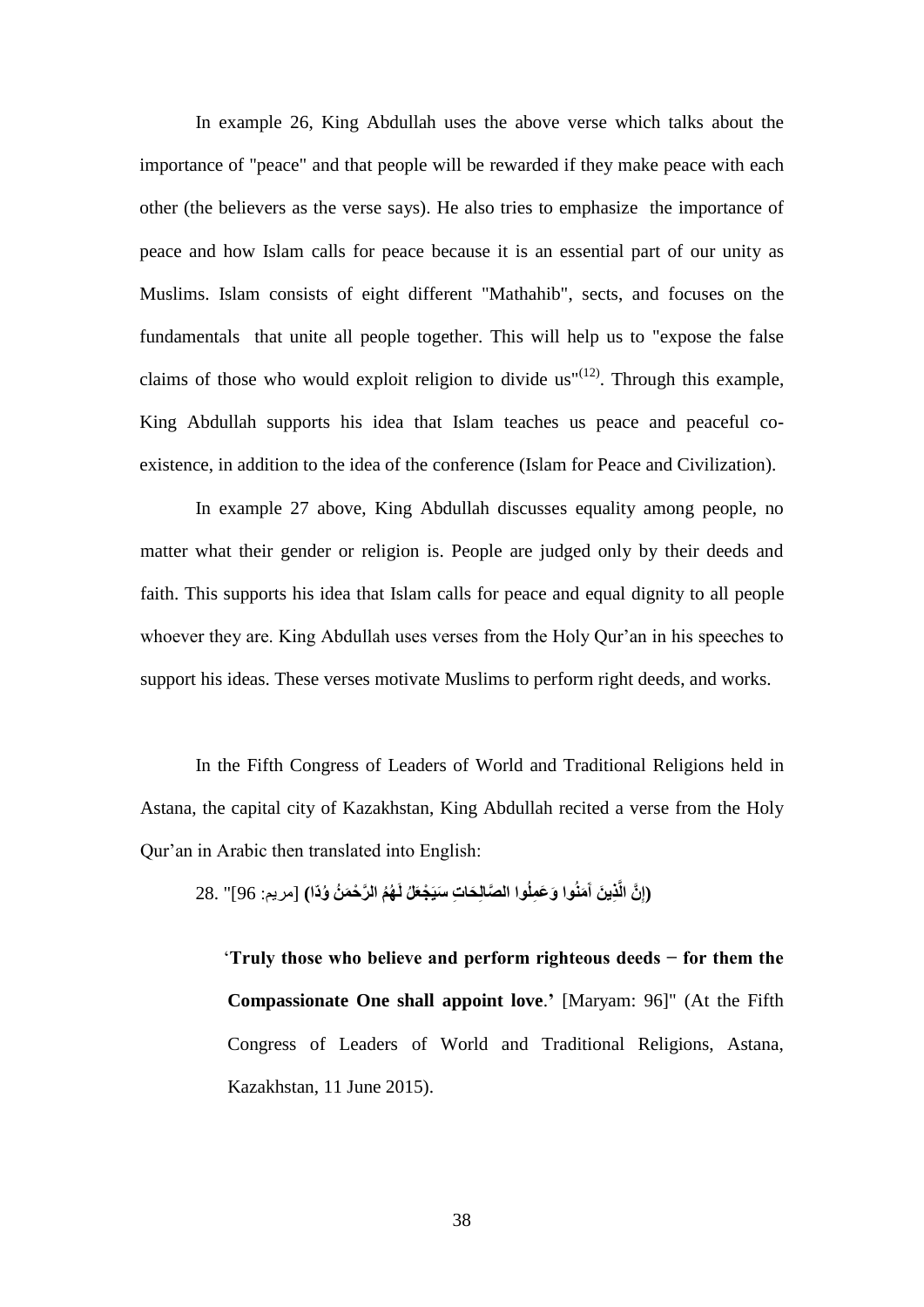In a Muslim majority country like Kazakhstan, Islamic religious words or statements are usually used particularly in religious meetings. King Abdullah uses this verse above to motivate Muslims to believe in Allah and do the right deeds to be rewarded with the love of Allah. In his speech, King Abdullah discusses the real Islam, Islam with no hatred and no violence. Islam calls for peace and doing the right deeds filled with love. That is to say the real Islam asks people to behave well.

Example 29 below is on the occasion of welcoming a prominent Christian personality, His Holiness Pope Francis:

29. "**Yet they are not all alike; some of the People of the Scripture are a community upright, who recite God's verses in the watches of the night, prostrating themselves. They believe in God and in the Last Day, enjoining decency and forbidding indecency, vying with one another in good works; those are of the righteous**. [Al Imran: 113-114]

[لَيْسُوا سَواءً مِنْ أَهْلِ الْكِتابِ أُمَّةٌ قائِمَةٌ يَتْلُونَ آياتِ اللهِ آناءَ اللَّيْلِ وَهُمْ يَسْجُدُونَ (113) َّ ُ ْ َ ِ يُؤْمِنُونَ بِإِللهِ وَالْيَوْمِ الْأَخِرِ وَيَأْمُرُون بِالْمَعْرُوفِ وَيَنْهَوْنَ عَنِ الْمُنْكَرِ وَيُسارِعُونَ فِي ْ  $\overline{\phantom{a}}$ ْ ِ ْ ْ ِ الْخَيْر اتِ وَأُولئِكَ مِنَ الصَّالِحِينَ (Welcoming His Holiness Pope "[(114) ا<br>ا Francis, Amman, Jordan, 24 May 2014).

King Abdullah opens his speech with the above two verses from the Holy Qur'an which talk about the People of the Scripture<sup> $(1)$ </sup>, who do good works as a part of their religion, to welcome Pope Francis in Jordan, where he begins his pilgrimage. The use of these verses indicates two major points. First, his attempt to present his identity as a Muslim is seen through his use of the Holy Qur'an. Secondly, His use of these verses is to show that Islam acknowledges all Scriptures. These verses clarify that there are communities among the people of the Scripture who do righteous deeds and conducts and they will be rewarded by Allah. This shows that Islam is for respecting and doing the religious rituals for all the "People of the Scripture". This also shows

 1 "The People of the Scripture" in Islam refers to Muslims, Christians, and Jews.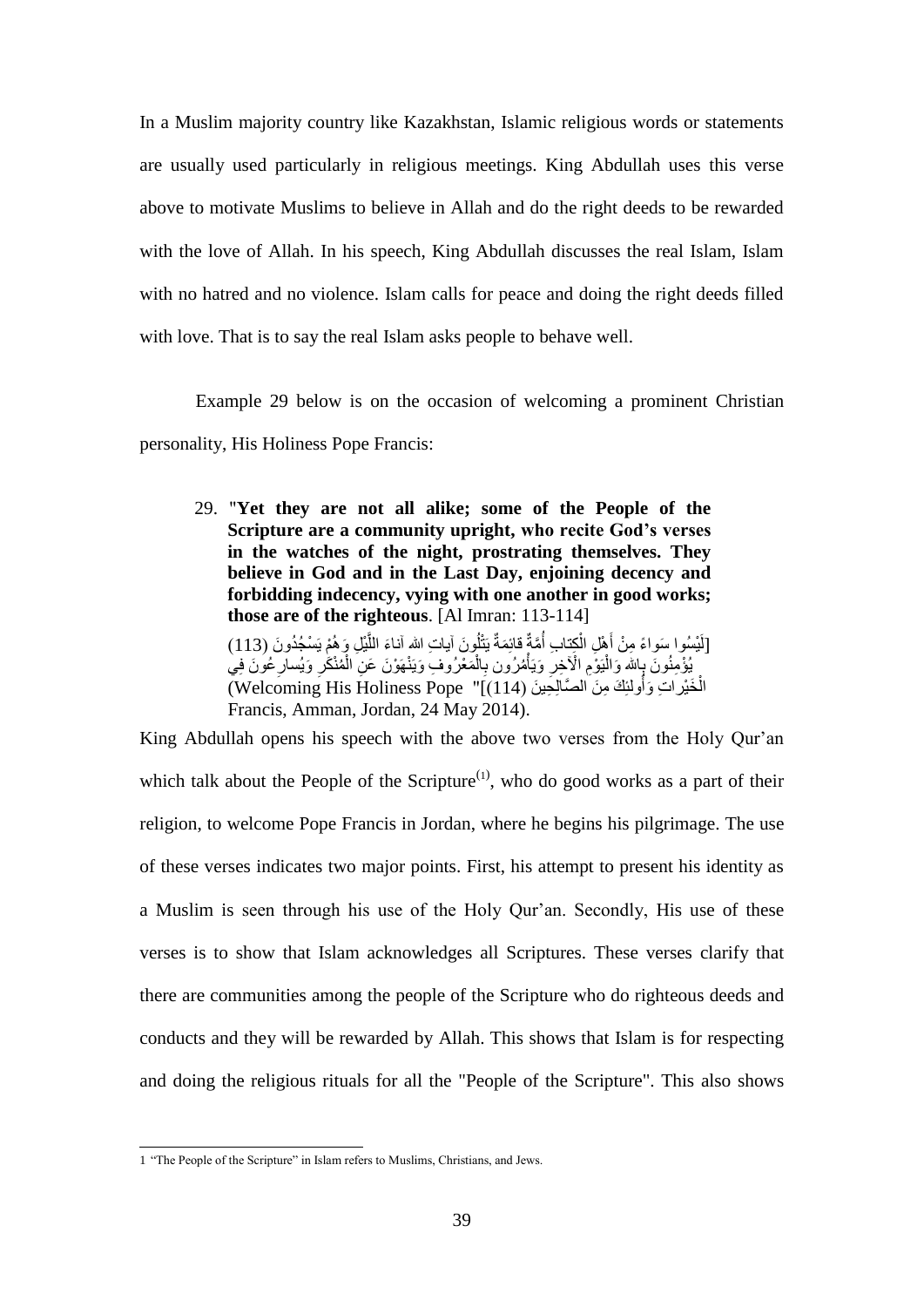that Islam respects all different religions. The verses above indicate tranquility and solidarity with people of different religions. King Abdullah attempts to create solidarity with the Christians and correct the misunderstanding and the wrong stereotypes of Islam as a religion of terrorism which disrespects other religions. Through these verses, His Majesty shows how Islam believes in all scriptures and does not ignore them or the religious rituals of others.

### **3.2.4 Intertextuality in Local Event Speeches**

Distinctively, in his speech to Jordanian people delivered at the Celebration of Accession to the Throne, the Anniversary of the Great Arab Revolt and Army Day, in Amman, Jordan, on 8 June 2010, King Abdullah uses the words of his father, late King Al-Hussein bin Talal, as illustrated in the following extract:

30. "I want all of us to remember, and I say this to everyone without exception, the words of Al Hussein, may he rest in peace: **"Anyone who tries to tamper with national unity or undermine it is my enemy until the Day of Judgment. That person is also the enemy of Abdullah bin Al Hussein and the enemy of all Jordanians"**" (At the Celebration of Accession to the Throne, the Anniversary of the Great Arab Revolt and Army Day, Amman, Jordan, 8 June 2010).

The use of extract 30 above implies certain important things: some would say he uses his father's words to show respect to his father and to remind the Jordanians of their late King Al Hussein. Others would say King Abdullah uses the words of the most trusted man and leader for Jordanians to convince them easily with his ideas, and draw their attention to him strongly. Whatever the interpretations are, this extract sends many messages to the audience and shows the King's skill in his choice of his father's words. The speech is held to celebrate national occasions: Army Day and the Anniversary of the Great Arab Revolt. King Abdullah takes the chance to emphasize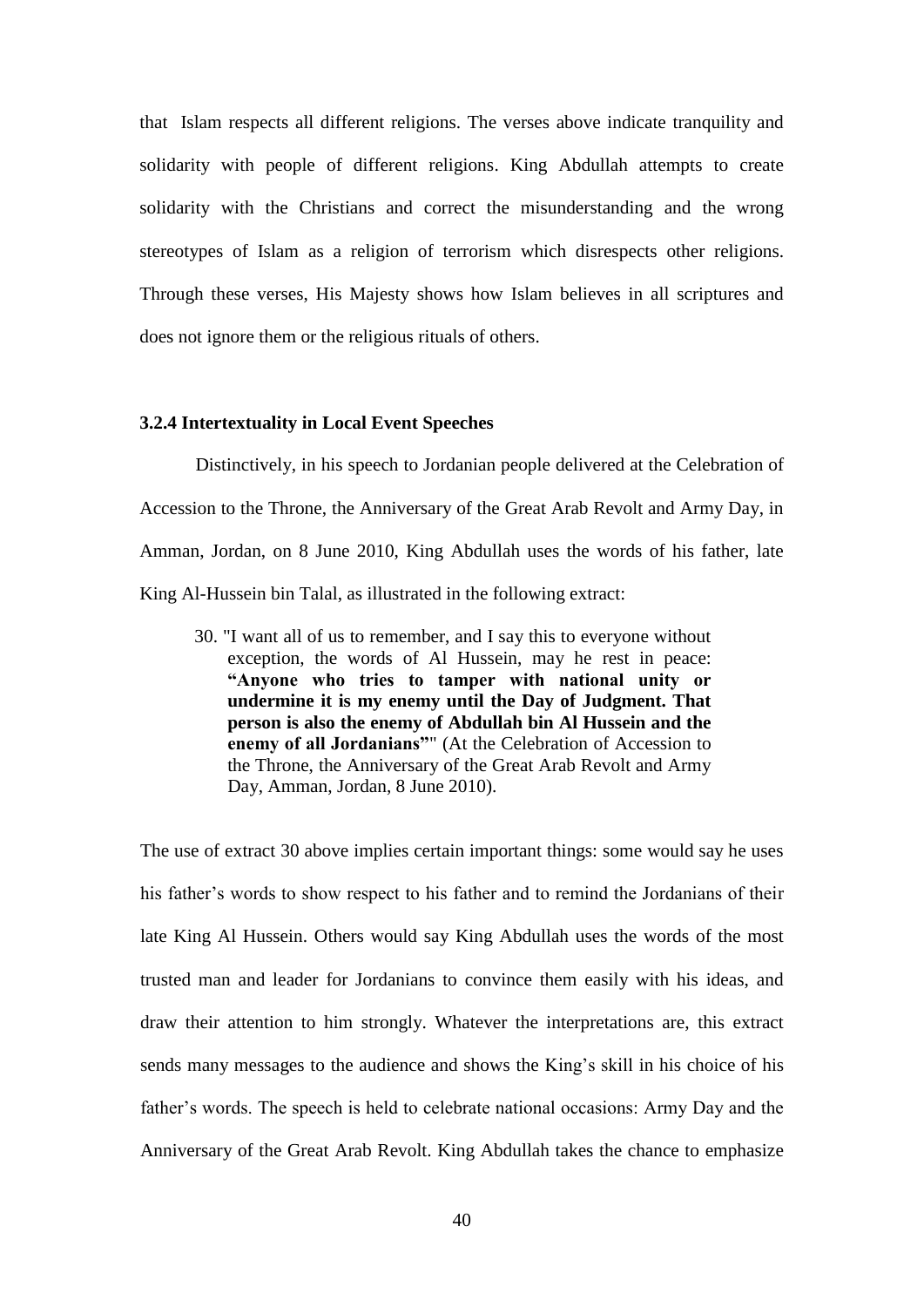the importance of national unity and patriotism of all Jordanians. He strongly rejects the disruption of the country's unity and stability and that is seen by using his father's words, "my enemy until the Day of Judgment", for those who try to tamper with the unity of the country. They are also the enemy of King Abdullah and all Jordanians, "that person is also the enemy of Abdullah bin Al Hussein and the enemy of all Jordanians". The listeners of the speech and readers of such a text will determine that King Abdullah attempts to encourage the Jordanians to be united and take into consideration the seriousness of the issue and pay more attention to it.

Thus, using King Al-Hussein's words, whose sayings are mush respected not only by the Jordanian politicians but also by the Jordanian people, is a very wise step in the process of persuasion. That means that King Abdullah highlights the problem and attracts the audience to it effectively.

From the discussion of intertextuality in the four-issue speeches, the investigation reveals that His Majesty the King purposefully uses this effective persuasive strategy. Other texts are used to support the King's ideas and points of view in his speeches in a very selective way. The same result is also seen in the paper of Al-Abed Al-Haq & Al-Sleibi (2015). In their analysis of three speeches of His Majesty the King, they suggest that "King Abdullah resorts to intertextuality as a tool for persuasion when the need arises. Using intertextuality obliges the interlocutors to adopt his point of view" (2015: 330).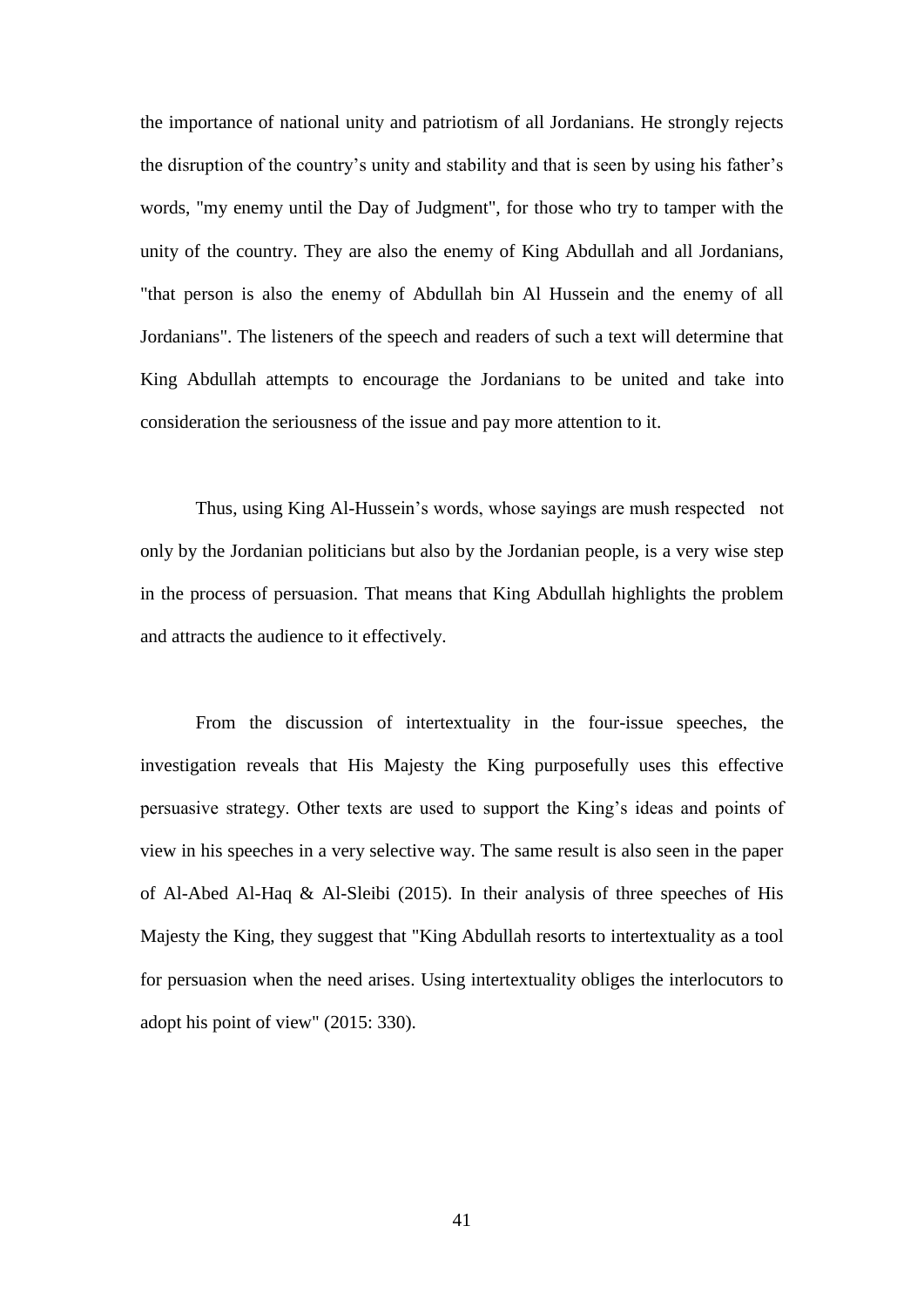### **3.3 Reference**

Reference is the use of pronouns in language. In this study we are concerned with the use of first and second person pronouns (we, I, and you) in the political, religious, economic and local events speeches, and how they are used to suit the context of the speech in order to convince the audience. Bramley (2001) as quoted in Bello (2013: 86) argues that:

pronouns are not merely a way of expressing person, number and gender as is suggested by traditional grammarians nor do they only do deictic or referential work, they must be thought of in terms of the context of interaction and identity work that they accomplish.

Most importantly, His Majesty uses pronouns in a very distinguished way where he pays great attention to the context of the speech and its audience. Antconc software<sup>(2)</sup> is used to count the frequency of first and second person pronouns in the selected speeches. The results indicate that the first person pronouns, "we" and "I", are more frequently used than the second person pronoun, "you" in order to create solidarity with the audience.

# **3.3.1 Reference in Political Speeches**

In the five selected political speeches, the pronoun "we" is more frequently used than "I" and "you". His Majesty uses "we" repeatedly to build intimacy with the audience where it is very important in the political speeches to gain the audience trust and attract their attention to his words. A corpus-based study is made to find the frequency of the data. Table (1) below shows the first and second subject pronouns used in the political speeches.

 2 Antconc software is software used to give the frequency of certain letters, words, clauses, or sentences.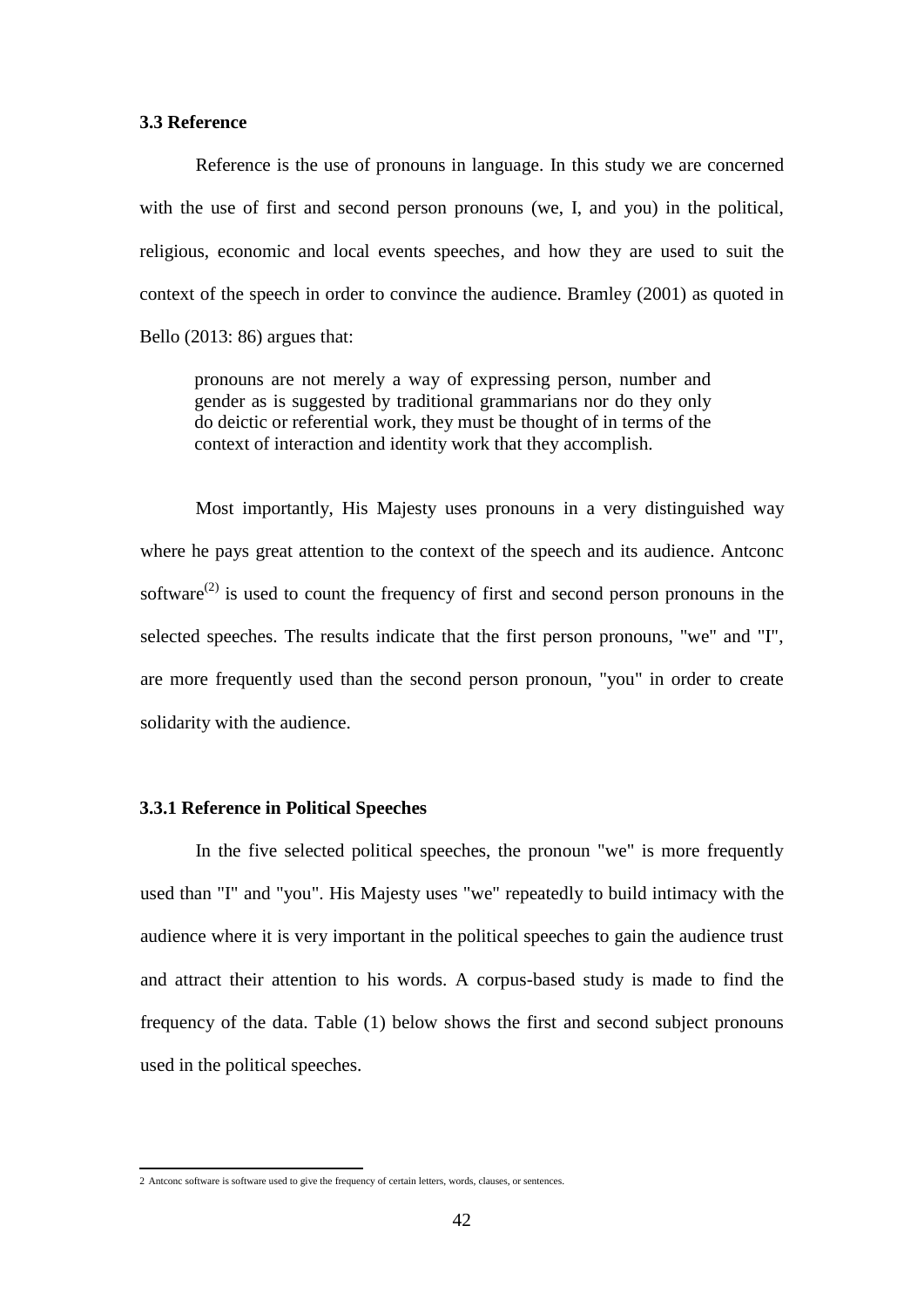### Table 1

Subject pronouns used in the political speeches

| NO.            | Pronoun | Frequency      |
|----------------|---------|----------------|
|                | We      | 83             |
| $\overline{2}$ |         | 33             |
| 3              | You     | $\overline{4}$ |
|                |         |                |

As shown in table 1 above, it is very clear that the pronoun "we" is the most frequently used pronoun in the five political speeches with 83 mentions. This frequency is very important in such a context to establish a mutual correlation between the king and his audience and to create solidarity. Besides, using "we" indicates common issues, common interests, and understanding between the King and his audience. In such case, His Majesty plays a significant role in building this common understanding with his audience which is very helpful to attract the audience's attention and convince them of his ideas, as in the following examples:

- 31. "The fact is, **we** will rise or fall together" (At MED 2015 Mediterranean Dialogues Conference, Rome, Italy, 10 December 2015).
- 32. "As a collective effort, **we** must now adequately respond to the true expected need, the true broad impact, and the true duration of the crisis" (At the Leaders' Summit on Refugees (on the margins of the 71st UN General Assembly), New York, US, 20 September 2016).
- 33. "My second basic point is **we** need to work as a team" (At the Leaders' Summit on Refugees (on the margins of the 71st UN General Assembly), New York, US, 20 September 2016).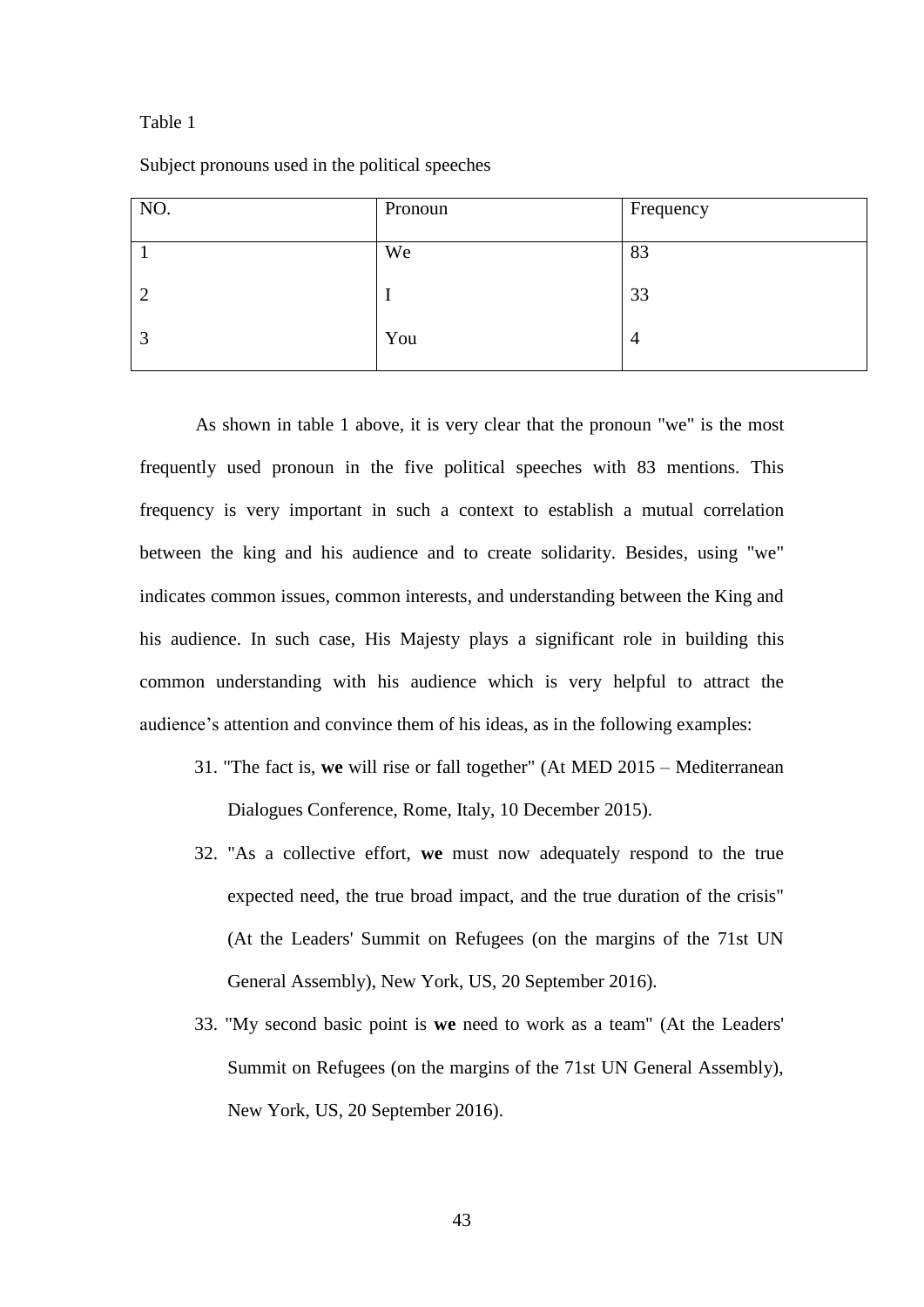In example 31, King Abdullah uses "we" to show the mutual fate that all people will get if they will or will not work with each other. In such example, His Majesty the King tries to convince the audience of the importance of working together and he presents this fate as a fact to affect the audience and take this issue seriously.

In examples 32 and 33, King Abdullah concentrates on the importance of global collaboration not only by using the first person plural pronoun, "we", but also by using the modal, "must", in example 32 to show strong stands and commitment, and the word, "team", in example 33 to show mutual collaboration to support his idea of mutual correlation.

The second most frequently used pronoun is "I", followed by "you" with 33, and four mentions, respectively. King Abdullah does not depend on the use of the pronoun "we" only to communicate with the audience and send his messages. He also uses the pronoun "I" more than the pronoun "you" to present his role and his own perspective clearly by giving his personal experiences and opinions, such as in the following examples:

- 34. "These are the values **I** teach my children and they will hand on to theirs" (Before the European Parliament, Strasbourg, France, 10 March 2015).
- 35. "**I**'ve called this crisis a third world war and **I** believe we must respond with equal intensity. That means global collective action on all fronts" (At the Plenary Session of the 70th General Assembly of the United Nations, New York, US, 28 September 2015).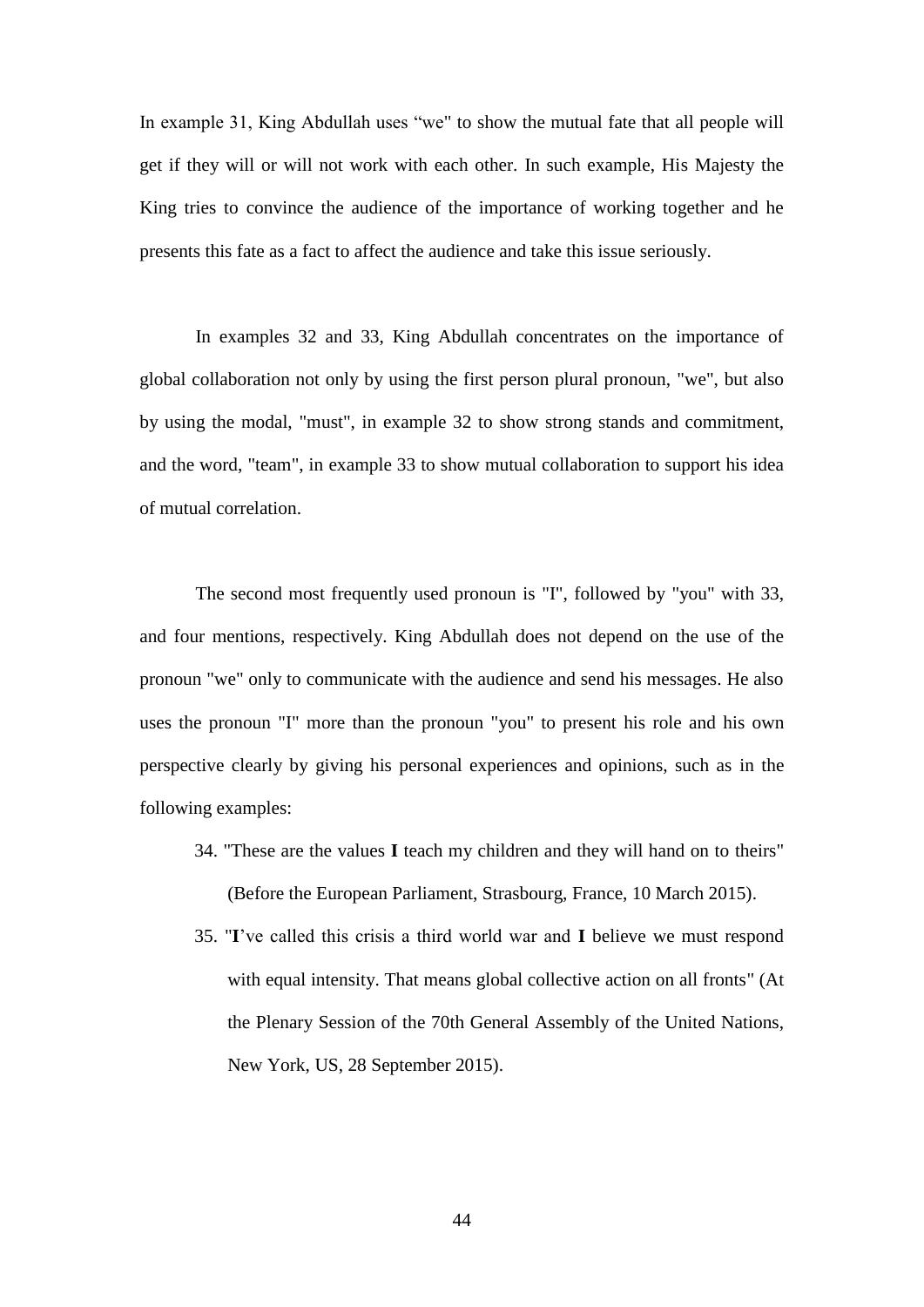36. "As a close friend of Germany, **I** greatly respect her wisdom and tremendously admire her vision" (During the 52nd Munich Security Conference, Munich, Germany, 12 February 2016).

In example 34, King Abdullah tells the audience how he raises his children by teaching them certain values which are mentioned in his speech. Such example shows the importance of these values by relating them to his personal experience.

In example 35, His Majesty gives his personal opinion on the crisis with the extremists. He suggests a name to the current political conflict with the extremists which is "third world war". That is to say he compares the war with the extremists as a "third world war". He believes in the urgent global collaboration to defeat this enemy.

In example 36 above, the King gives his personal opinion of the current Chancellor of Germany, Angela Merkel, in his speech in Munich where he shows his high respect for her wisdom and vision. By giving positive image of the German Chancellor, King Abdullah succeeds in achieving the audience's trust and attention and to encourage his audience to share him with his point of view.

The use of the genitive case of the chosen pronouns also deserves noting to verify the results deeply. Table 2 shows the frequency of the genitive case pronouns used in the political speeches.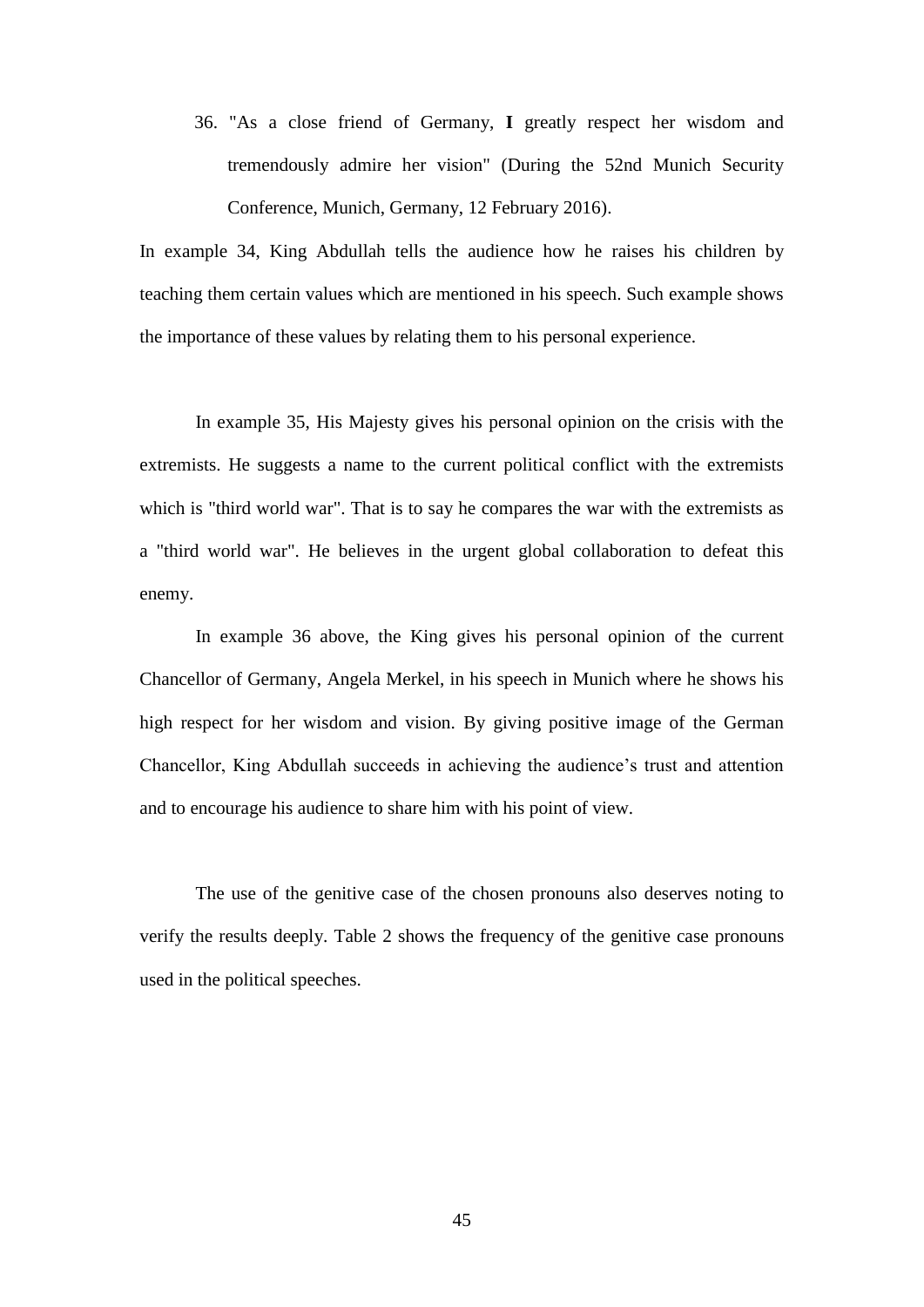#### Table 2

Genitive case pronouns used in the political speeches

| NO.            | Pronoun | Frequency |
|----------------|---------|-----------|
|                | Our     | 103       |
| $\overline{2}$ | My      | 29        |
| 3              | Your    | 13        |
|                |         |           |

As shown in table 2 above, the first genitive pronoun "our" is the most frequently used pronoun with 103 mentions and this result is similar to the result of the first subject plural pronoun, "we", which are used to show the need of global collaboration. The following are illustrative examples:

37. "**Our** efforts must be framed within a broader strategy of military, diplomatic and human-development policies" (At MED 2015 – Mediterranean Dialogues Conference, Rome, Italy, 10 December 2015).

King Abdullah discusses the need of global collaboration in his use of "our" that all parties should direct their efforts to one mutual military and diplomatic strategies and policies. This collaboration is very important to all parties' stability and safety especially in the political field.

King Abdullah also uses the pronoun "we" and the genitive case pronoun "our" in particular to indicate common interests as shown in the following example:

38. "The fact is, **we** will rise or fall together. **Our** regions are connected in virtually every way" (At MED 2015 Mediterranean Dialogues Conference, Rome, Italy, 10 December 2015).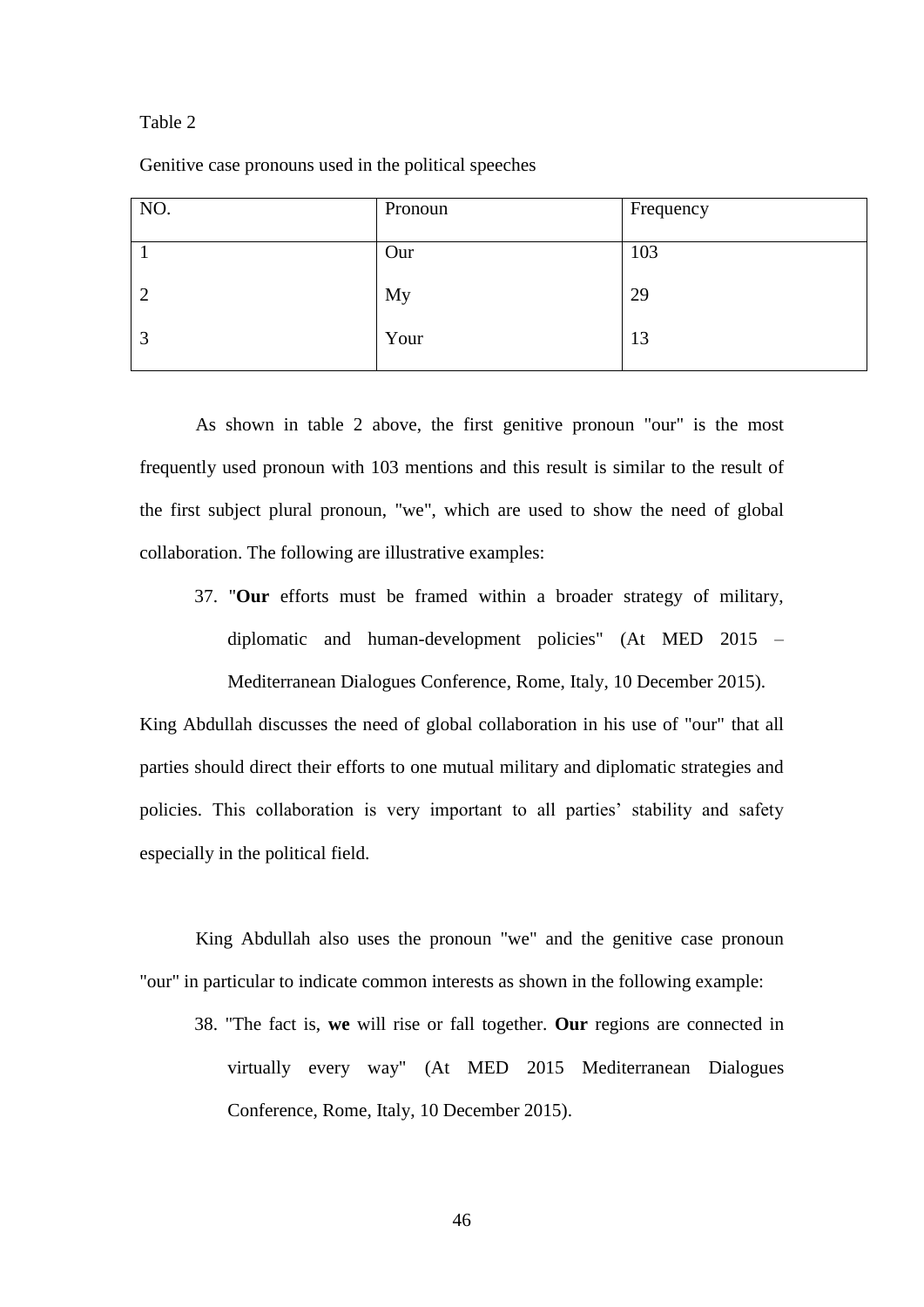King Abdullah says that the fate of our countries is related to each other and this shows the mutual interests and the importance of global collaboration. He also tries to explain the importance of working together in raising or falling **our** countries.

His attempt to create solidarity with the audience can also be seen in the use of the genitive case pronoun "my" where he uses "my friends" to call the audience as a way of addressing 14 times of 29 mentions of "my" in his political speeches.

Concerning the second person genitive case pronoun "your", King Abdullah sometimes uses "your" to create solidarity and to show respect and gratitude to the audience as seen in the following examples:

- 39. "Here, at the Rom-Med Dialogues, **your** voices will help send these messages and more" (At MED 2015 Mediterranean Dialogues Conference, Rome, Italy, 10 December 2015).
- 40. "As always, thank you for **your** warm words of guidance and reminding us on the moral authority that all of us can take to continue to raise the bar, and making a difference for humanity" (At the Leaders' Summit on Refugees (on the margins of the 71st UN General Assembly), New York, US, 20 September 2016).

The examples above show how the King uses the pronoun "your" to present and respect the role of his audience in his speeches and this is very helpful to build up respectful and trustful ground between the King and his audience.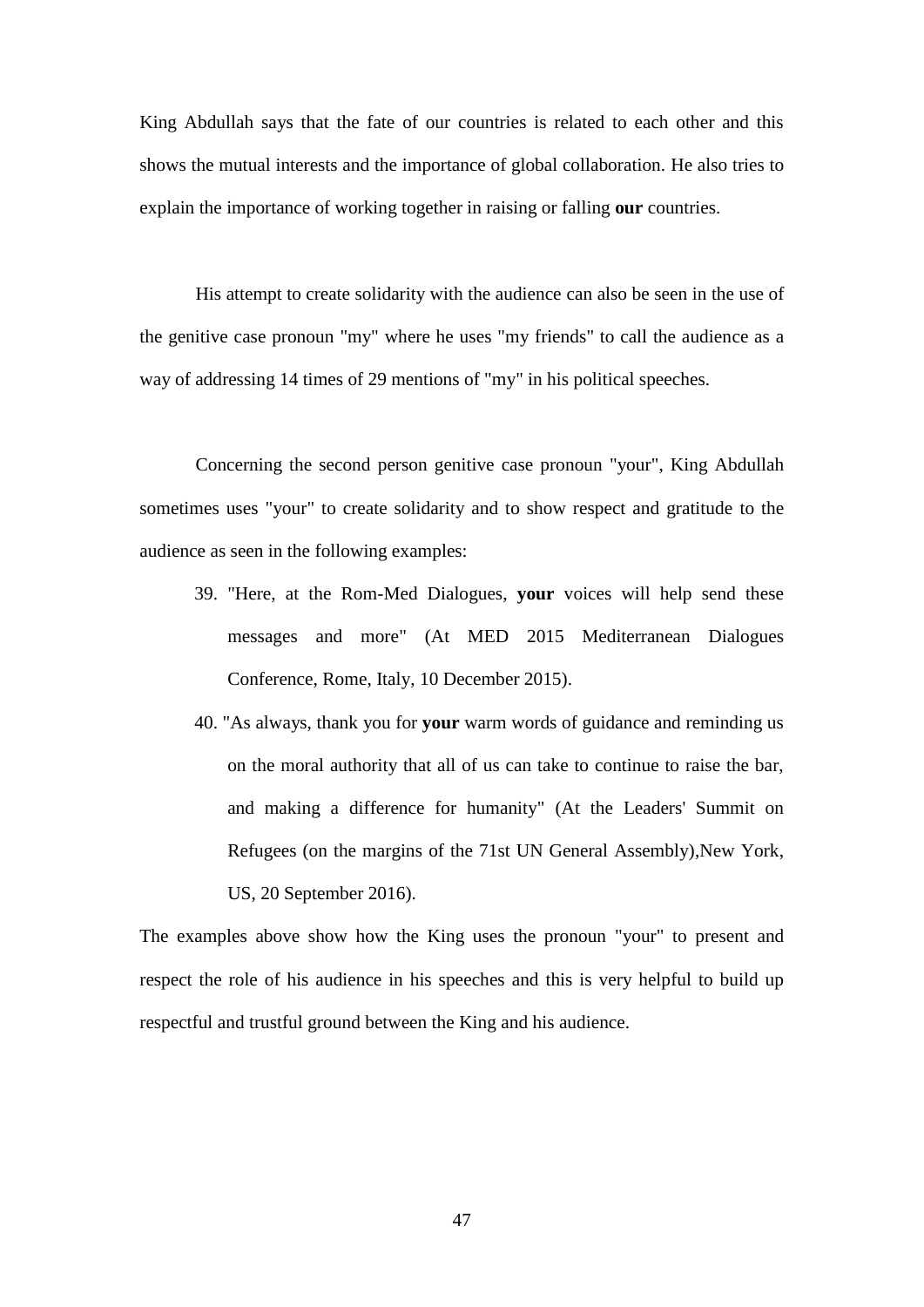### **3.3.2 Reference in Economic Speeches**

In the economic speeches, the frequency of the first and second subject person pronouns compared with the frequency of those in his political speeches is almost the same. His Majesty uses "we" more than "I" and "you".

# Table 3

Subject pronouns used in the economic speeches

| NO.            | Pronoun | Frequency |
|----------------|---------|-----------|
|                | We      | 84        |
| $\overline{2}$ |         | 34        |
| 3              | You     | 8         |

As shown in the table above, the pronoun "we" is the most frequently used in the five economic speeches with 84 mentions. The second most frequently used pronoun is "I", followed by "you" with 34, and 8 mentions, respectively. King Abdullah uses the pronoun "we" to present mutual interests in the economic field and the need to work on the problem all together. The need for collaboration is essential for better economic growth. This is why he uses "we" to indicate the importance of the mutual cooperation between him and his audience. The following are illustrative examples:

- 41. "But **we** cannot do it alone. **We** need partners, to build prosperity that lasts – in my country, and in my region" (At the Jordan-US Business Forum, Amman, Jordan, 21 May 2011).
- 42. "Only when **we** act together, can **we** fulfil our regions' potential … and help ensure the inclusive global agenda **we** need" (Before the Third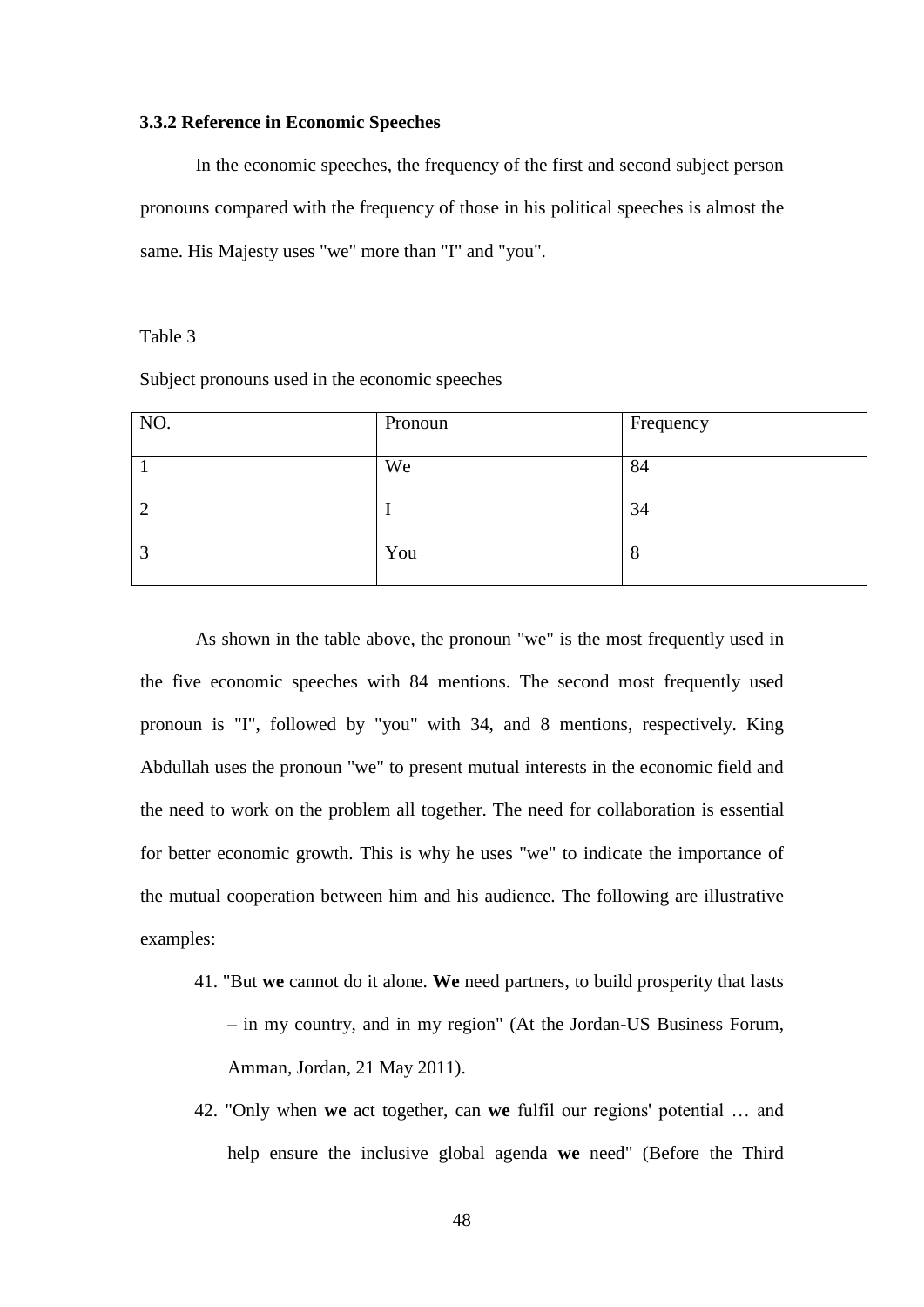Summit of Heads of State and Government of South American and Arab Countries, Lima, Republic of Peru, 2 October 2012).

43. " … **we** must also begin shaping the better future our people deserve" (At the 9th World Islamic Economic Forum, London, UK, 29 October 2013).

Through the examples above, we see how King Abdullah uses "we" to establish mutual collaboration between the King and his audience to work alongside with each other. King Abdullah focuses on the collective role as an essential step to achieve an economical growth. The use of the pronoun "we" with different audiences would make intimacy with each other and create mutual understanding of the issue. For such critical discourses it is important to concentrate on the function of persuasion and how it is achieved in the speeches. As an orator it is important to persuade the listeners with your ideas and points of view to achieve your goals. This is why King Abdullah emphasizes on the pronoun "we" when he talks about economic problems and the need for global collaboration. Thus, the King tries to persuade the audience with the importance of the global collaboration.

Again, the use of the pronoun "I" is more frequently used than the pronoun "you" with 34 and 8 mentions, respectively. His Majesty uses the first singular person pronoun, "I", to create personal level of understanding others and personal experience to build solidarity and mutual understanding with the audience, such as:

44. "At this Forum, **I** hope you will spearhead new ties, new ways of doing business, and new best practices, for a new era of truly inclusive growth" (At the 9th World Islamic Economic Forum, London, UK, 29 October 2013).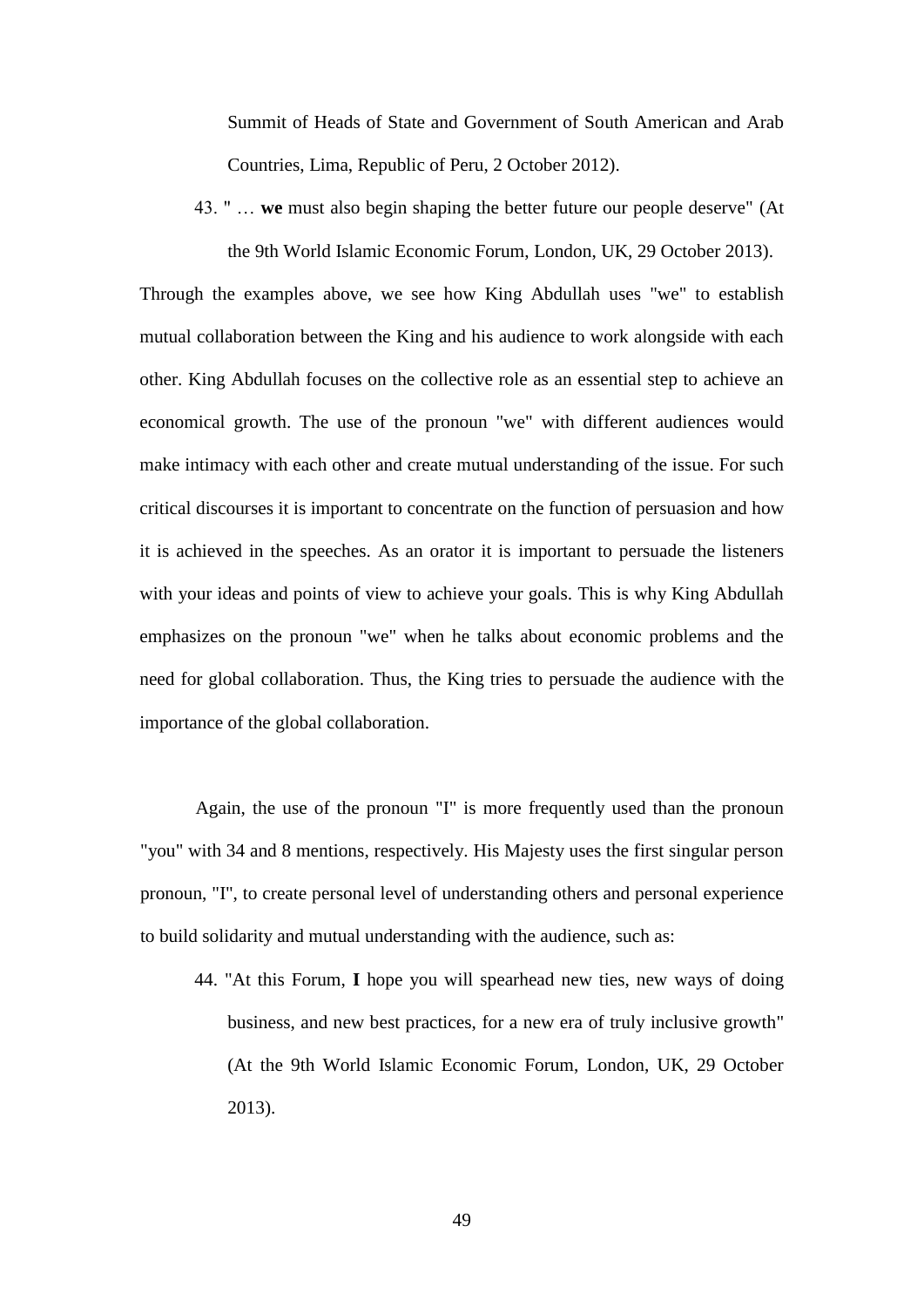45. "**I** just concluded a visit to the United States where **I** met with President Obama and other officials" (At the Jordan-US Business Forum, Amman, Jordan, 21 May 2011).

The examples above show how King Abdullah uses the first person pronoun "I" to share his wishes and his experiences with his audience in order to build up mutual ground of communication and interests. This ground would help the King to create solidarity with his audience in order to convince them with his ideas and points of view.

Concerning the second subject person pronoun "you", King Abdullah rarely uses it in his speeches. For example:

46. "Jordan is simply the place to be, when **you** need a manufacturing base and outsourcing center; a distribution and assembly gateway; a back office and consulting hub; or a base for infrastructure and reconstruction projects in our MENA region" (At the 9th World Islamic Economic Forum, London, UK, 29 October 2013).

King Abdullah uses "you" to present how Jordan is ready to be the place when the British people need a "manufacturing base and outsourcing center" in the economic field. His Majesty shows his willing to help the British when they need in order to create solidarity with his audience and attract them to his ideas and points of view. His attempt to show how Jordan is ready for any economic solutions and suggestions is also seen in the following example:

47. "In all these areas, and many more, you will find Jordan, its companies, and its people to be ideal partners in a prosperous future" (At the 9th World Islamic Economic Forum, London, UK, 29 October 2013).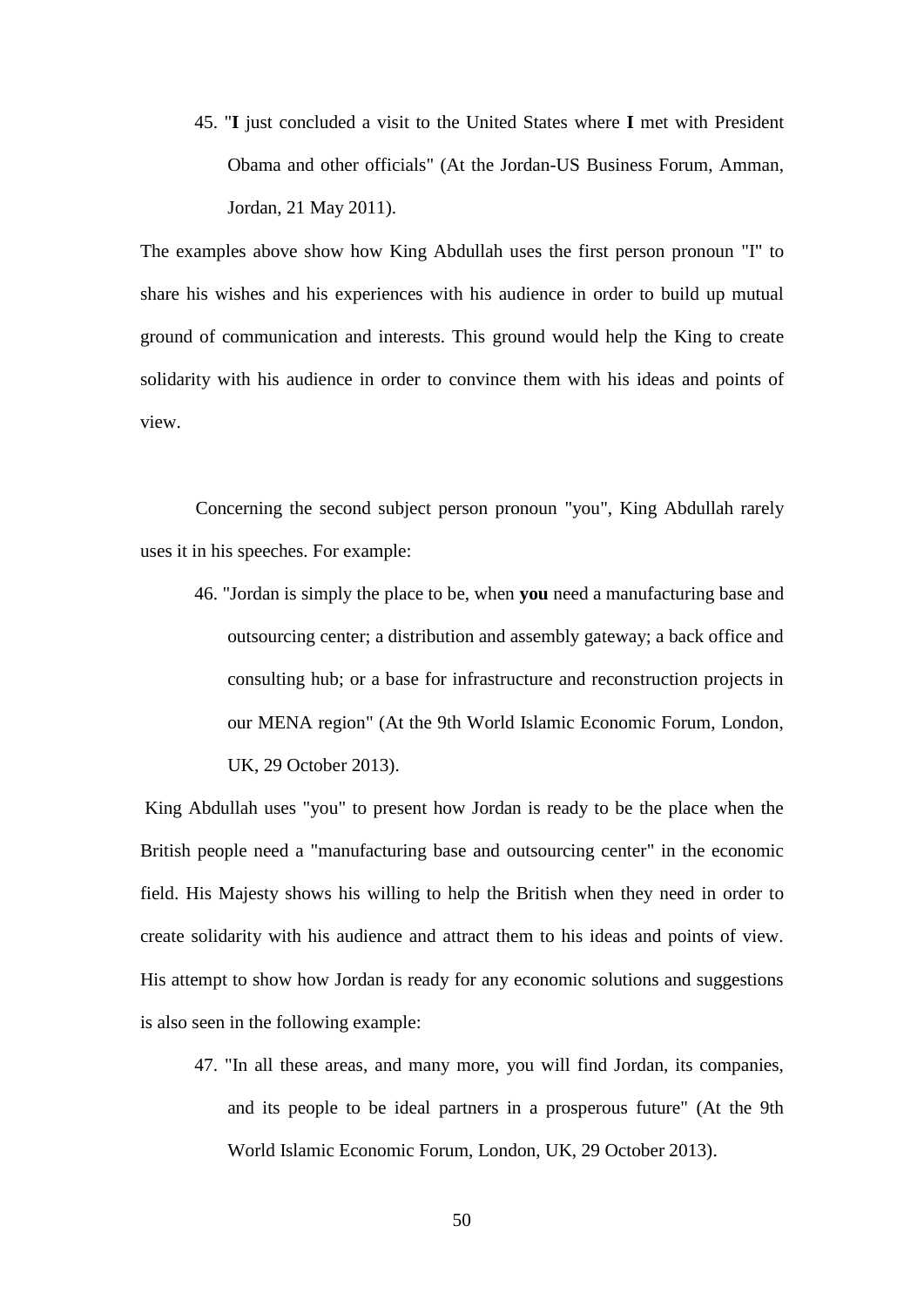Although His Majesty rarely uses the subject pronoun "you", he highly tries to get the opportunity to assess the positive role of Jordan in the economic field in order to convince his audience with his points of view.

Moving to the genitive case pronouns, table 4 shows the frequency of these pronouns in the five economic speeches. The emphasis is on the pronoun "our" in order to show the mutual interest of all parties.

#### Table 4

Genitive case pronouns used in the economic speeches

| NO.            | Pronoun | Frequency |
|----------------|---------|-----------|
|                | Our     | 89        |
| $\overline{2}$ | My      | 27        |
| 3              | Your    | 13        |
|                |         |           |

As shown in table 4 above, the concentration is still on the first plural pronoun "we" by using its genitive case "our" and this supports our idea of the need of mutual collaboration in the benefit of all. King Abdullah says that:

- 48. "To reach **our** goals, to create the future **our** people deserve, we must use all our capabilities" (Before the Third Summit of Heads of State and Government of South American and Arab Countries, Lima, Republic of Peru, 2 October 2012).
- 50. "… we must begin shaping the better future **our** people deserve" (At the 9th World Islamic Economic Forum, London, UK, 29 October 2013).

The King emphasizes the collective role by using the genitive case pronoun "our" to tell everyone about the mutual understandings to the economic problems.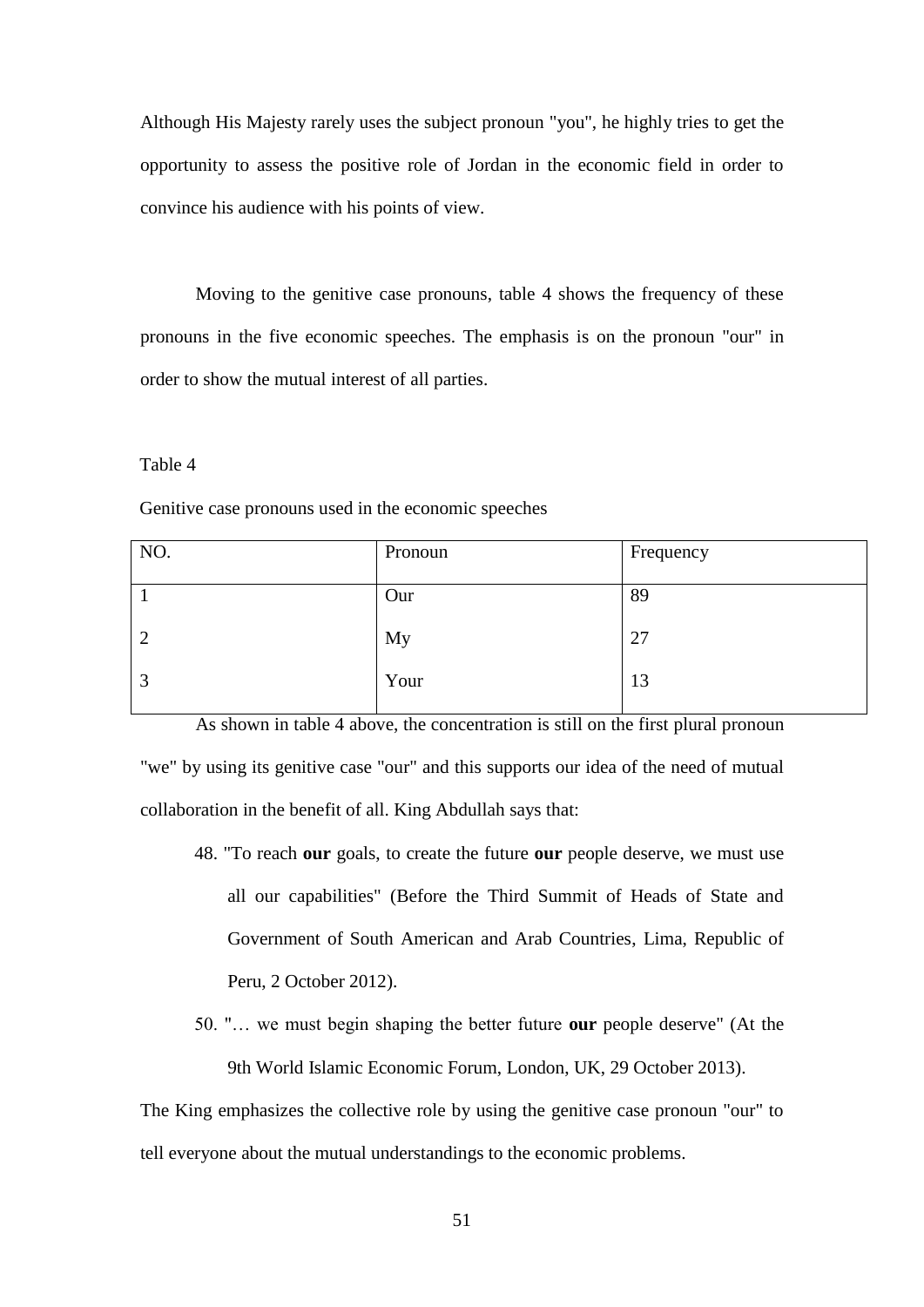King Abdullah uses "my" more than "you" with 27 and 13 mentions, respectively. 13 mentions out of 27 mentions of "my" are only used with "my friends" to create closeness and solidarity with his audience. As mentioned in the political speeches, the use of phrase, "my friends", is very important because it creates solidarity and intimacy with the audience. The genitive case pronoun, "my", is also used to highlight his role as a leader such as:

50. "Economic reforms that are on the drawing board will be carried forward. This is **my** commitment, and Jordan's commitment" (At the Jordan-US Business Forum, Amman, Jordan, 21 May 2011).

In example 50 above, the King shows his strong self-driven leader personality and how he is ready to take responsibility of any forward step. In addition, the use of the genitive case pronoun, "your", is mostly to introduce some of the interlocutors like "Your Excellencies", "Your Royal Highness", "Your Excellency President" as a way of addressing in his speeches.

### **3.3.3 Reference in Religious Speeches**

The religious issue is of great importance and influence during the last decade so far. This is why it is highly important to pay attention to what you say and how you say it in order to avoid misunderstanding with different religious people. King Abdullah smartly uses the language where he concentrates on the first subject plural pronoun, "we", which shows mutual correlation between the King and his audience. Table 5 below shows the frequency of the subject pronouns (we, I, and you).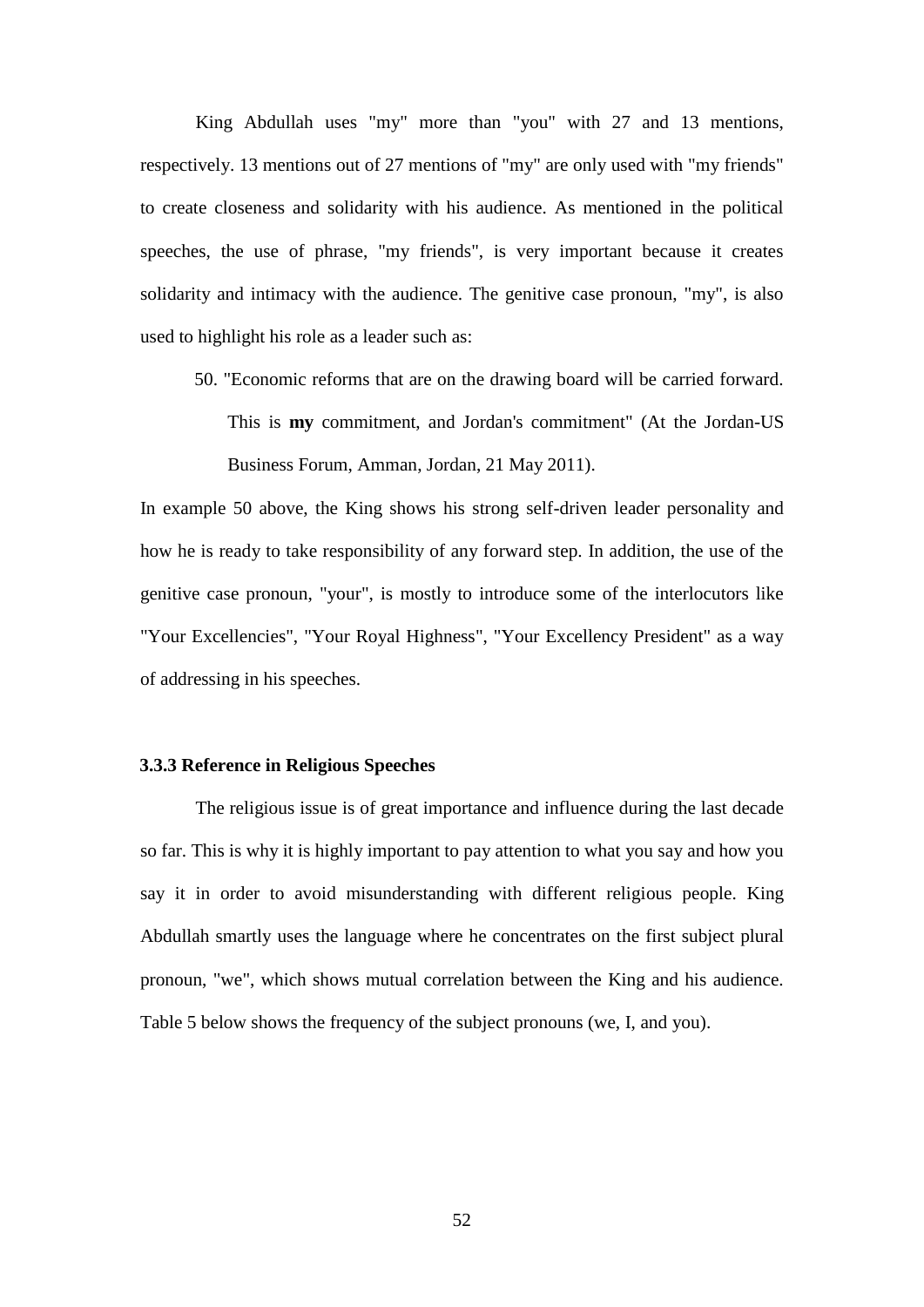#### Table 5

Subject pronouns used in the religious speeches

| NO. | Pronoun | Frequency |
|-----|---------|-----------|
|     | We      | 50        |
| 2   |         | 26        |
| 3   | You     | 11        |
|     |         |           |

As shown in table 5 above, the pronoun "we" is the most frequently used with 50 mentions. The first singular person pronoun "I" is more frequently used than the second person plural pronoun "you" with 26, and 11 mentions, respectively. Concerning the pronoun "we", the following are illustrative examples:

- 51. "It is vital that we continue the dialogue of respect that **we** have begun" (During the Departure Ceremony of Pope Benedict XVI, Amman, Jordan, 11 May 2009).
- 52. "We must keep working together  $-$  as we are doing, here today  $-$  to promote the teachings of our beloved Islam; to reach out to others; and to heal divides" (At Nahdlatul Ulama Interfaith Conference: "Islam for Peace and Civilization", Jakarta, Indonesia, 26 February 2014).
- 53. "In our modern era, **we** face vast global challenges" (Welcoming His Holiness Pope Francis, Amman, Jordan, 24 May 2014).
- 54. "**We** live side by side as fellow citizens" (At the Fifth Congress of Leaders of World and Traditional Religions, Astana, Kazakhstan, 11 June 2015).

The pronoun "we" in the above examples is used to indicate the mutual collaboration between the King and his audience and how important this mutuality is in all types of relation, particularly the religious ones. In addition, using "we" as reference is very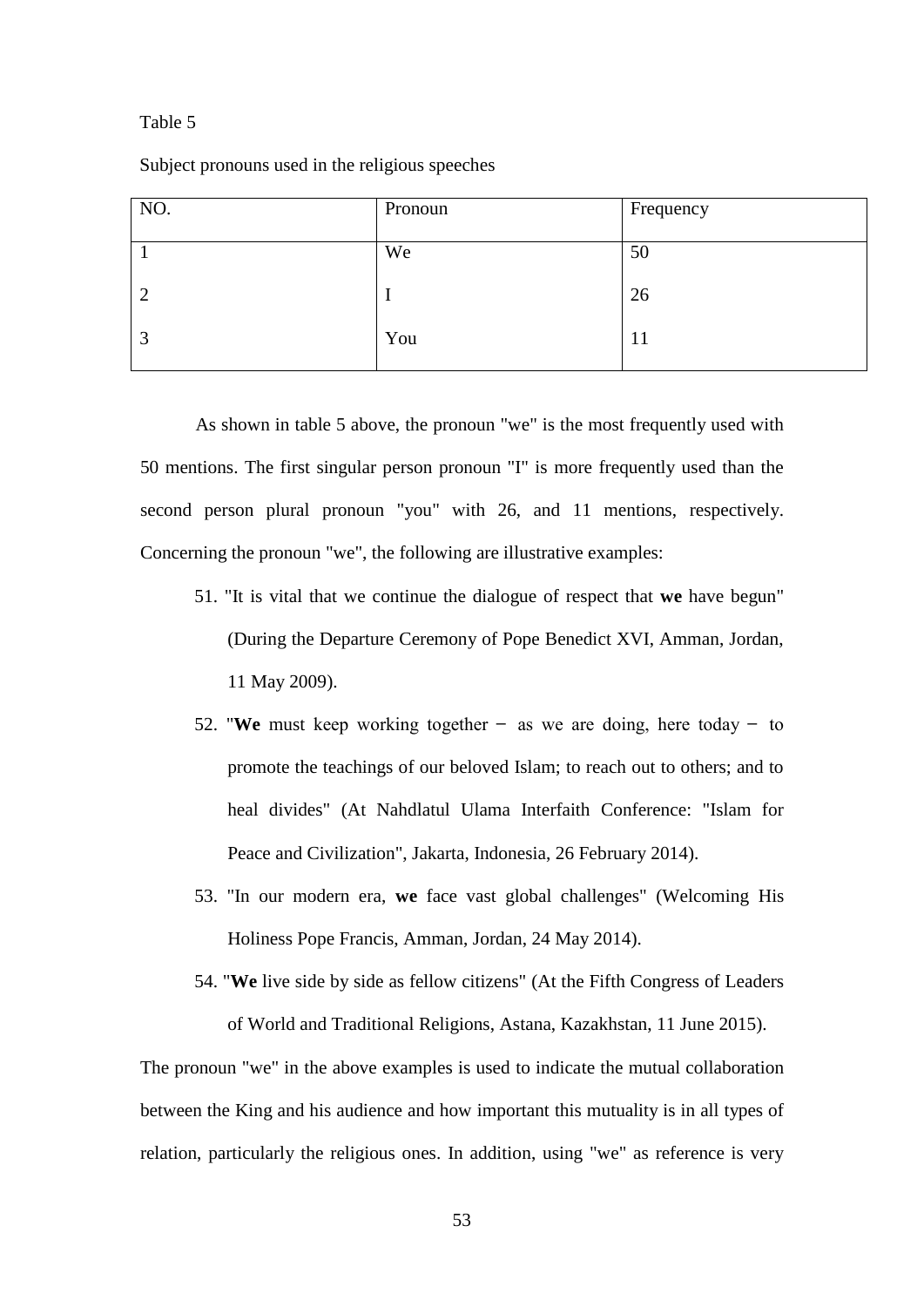helpful strategy to create solidarity among each other. Further, it makes a common floor of understanding and mutual interests between the King and his audience.

Concerning the pronoun "I", we see how King Abdullah uses the first singular pronoun, "I", to show his voice as a leader who cares about his people as well as his religion. For example,

- 55. "Today, as we fight global terror, **I** want to raise the alarm about the dangers of tension between Muslims and non-Muslims" (At the Centre interdisciplinaire d'études de l'Islam (UCL) dans le monde contemporain, Louvain-la-Neuve, Belgium, 18 May 2016).
- 56. "**I** am a soldier and **I** will tell you, these principles hold today" (At the Centre interdisciplinaire d'études de l'Islam (UCL) dans le monde contemporain, Louvain-la-Neuve, Belgium, 18 May 2016).

The use of the pronoun "I" in the above examples shows the King's strong and selfdriven leader personality not only in his speeches but also in his actions. He also uses the pronoun "I" to show others his ideas and understanding of such issues, such as:

57. "It begins by giving a stronger voice to traditional, moderate Islam. **I** know that many of you, and many throughout Asia, are working for this goal" (At Nahdlatul Ulama Interfaith Conference: "Islam for Peace and Civilization", Jakarta, Indonesia, 26 February 2014).

King Abdullah shows his understanding to the role of Muslims in the process of protecting and presenting the real Islam to all people all over the world. This shows the mutual ground between the King and his audience.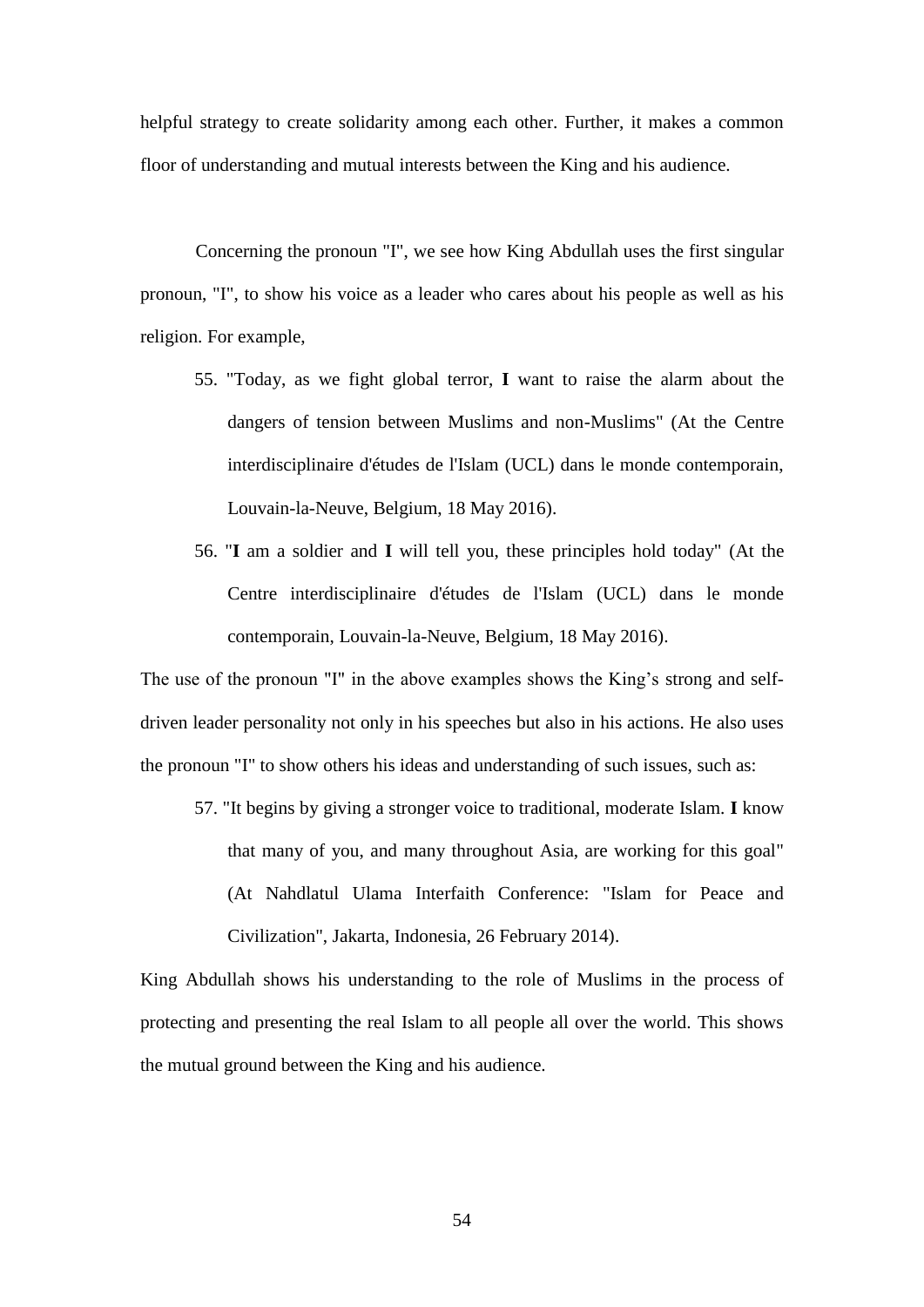As for the subject pronoun "you", King Abdullah uses it distinguishably to present the important role of the audience in the religious field as illustrated in the following examples:

- 58. "**You**, who are leaders of religion, have a critical role in showing the way and turning this world away from the evils of violence and division" (At the Fifth Congress of Leaders of World and Traditional Religions, Astana, Kazakhstan, 11 June 2015).
- 59. "In addition to being the successor of Saint Peter, Your Holiness, **you** have become a conscience for the whole world" (Welcoming His Holiness Pope Francis, Amman, Jordan, 24 May 2014).

King Abdullah tries to persuade his audience with his ideas by drawing their attention to his words and by showing confidence and respect to his audience in his speeches.

Concerning the genitive case pronouns, the results are almost different from the political and economic speeches. The pronoun "our" is the most frequently used with 56 mentions. The second most frequently genitive case pronoun used is "your" followed by "my" with 41 and 14 mentions, respectively as seen in table 7 below.

# Table 6

Genitive case pronouns used in the religious speeches

| NO.            | Pronoun | Frequency |
|----------------|---------|-----------|
|                | Our     | 56        |
| $\overline{2}$ | My      | 14        |
| 3              | Your    | 41        |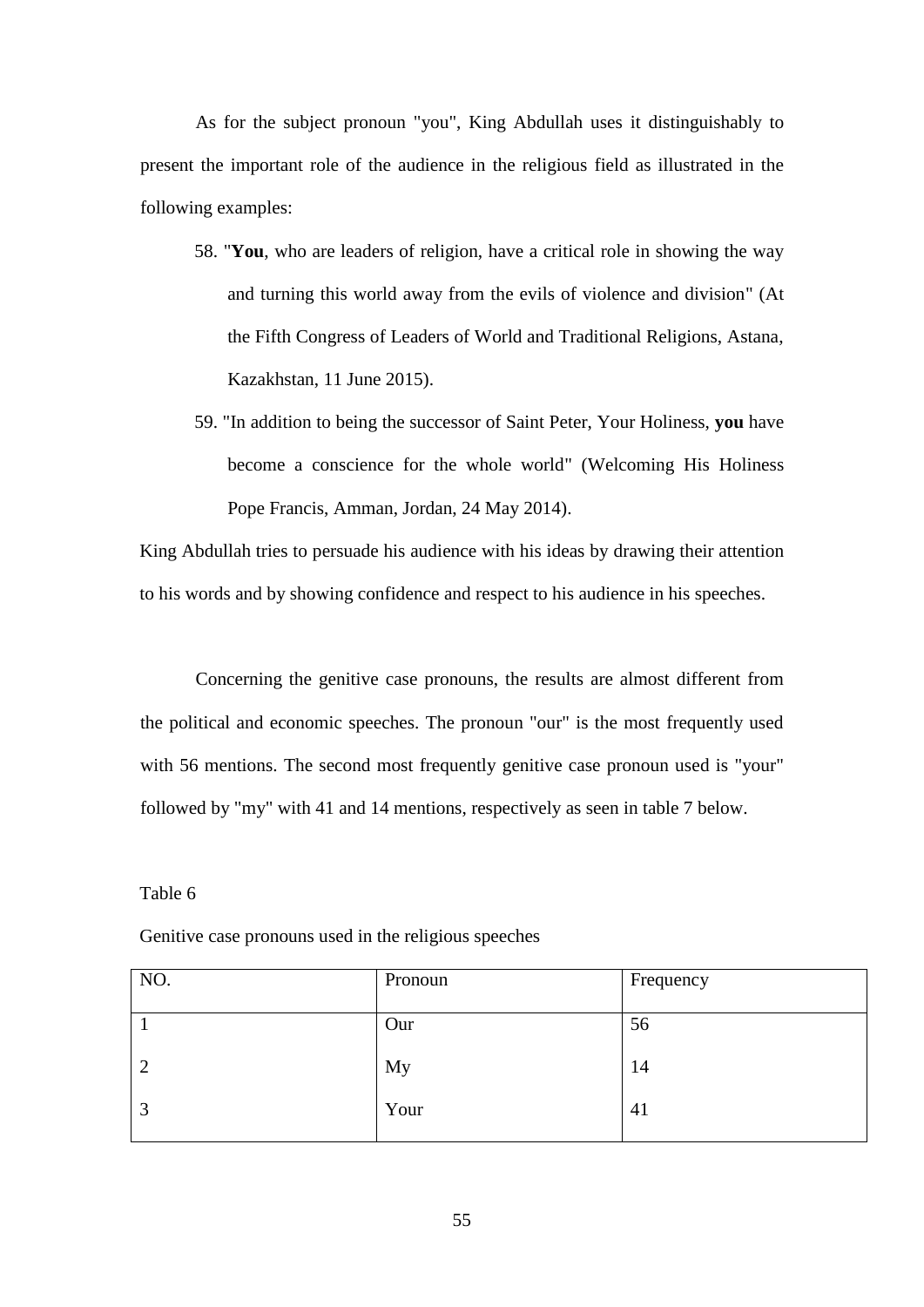King Abdullah uses the genitive case pronoun "our" to create mutual understanding and mutual ground to all religions to create solidarity with each other as seen in the following examples:

60. "From **our** home in the Holy Land of three religions, we have reached worldwide" (At Nahdlatul Ulama Interfaith Conference: "Islam for Peace and Civilization", Jakarta, Indonesia, 26 February 2014).

As shown in example 60 above, the King tries to tell his audience that we all have something to share which is "our home", the home of the three religions, Islam, Christianity, and Judaism. The use of the genitive case pronoun "our" creates intimacy and solidarity among all.

Comparing the use of "my" and "your" in the religious speeches on the one hand and the political and economic speeches on the other, we can say that the pronoun "my" is more frequently used than "your" in political and economic speeches than in religious speeches. The reason behind this is that the genitive case pronoun "your" is used (17 mentions) to address his audience in a formal way to show respect, such as "Your Holiness", "Your Eminences" and "Your Excellencies". The respectful way of addressing his audience through using titles reflects the King's attitudes and behavior. Accordingly, his audience will respect him and believe his idea. In addition, he uses "my" to create solidarity by using "my friends" with 9 mentions out of 14 mentions.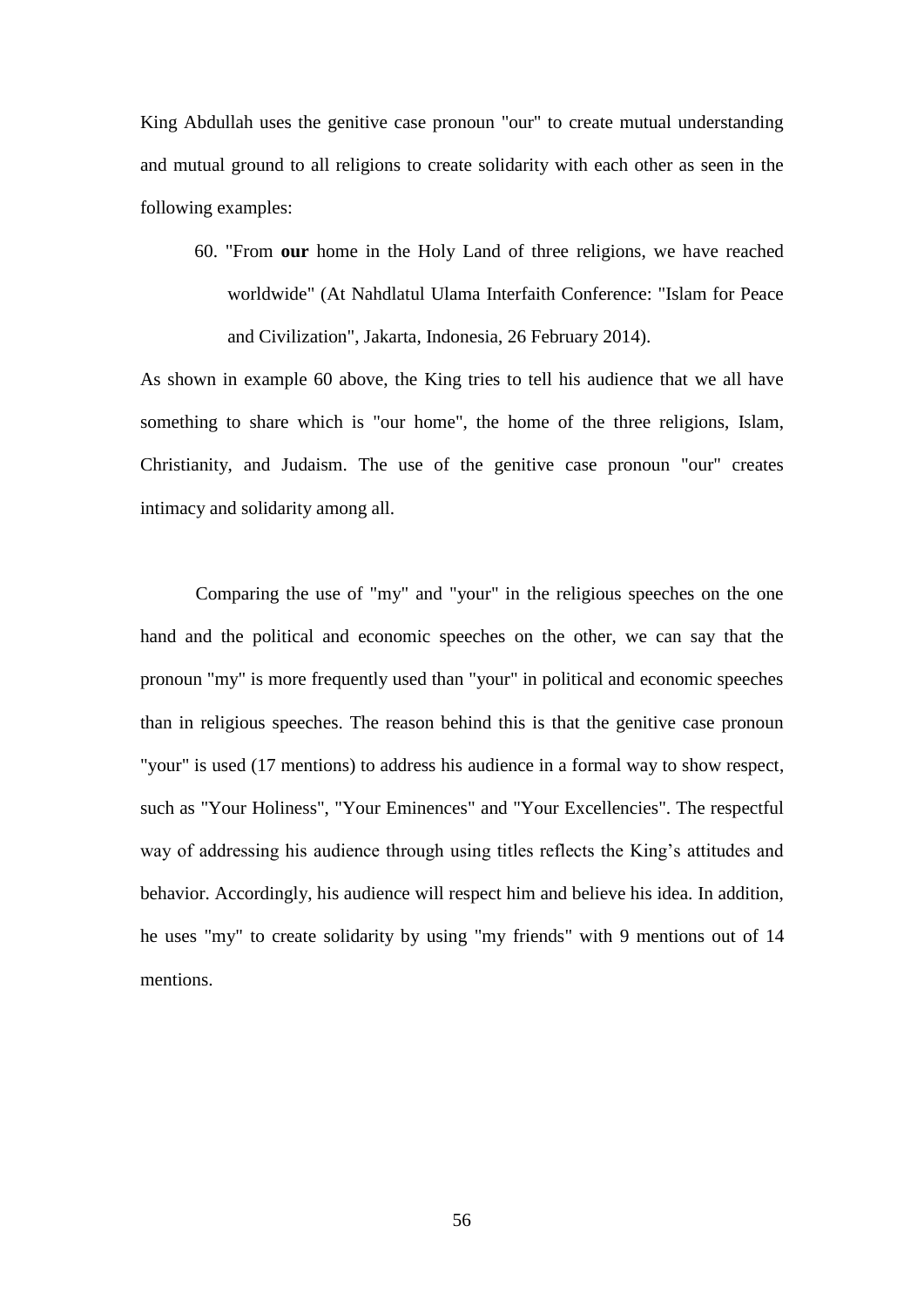### **3.3.4 Reference in Local Event Speeches**

Concerning subject pronouns "we", "I", and "you", the use of such pronouns is somehow different from the other speeches. In local speeches, "we" and "I" are used almost with the same frequency as illustrated in the following table.

# Table 7

Subject pronouns used in the local event speeches

| NO.            | Pronoun | Frequency |
|----------------|---------|-----------|
|                | We      | 67        |
| $\overline{2}$ |         | 64        |
| 3              | You     | 10        |

As shown in table 7 above, the number of times of "we" and "I" occur in these speeches is almost the same with 67 and 64 mentions, respectively. The reason behind this result is that King Abdullah considers himself not only the King of Jordan but also one member of this community who has the right to speak on behalf of his people as illustrated in the following examples:

- 61. "**I** know the economic situation is uncomfortable and that citizens are suffering" (At the Celebration of Accession to the Throne, the Anniversary of the Great Arab Revolt and Army Day, Amman, Jordan, 8 June 2010).
- 62. "**I** know the great economic challenges that face this country and that are having an impact on the standard of living of our Jordanian family and dear people" (During Ramadan Iftar with the Jordan Armed Forces, Zarqa, Jordan, 3 September 2008).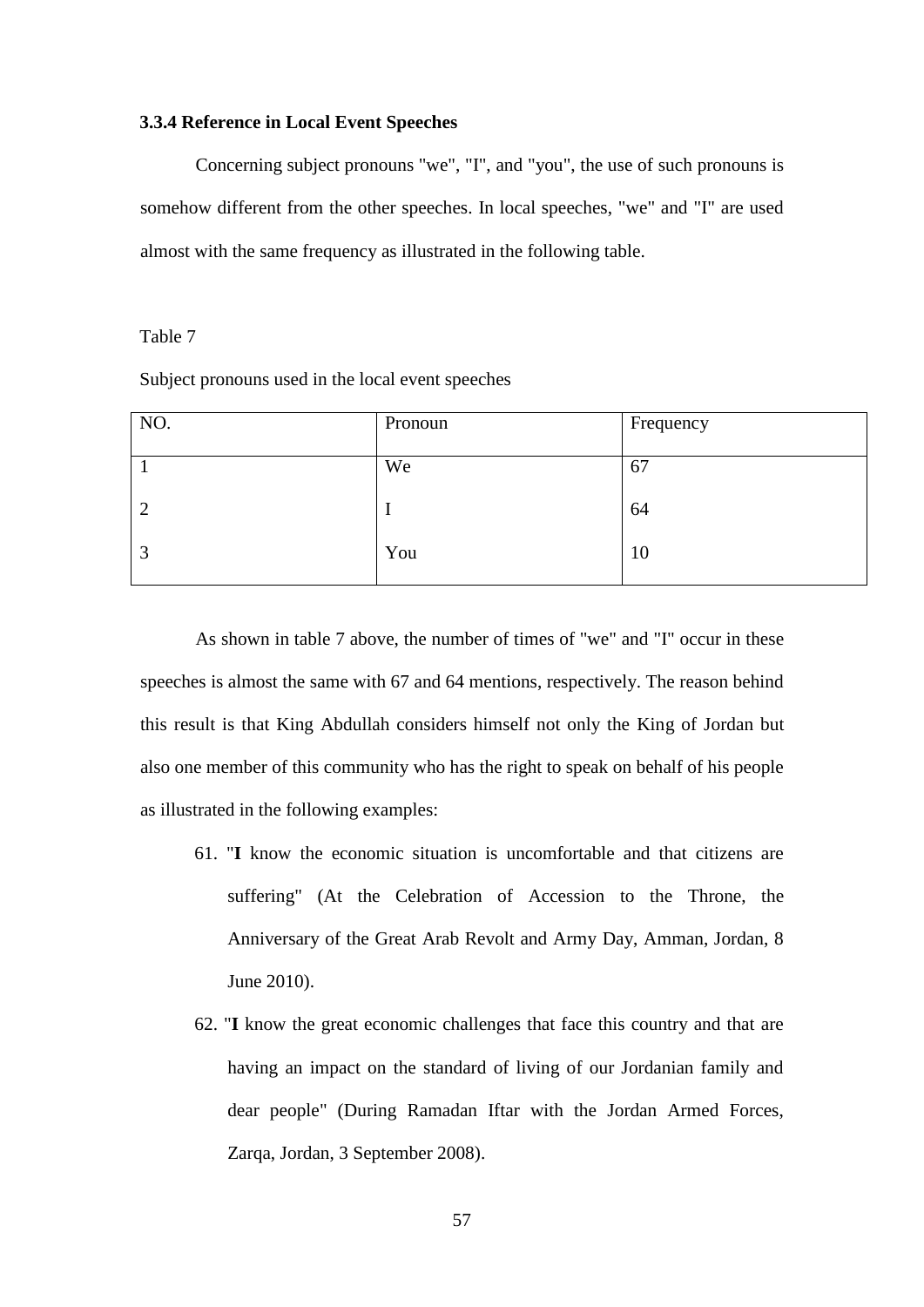In addition, King Abdullah uses "we" to create solidarity with his people, such way of using the language shows how humble King Abdullah is. For example,

- 63. "**We** must also stress our loyalty and commitment to the principles of the revolt …" (At the Celebration of Accession to the Throne, the Anniversary of the Great Arab Revolt and Army Day, Amman, Jordan, 8 June 2010).
- 64. "But I would like to urge you and the youth across the country of whom I am proud that **we** be as one hand in confronting these alien phenomena and that we oppose them unequivocally" (At the Celebration of Accession to the Throne, the Anniversary of the Great Arab Revolt and Army Day, Amman, Jordan, 8 June 2010).

In example 63 above, King Abdullah uses "we" to create common floor with his people. Besides, the King and the Jordanians must stress their loyalty to the principles of the Great Arab Revolt. He does not say "you must", he uses "we must" instead to tell the audience that he and his audience are equal and "you" should do what he asks them to do because he is going to do it with them. In example 64 above, King Abdullah uses "we" to tell the audience that they all have to be united and that they all have the same interests. Further, the following example shows how King Abdullah creates common floor with his audience to protect the country:

65. "**We** must all confront anyone who tries to tamper with this unity that is a source of pride for all of us and that **we** must protect with all possible means" (At the Celebration of Accession to the Throne, the Anniversary of the Great Arab Revolt and Army Day, Amman, Jordan, 8 June 2010).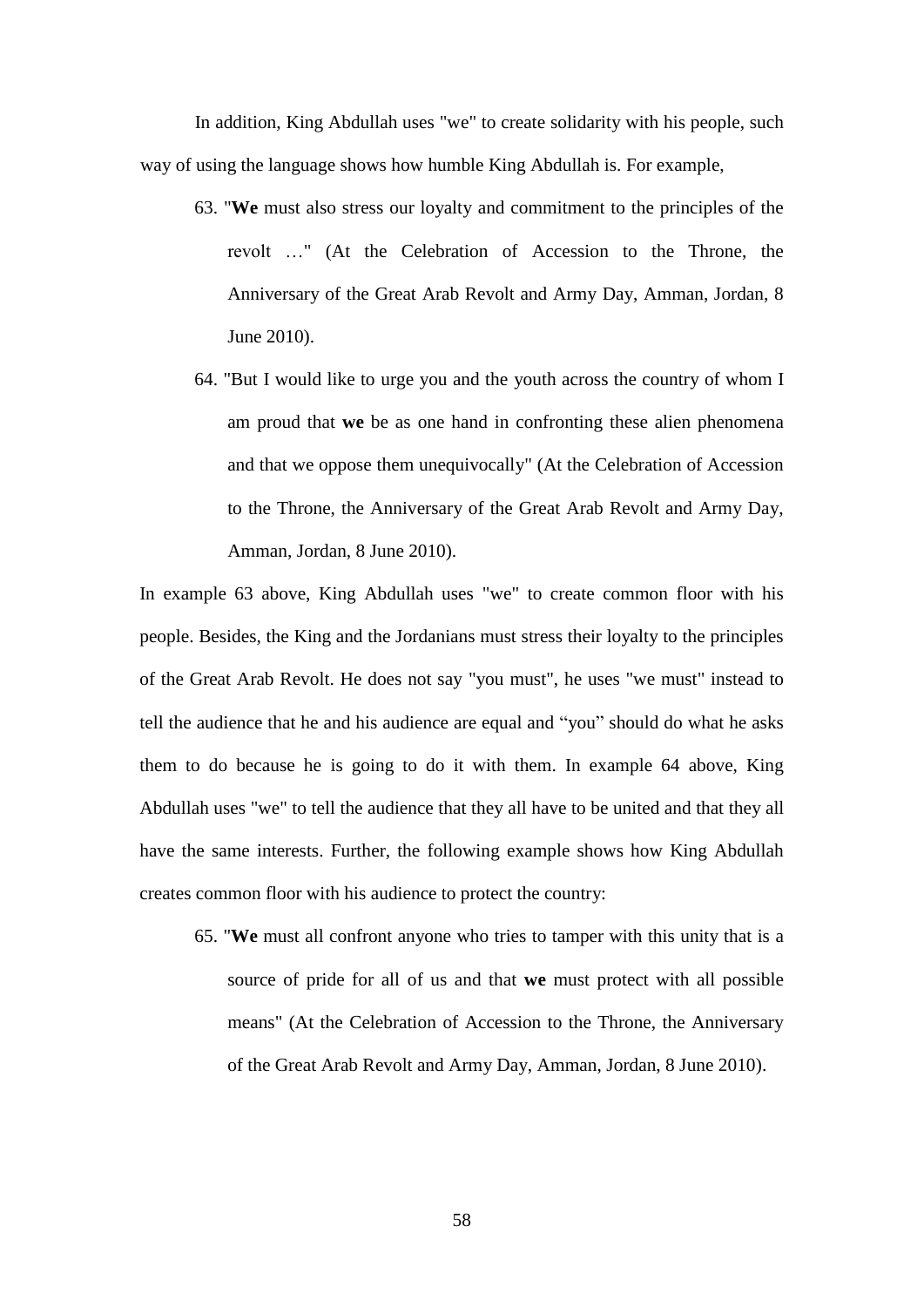In addition, King Abdullah sometimes uses the subject pronoun "you" in his speeches to show the role of the audience and magnify their position in the issues as shown in the following examples:

- 66. "**You** deserve all of our support and appreciation, because **you** are the guardians of the homeland, and the symbol of its sovereignty and dignity" (During Ramadan Iftar with the Jordan Armed Forces, Zarqa, Jordan, 3 September 2008).
- 67. "These are all facts of which we are proud, and we are proud of you, because **you** are the ones who made them happen, and turned them into a tangible reality, with your will and resolve" (On the Occasion of Independence Day, Amman, Jordan, 25 May 2008).

King Abdullah tries to encourage his people by presenting their important role of being "the guardians of the homeland" as seen in example 66 to attract their attention to his idea of protecting the safety and stability of the country. In addition, His Majesty the King uses "you" in example 67 to overstate the important role of the Jordanians to face the current challenges in Jordan. Such way of using the pronoun "you" as a reference is very important and has significant role in persuading the King's audience with his points of view and goals.

Concerning the genitive case pronoun part, the results are not highly diverse than usual compared to the previous speeches. "Our" and "my" are the most used genitive pronouns, then "your" comes later in the number of frequency. The following table 8 below illustrates this point: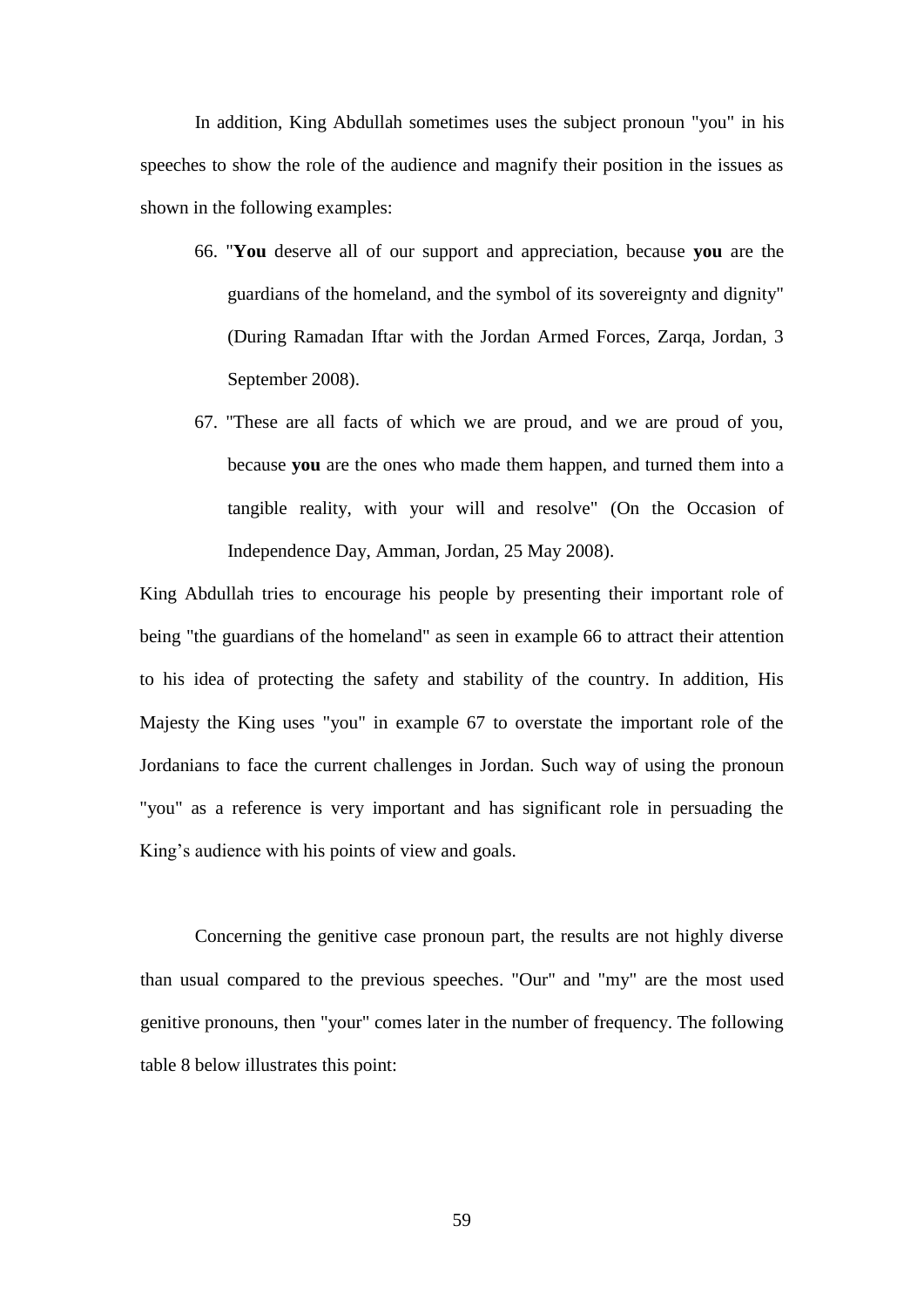#### Table 8

Genitive case pronouns used in the local event speeches

| NO.            | Pronoun | Frequency |
|----------------|---------|-----------|
|                | Our     | 86        |
| $\overline{2}$ | My      | 31        |
| 3              | Your    | 14        |

As shown in table 8 above, it is clear that the most frequently used genitive pronoun is "our" with 86 mentions. The second most frequently used genitive pronoun is "my", followed by "your" with 31 and 14 mentions, respectively. He uses genitive pronoun "our" to show the common interests and the mutual understanding between him and his people. This creates solidarity and intimacy. Further, it builds up the sense of group not the individual, like:

68. "Once again, we extend **our** greetings and appreciation to each officer and soldier in the Arab Army and security institutions and offer **our** congratulations to the graduating officers" (Before Muta University Graduates, Kerak, Jordan, 11 June 2008).

He uses "our greetings" and "our congratulations" instead of "my greetings" or "my congratulations" to make common floor of sharing and having mutual interests.

The second most frequently used genitive pronoun is "my" which is mostly used to address the audience with intimate and friendly phrases such as "my brothers". He uses "my" in a distinguished way to create solidarity with the audience like: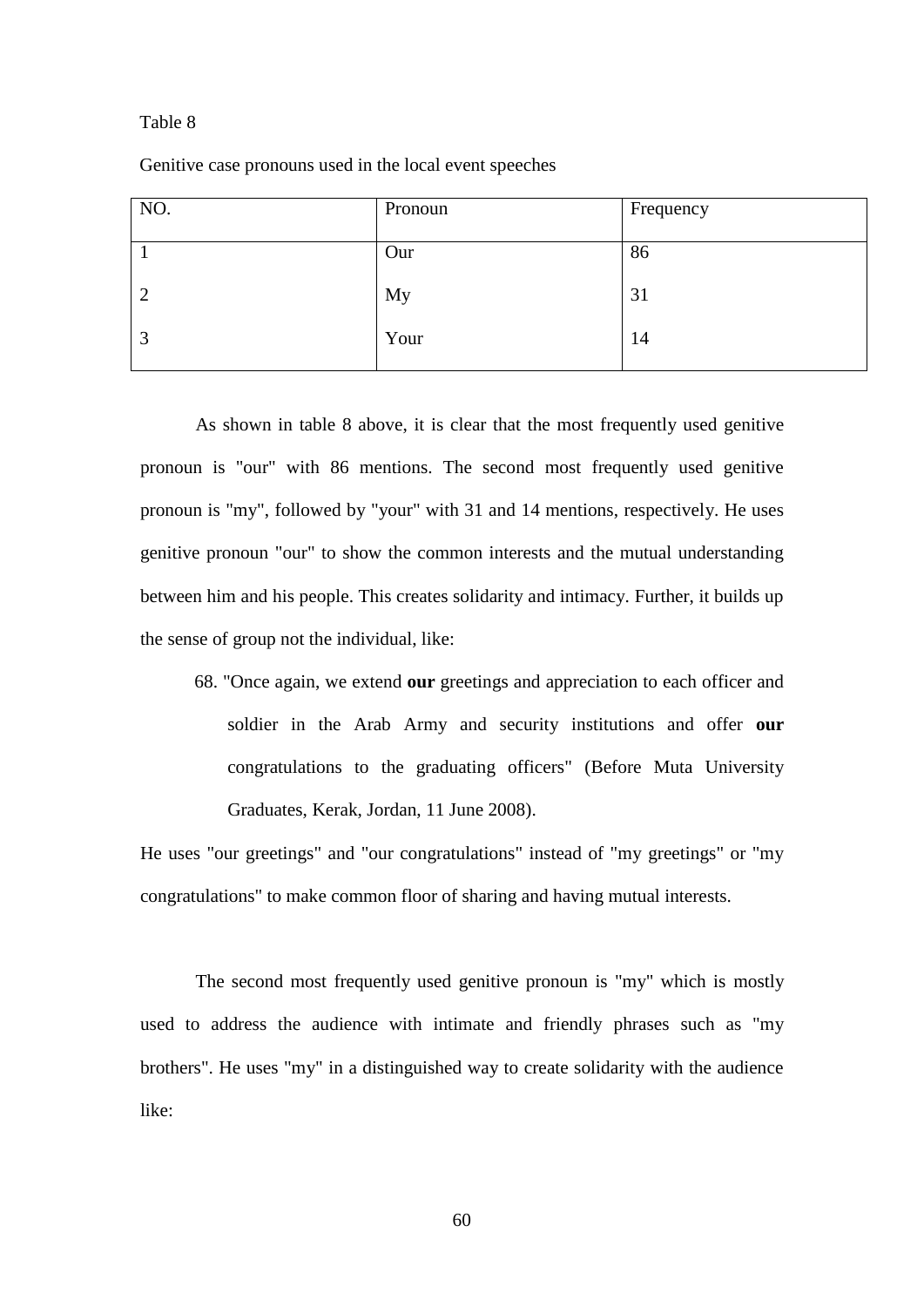69. "You are **my** family and **my** tribe" (On the Tenth Anniversary of the Assumption of Constitutional Powers, Amman, Jordan, 8 June 2009).

King Abdullah describes the Jordanians as his own family and tribe by using the first person genitive pronoun "my" to create close relationship with his people that is to say the King builds up more intimate and friendly relation with his people.

Such ways of using the first and second subject and genitive pronouns create stronger emotional bonds and connections between the King and his people. This increases his people respect, trust and love to their King.

In short, the pronoun "we" is the most frequently used followed by "I" then "you" in all the selected speeches and this supports the idea of creating solidarity, intimacy and common floor of interests between him and his audience. The same result also appears in Al-Abed Al-Haq & Al-Sleibi (2015) who claim that:

King Abdullah's policy and opinions are moulded in the speeches through the uses of referential pronouns. He focuses on the first and second person pronouns. This use establishes a mutual correlation between him and hearers so as to work alongside with one another. Besides, using such pronouns helps to set up a state of intimacy between the interlocutors. This state is essential to build up a common floor for further understanding and working together. (p. 331)

On the other hand, Mohammad (2014: 55) claims that "The first person plural pronoun "we" and the second person pronoun "you" are the most frequent personal pronouns used in all speeches; they [king Abdullah and President Obama] make the audience feel confident enough to do what they wish".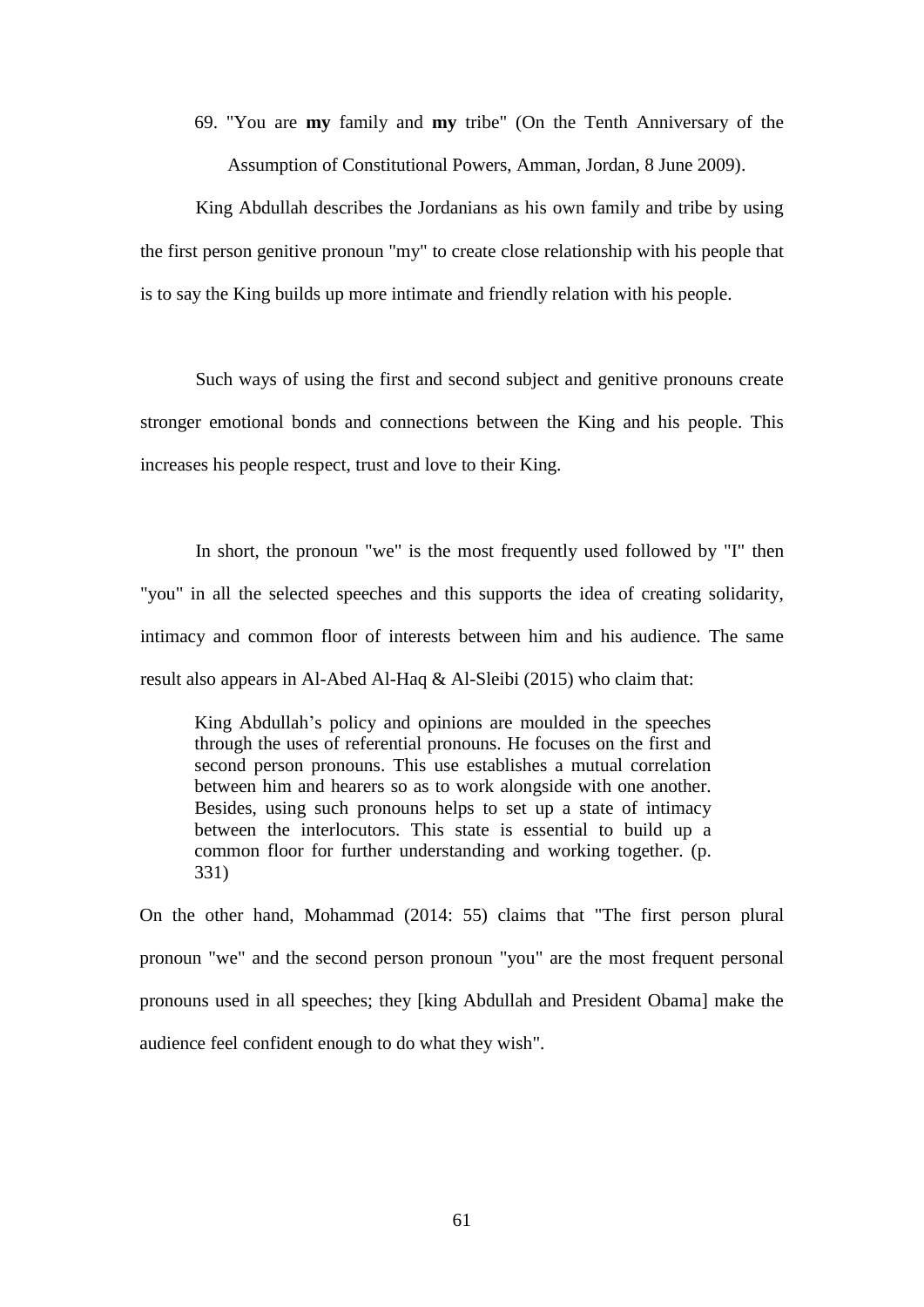#### **Chapter Four**

#### **Conclusion and Recommendations**

The researcher has investigated the speeches of His Majesty King Abdullah II to show how he uses language to convince his audience of his beliefs and ideas in different occasions and different topics. Linguistic structures can be used to "explore, systematize, transform, and often obscure, analyses of reality; to regulate the ideas and behaviour of others; to classify and rank people, events and objects; to assert institutional or personal status" (Fowler, et al., 1979: p. 3). In the linguistic structures that characterize the King's speeches, we are able to assert his "personal status" and his ideology. The strategies involved in the process of analysis are figurative language (metaphor, personification, and simile), intertextuality, and reference which we relate to the way His Majesty the King persuades his audience.

With regards the strategy of the use of figurative language, the researcher has studied three figures, metaphor, personification, and simile, and the data have revealed that King Abdullah frequently and distinguishably uses this strategy. He uses figurative language to support his idea in a attractive way which attracts the audience's attention. He uses figurative language to highlight his ideas about the need for global collaboration to defeat the threat of Daesh and the extremists who tamper with the safety and stability of the region, and distort the real image of Islam. In the economic field, the King is seeking economic growth and prosperity and this is seen in his concentration on the essential role of the youth by presenting them as a "heart" and "power". In local speech, the use of figurative language is also used for another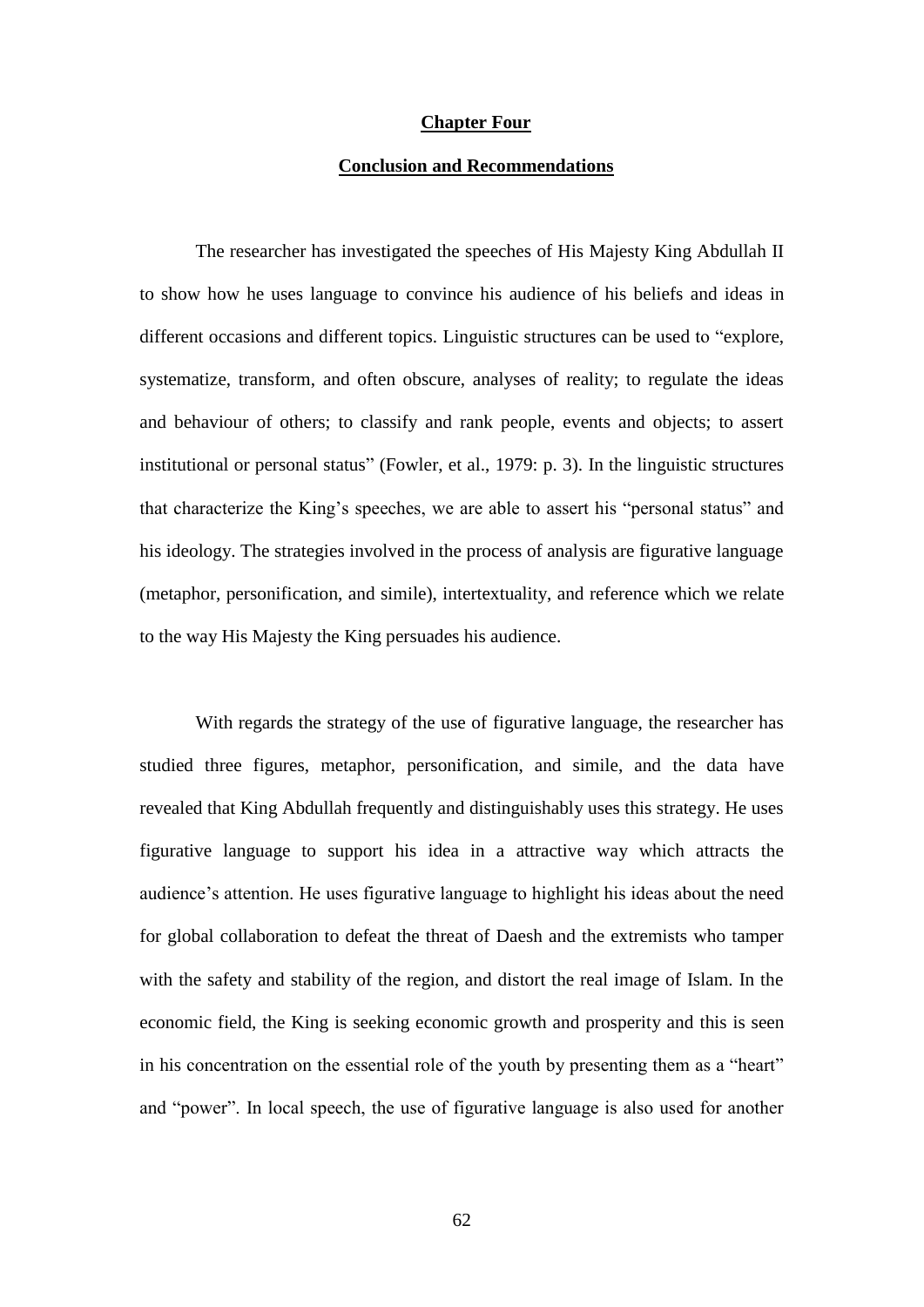purpose. In those speeches, he uses this strategy to appeal his audience emotionally and create more intimacy with them such as:

1. "You are my family and my tribe" (On the Tenth Anniversary of the Assumption of Constitutional Powers, Amman, Jordan, 8 June 2009).

Further, we cannot forget his support for the Palestinians when he presents the relation between the Palestinians and Jordanians:

2. "Palestinians' right to enjoy our continued support until they establish their independent state on Palestinian soil; for the Palestinians are our family and our brothers, and we are closest to them in blood ties, in suffering and fate" (On the Tenth Anniversary of the Assumption of Constitutional Powers, Amman, Jordan, 8 June 2009).

King Abdullah also emphasizes the importance of Jordan's safety, stability and prosperity and this idea is also highlighted in the use of intertextuality.

As for the strategy of intertextuality, King Abdullah uses this strategy in few instances but it is a highly effective strategy in the process of persuasion. This strategy is very helpful because it attracts and convinces the audience of the speaker's point of view. The King appears to take many extracts from the Holy Qur'an to convince his audience of the reality of Islam which calls for peace, mercy, love, equality and righteous deeds. This also shows the identity of the speaker. The King also uses many verses from the Qur'an to show his identity as a Muslim who believes in moderate Islam which our Prophet Mohammad (peace be upon him) calls for, and who works hard to protect it from the wrong images which come from the wrong attitude of the extremists who are using Islam as a "mask" to their wrong beliefs. He sometimes borrows certain words to motivate the audience, such as his use of Apple's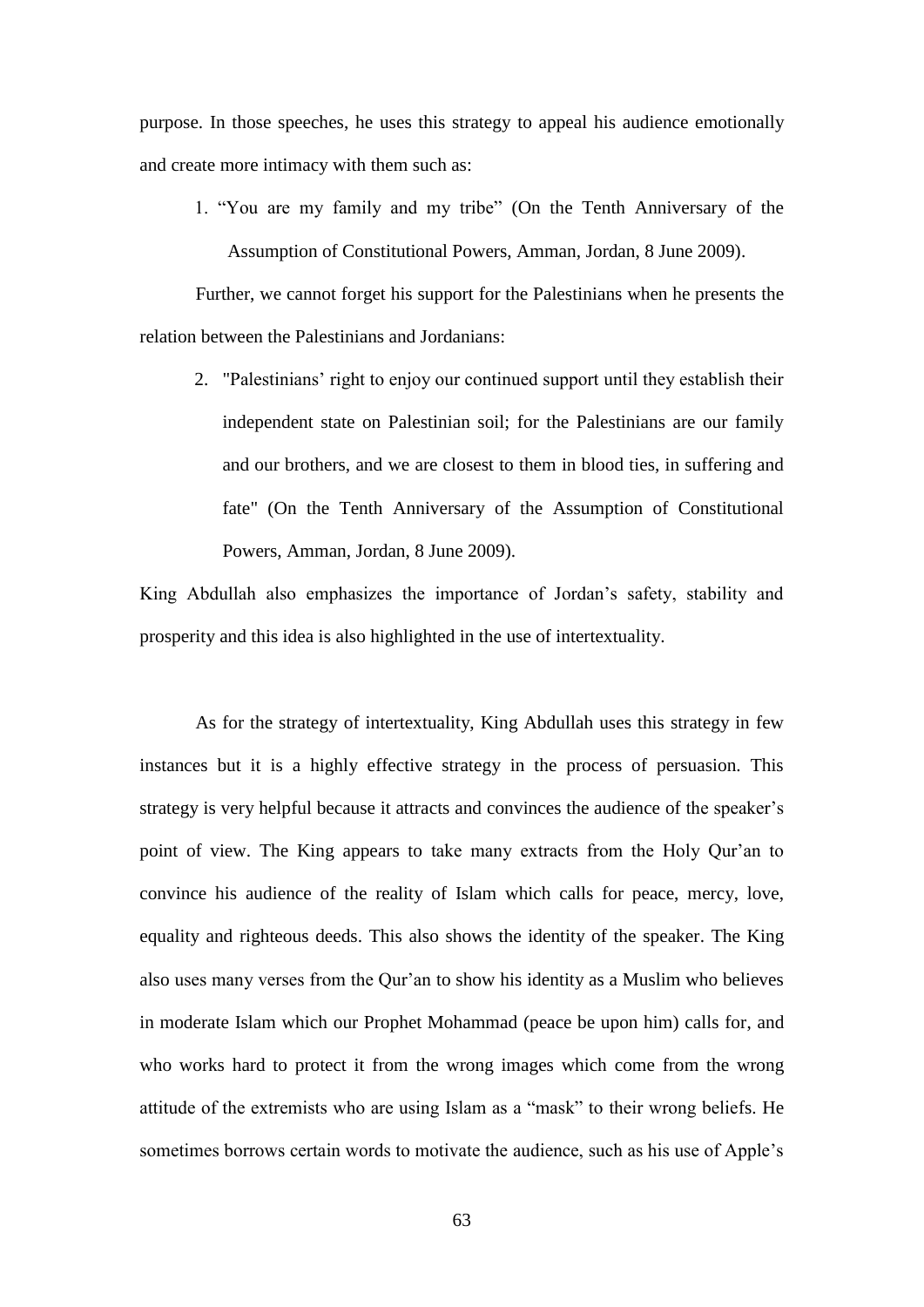slogan as an example of economic success. In addition, he uses the words of his father, the late King Hussein, to highlight the danger of those who try to tamper with the safety, stability and the national unity of the country. His use of intertextuality is wisely chosen where he presents what may have greater influence on the audience and convince them with his ideas.

In terms of the strategy of reference, the researcher has studied the first and second person pronouns and has investigated their genitive case to support the results of the data. In using the reference strategy, the researcher has found that King Abdullah takes into consideration the context of the speech, the identity, and background of his audience. This is seen in his concentration on the first singular pronoun, "I", especially in his local event speeches to show his voice as a king and as one member of the Jordanian community where he is among his people and can speak freely on behalf of them. In addition, His Majesty the King mostly uses the first person plural pronoun, "we", in his political, economic, and religious speeches to create solidarity, intimacy, and common floor of mutual interests with the audience and show how important to work together. He emphasizes this strategy because he talks to different peoples of different ideologies and backgrounds. Thus, it is highly important to create such an intimate atmosphere with the audience to attract their attention and convince them with his points of view.

The investigation concludes that His Majesty the King uses many significant strategies to attract his audience's attention and to convince them of his points of view which are sometimes delivered directly and sometimes indirectly through his use of figurative language. In addition, his attempt to attract his audience is also seen in his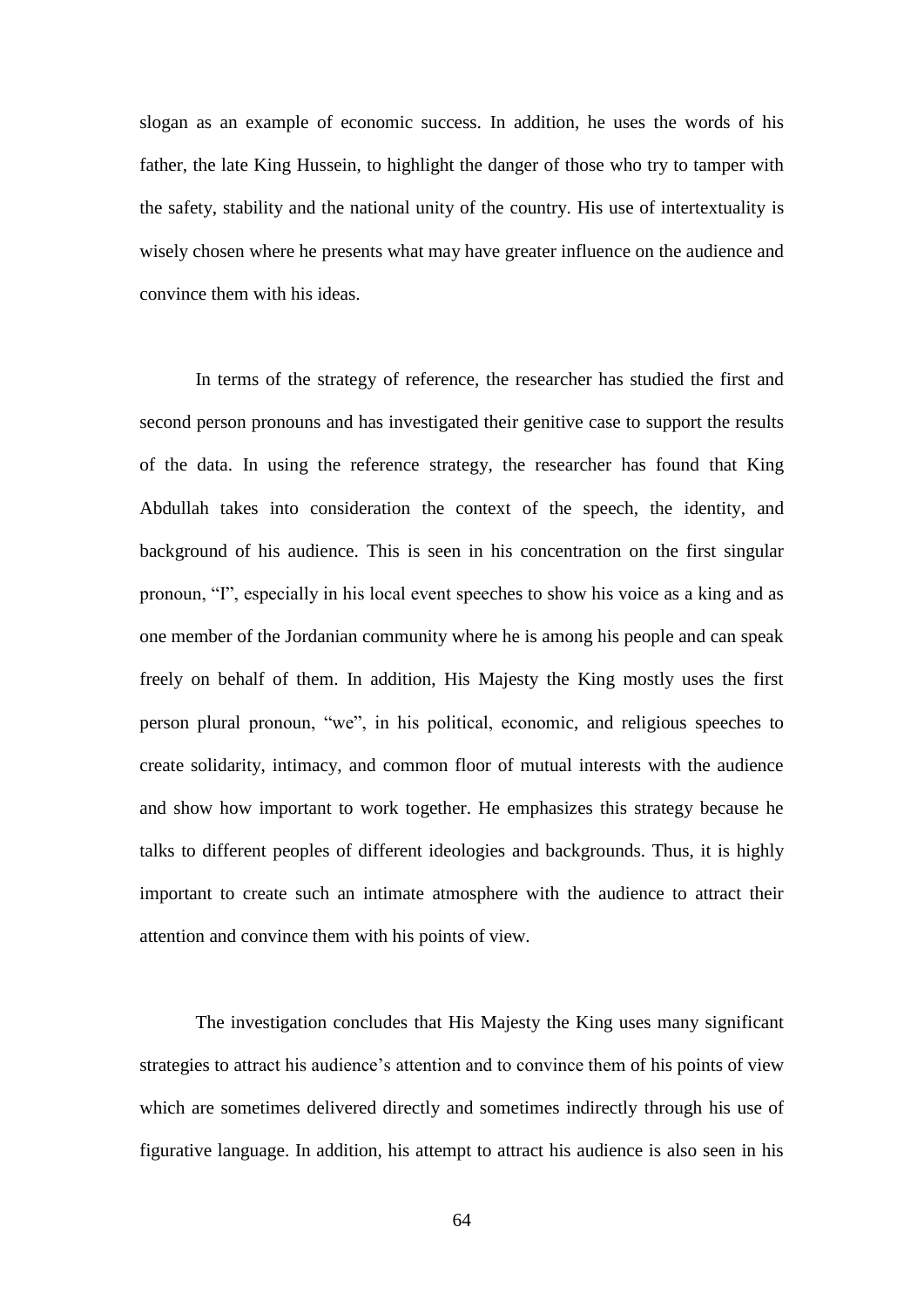distinctive way of using the personal pronouns especially "we" which builds a common ground of interests with the audience and let them concentrate on what the King is going to say.

King Abdullah's attempts to convince his audience are not only restricted to these strategies. He also uses many different strategies to achieve his goals. For further studies, the researcher recommends that other researchers who want to investigate the language of His Majesty the King to work on other strategies and techniques used in his speeches such as the "lexical choices" which are sometimes used to convince his audience by appealing them emotionally. For example, he uses the word "tragedy" to describe the Syrian crisis, and his lexical choices in addressing the audience is also distinctive in using such phrase as "my friends" in the political, economic and religious speeches and "my brothers" in the local events speeches where he calls his people, Jordanians and many other examples. In addition, King Abdullah sometimes uses words and sentences from the language of the host country such as his use of the words "Vielen Dank" in Germany to create solidarity with the German people and the interlocutors. Although there are some studies about the King's lexical choice, the researcher suggests others to investigate more speeches, not only the political but also the economic, religious, and the local ones because this strategy is very important and deserves further studies.

The researcher also recommends investigating the type of His Majesty's sentences, whether they are simple, compound, or complex, or they are active or passive. Such study gives good explanations to the way His Majesty presents his ideas and communicates his massages to his audience. This strategy has not received much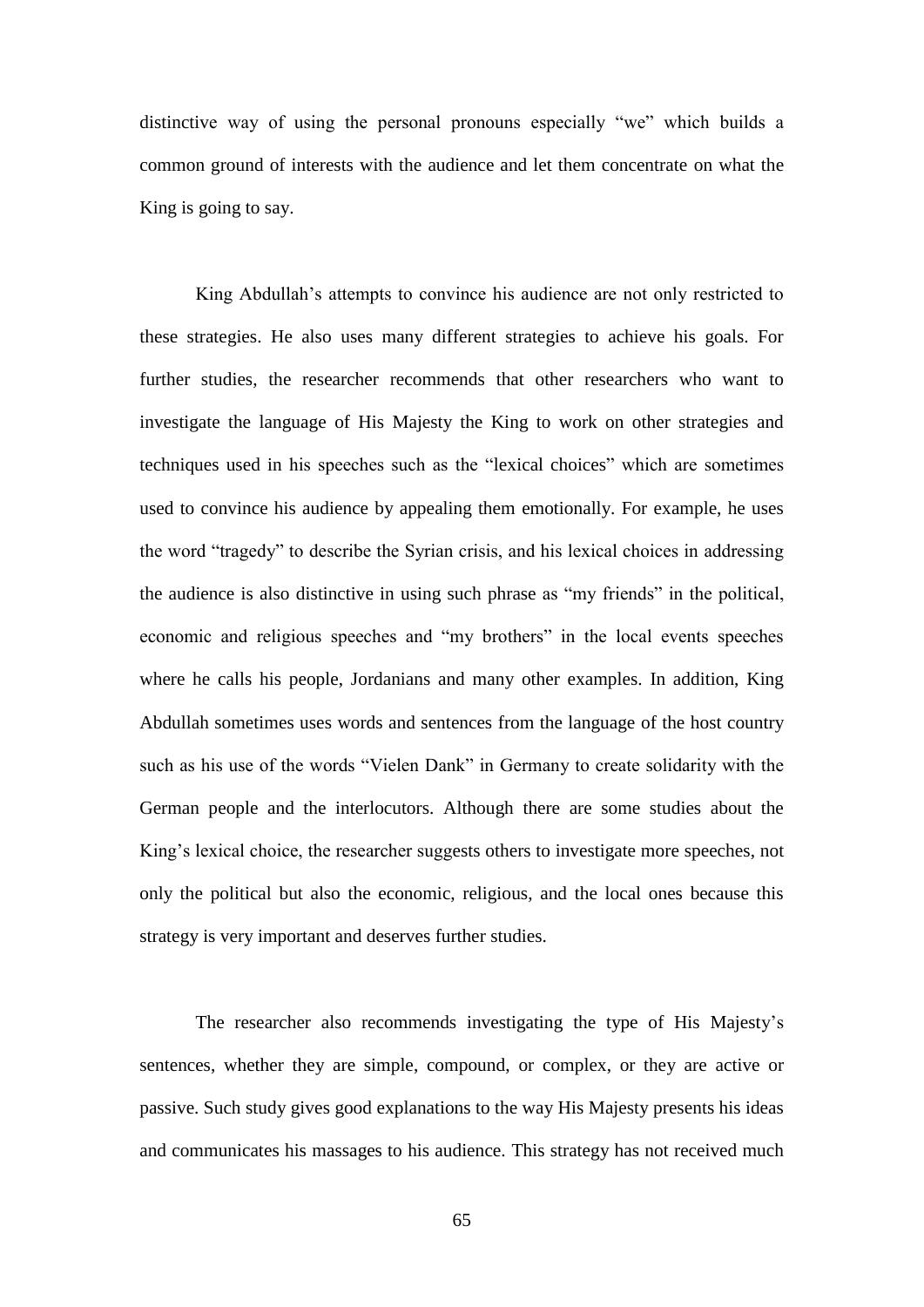attention from researchers although it has a great influence in the persuasion process. This is why the researcher suggests this strategy to be taken into consideration by other researchers.

King Abdullah's use of "modals" is another topic worthy of further discussion and analysis. Although it has been investigated before, the researcher recommends others to investigate different speeches of different types to see whether the results are matching or not.

Finally, this study uses the theoretical lens of critical discourse analysis and stylistics. The researcher recommends other researchers to reinvestigate the same speeches or different ones using different methods.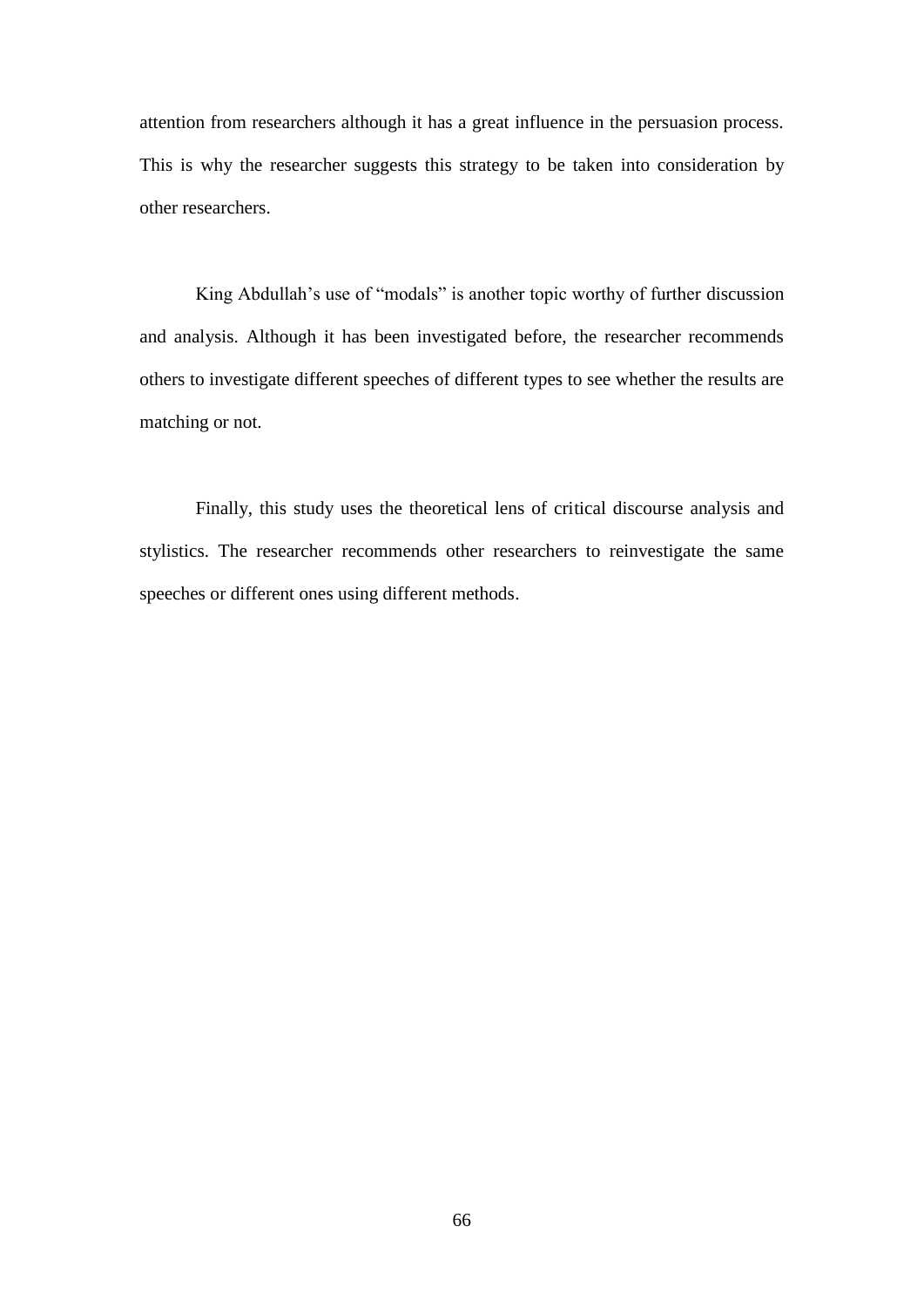## **References**

- Al-Abed Al-Haq, F. & Al-Sleibi, N. (2015). A critical discourse analysis of three speeches of King Abdullah II. *US-China Foreign Language*, 13(5), 317-332. doi:10.17265/1539-8080/2015.05.001.
- Al-Khalidy, H., & Ramamoorthy, L. (2011). Lexical cohesion in the speeches of His Majesty, King Abdullah II of Jordan. *Language in India*, 11(4), 67-76. Retrieved from [http://eds.b.ebscohost.com/eds/detail/detail?sid=9bab41e2-9687-](http://eds.b.ebscohost.com/eds/detail/detail?sid=9bab41e2-9687-4e43-9654c9c65b29d13d%40sessionmgr101&vid=0&hid=121&bdata=JnNpdGU9%20ZWRzLWxpdmU%3d#AN=71522647&db=ufh) [4e43-9654c9c65b29d13d%40sessionmgr101&vid=0&hid=121&bdata=JnNpdGU9](http://eds.b.ebscohost.com/eds/detail/detail?sid=9bab41e2-9687-4e43-9654c9c65b29d13d%40sessionmgr101&vid=0&hid=121&bdata=JnNpdGU9%20ZWRzLWxpdmU%3d#AN=71522647&db=ufh)  [ZWRzLWxpdmU%3d#AN=71522647&db=ufh](http://eds.b.ebscohost.com/eds/detail/detail?sid=9bab41e2-9687-4e43-9654c9c65b29d13d%40sessionmgr101&vid=0&hid=121&bdata=JnNpdGU9%20ZWRzLWxpdmU%3d#AN=71522647&db=ufh)
- Al-Rawabdeh, N. (2005). *Art of argumentation and persuasion in the political speeches of His Majesty King Abdullah II maintained in their Arabic translation*. MA thesis. Yarmouk University, Jordan.
- Amaireh, H. (2013). *A rhetorical analysis of the English speeches of Queen Rania of Jordan*. PhD dissertation. University of Aberdeen, Britain.
- Behnam, B. & Mahmoudy, B. (2013). A critical discourse analysis of the reports issued by the International Atomic Energy Agency (IAEA) director general on Iran's nuclear program during the last decade. *Theory and Practice in Language Studies*, 3(12), 2196-2201. doi: 10.4304/tpls.3.12.2196-2201.
- Bello, U. (2013). If I could make it, you too can make it! Personal pronouns in political discourse: A CDA of President Jonathan's presidential declaration speech. *International Journal of English Linguistics*, 3(6),84-96. doi:10.5539/ijel.v3n6p84.
- Berntson, J. (2014). *Shaping identity a study of the construction of national identity in two royal speeches*. BA thesis, Lund University, Sweden.
- Brown, G. & Yule G. (2004). *Discourse analysis*. Cambridge: Cambridge University Press.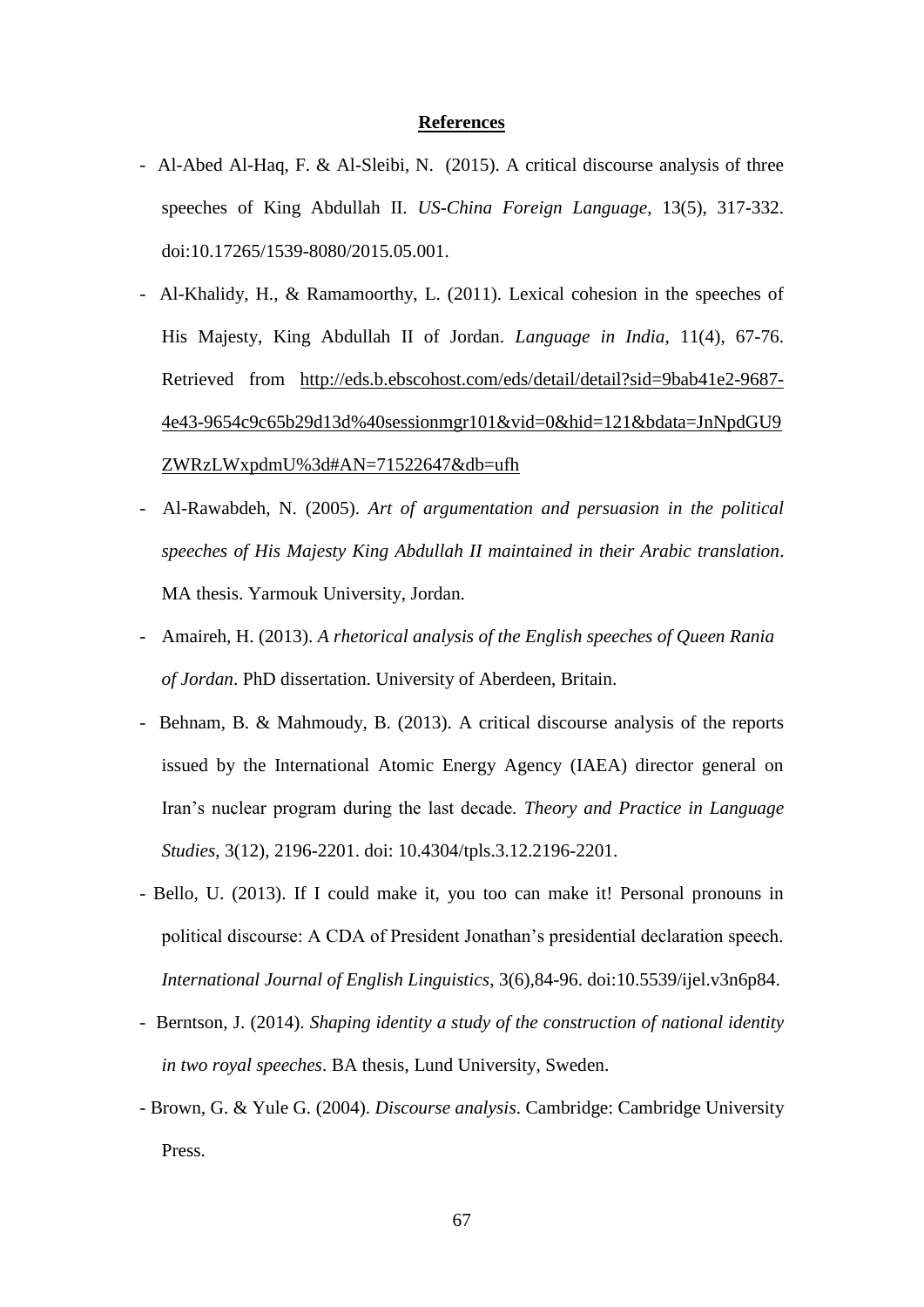- Calderaro, A. (2013). Remembrance and realization: Apple without Steve Jobs. *The New York Times Upfront*. Retrieved from

[http://www.google.com/url?sa=t&rct=j&q=&esrc=s&source=web&cd=1&ved=0a](http://www.google.com/url?sa=t&rct=j&q=&esrc=s&source=web&cd=1&ved=0ahUKEwjtgKGQ2rnQAhVBbBoKHVfpCv4QFggaMAA&url=http%3A%2F%2Fsites.psu.edu%2Falexandracalderaro%2Fwp-content%2Fuploads%2Fsites%2F5441%2F2013%2F12%2FRemembrance-and-Realization-Apple-Without-Steve-Jobs.docx&usg=AFQjCNEVEURmH_6DF5ZHGTx7cbb-FgXxpQ&bvm=bv.139250283,d.d2s) [hUKEwjtgKGQ2rnQAhVBbBoKHVfpCv4QFggaMAA&url=http%3A%2F%2Fsit](http://www.google.com/url?sa=t&rct=j&q=&esrc=s&source=web&cd=1&ved=0ahUKEwjtgKGQ2rnQAhVBbBoKHVfpCv4QFggaMAA&url=http%3A%2F%2Fsites.psu.edu%2Falexandracalderaro%2Fwp-content%2Fuploads%2Fsites%2F5441%2F2013%2F12%2FRemembrance-and-Realization-Apple-Without-Steve-Jobs.docx&usg=AFQjCNEVEURmH_6DF5ZHGTx7cbb-FgXxpQ&bvm=bv.139250283,d.d2s) [es.psu.edu%2Falexandracalderaro%2Fwp-](http://www.google.com/url?sa=t&rct=j&q=&esrc=s&source=web&cd=1&ved=0ahUKEwjtgKGQ2rnQAhVBbBoKHVfpCv4QFggaMAA&url=http%3A%2F%2Fsites.psu.edu%2Falexandracalderaro%2Fwp-content%2Fuploads%2Fsites%2F5441%2F2013%2F12%2FRemembrance-and-Realization-Apple-Without-Steve-Jobs.docx&usg=AFQjCNEVEURmH_6DF5ZHGTx7cbb-FgXxpQ&bvm=bv.139250283,d.d2s)

[content%2Fuploads%2Fsites%2F5441%2F2013%2F12%2FRemembrance-and-](http://www.google.com/url?sa=t&rct=j&q=&esrc=s&source=web&cd=1&ved=0ahUKEwjtgKGQ2rnQAhVBbBoKHVfpCv4QFggaMAA&url=http%3A%2F%2Fsites.psu.edu%2Falexandracalderaro%2Fwp-content%2Fuploads%2Fsites%2F5441%2F2013%2F12%2FRemembrance-and-Realization-Apple-Without-Steve-Jobs.docx&usg=AFQjCNEVEURmH_6DF5ZHGTx7cbb-FgXxpQ&bvm=bv.139250283,d.d2s)[Realization-Apple-Without-Steve-](http://www.google.com/url?sa=t&rct=j&q=&esrc=s&source=web&cd=1&ved=0ahUKEwjtgKGQ2rnQAhVBbBoKHVfpCv4QFggaMAA&url=http%3A%2F%2Fsites.psu.edu%2Falexandracalderaro%2Fwp-content%2Fuploads%2Fsites%2F5441%2F2013%2F12%2FRemembrance-and-Realization-Apple-Without-Steve-Jobs.docx&usg=AFQjCNEVEURmH_6DF5ZHGTx7cbb-FgXxpQ&bvm=bv.139250283,d.d2s)[Jobs.docx&usg=AFQjCNEVEURmH\\_6DF5ZHGTx7cbb-](http://www.google.com/url?sa=t&rct=j&q=&esrc=s&source=web&cd=1&ved=0ahUKEwjtgKGQ2rnQAhVBbBoKHVfpCv4QFggaMAA&url=http%3A%2F%2Fsites.psu.edu%2Falexandracalderaro%2Fwp-content%2Fuploads%2Fsites%2F5441%2F2013%2F12%2FRemembrance-and-Realization-Apple-Without-Steve-Jobs.docx&usg=AFQjCNEVEURmH_6DF5ZHGTx7cbb-FgXxpQ&bvm=bv.139250283,d.d2s)

[FgXxpQ&bvm=bv.139250283,d.d2s](http://www.google.com/url?sa=t&rct=j&q=&esrc=s&source=web&cd=1&ved=0ahUKEwjtgKGQ2rnQAhVBbBoKHVfpCv4QFggaMAA&url=http%3A%2F%2Fsites.psu.edu%2Falexandracalderaro%2Fwp-content%2Fuploads%2Fsites%2F5441%2F2013%2F12%2FRemembrance-and-Realization-Apple-Without-Steve-Jobs.docx&usg=AFQjCNEVEURmH_6DF5ZHGTx7cbb-FgXxpQ&bvm=bv.139250283,d.d2s)

- Cook, G. (1995). *Discourse*. Oxford: Oxford University Press.
- Coffin, C. (2001). Theoretical approaches to written language a TESOL perspective. In A. Burns & C. Coffin (Eds.), *Analysing English in a global context. A reader* (pp. 93-122). London: Routledge.
- Coulthard, M. (1988). *An introduction to discourse analysis*. London: Longman.
- Cuddon, J. (1998). *The Penguin dictionary of literary terms and literary theory*. London: Penguin Books.
- Elgin, S. (1979). *What is linguistics?* Englewood: Prentice Hall.
- El-Sharif, A. (2014). Constructing the Hashemite self-identity in King Abdullah II's discourse. *International Journal of Linguistics*, 6(1), 34-52. doi:10.5296/ijl.v6i1.5170.
- El-Sharif, A. (2015). A march towards reform: The metaphorical conceptualisation of "reform" in King Abdullah II's language. *A Journal of English and American Studies*, 51, 49-69. Retrieved from

## <https://dialnet.unirioja.es/descarga/articulo/5830657.pdf>

- Fairclough, N. (1989). *Language and power.* New York: Longman.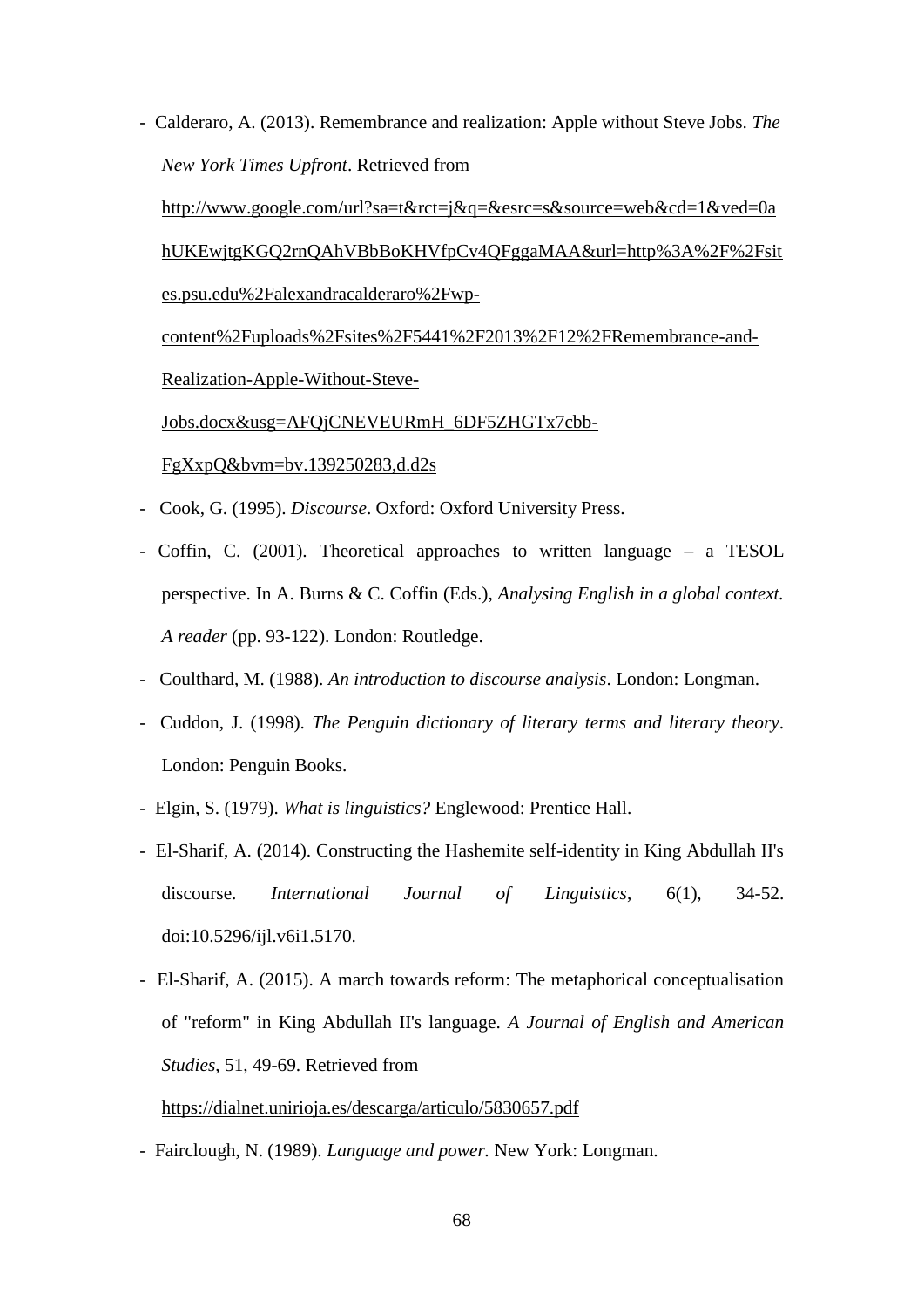- Fairclough, N. (1995). Critical discourse analysis: The critical study of language. London. Longman.
- Fasold, N. (1990). *Sociolinguistics of language*. London: Longman.
- Fish, S. (1981). What is stylistics and why are they saying such terrible things about it? In D. Freeman (Ed.), *Essays in modern stylistics* (pp. 53-74). London: Methuen & Co Ltd.
- Fowler, R. et al. (1979). *Language and controle*. London: Routledge & Kegan Paul.
- Hewings, A., & O'Halloran, K. (Eds.). (2004). *Applying English grammar: Functional and corpus approaches*. London: Hodder Arnold.
- Huckin, T., et al. (2012). Critical discourse analysis and rhetoric and composition. The National Council of Teachers of English, 64(1), 107-129. Retrieved from [https://pdfs.semanticscholar.org/aa0b/3a2efb230330d769c4a68150455ca2e42aa7.p](https://pdfs.semanticscholar.org/aa0b/3a2efb230330d769c4a68150455ca2e42aa7.pdf) [df](https://pdfs.semanticscholar.org/aa0b/3a2efb230330d769c4a68150455ca2e42aa7.pdf)
- King Abdullah II official website. (n.d.). Retrieved March 30, 2016, from http://www.kingabdullah.jo/
- LePage, R., & Tabouret-Keller, A. (1985). *Acts of identity: Creole based approaches to language and ethnicity*. Cambridge: Cambridge university press.
- Matthews, P. (2007). *The concise Oxford dictionary of linguistics.* Oxford: Oxford University Press.
- Mehawesh, M. (2016). Figures of speech in the translation of King Abdullah II political speeches. *Journal of Literature, Languages, and Linguistics*, 18, 55-61. Retrieved from<http://iiste.org/Journals/index.php/JLLL/article/view/28314>
- Melion, W., & Ramakers, B. (2016). Personification: An introduction. In W. Melion, & B. Ramakers (Eds.), *Personification embodying meaning and emotion* (pp. 1-40). Boston: Brill.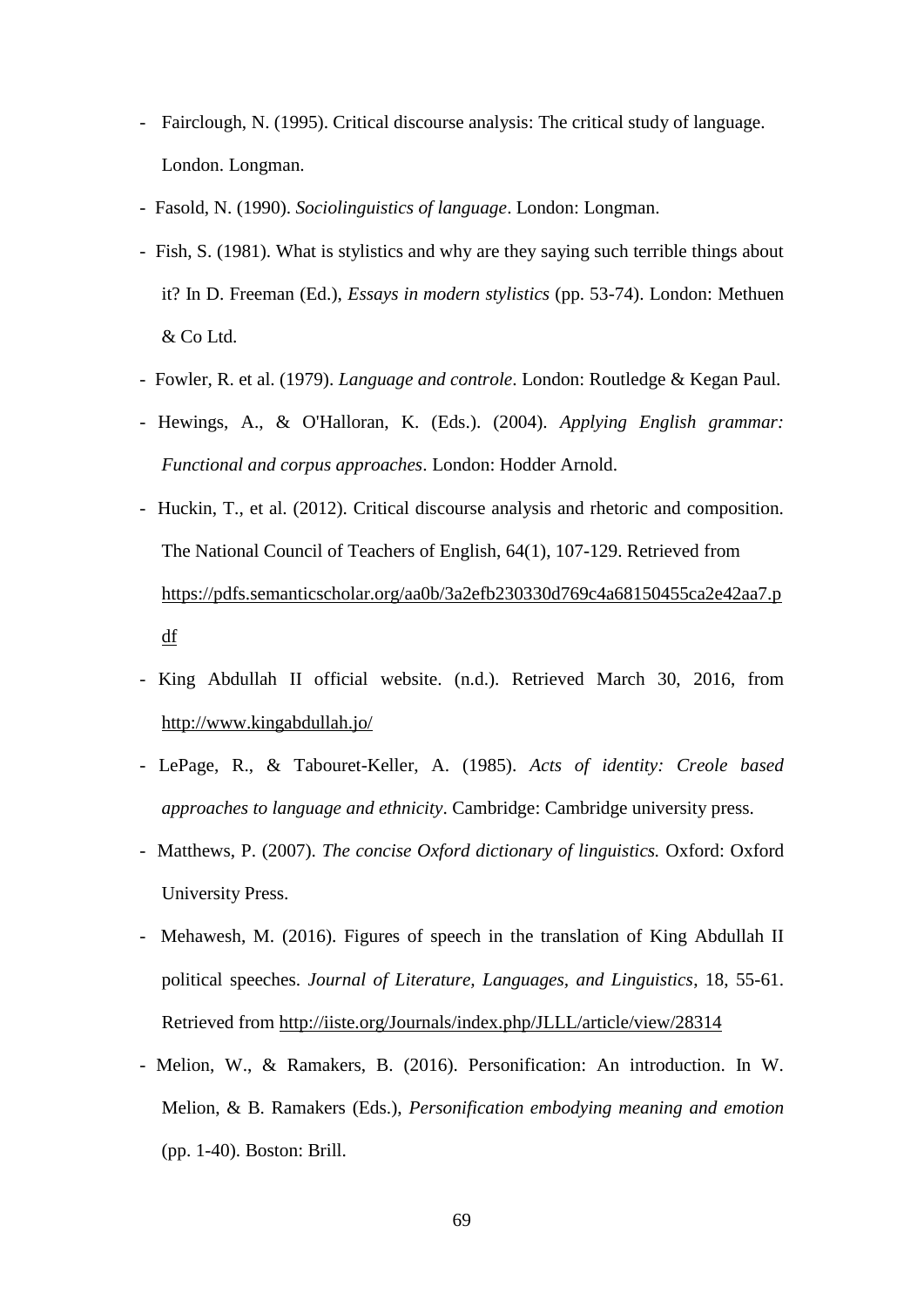- Mohammad, S. (2014). *Analysis of interpersonal meanings in political discourse -a contrastive study of speeches by King Abdullah II and President Barack Obama after the Arab spring.* MA thesis. Hashemite University, Jordan.
- Ohmann, R. (1964). Generative grammar and the concept of literary style. *Word*, 20, 423-439. doi: 10.1080/00437956.1964.11659831.
- Oxford Advanced Learner's Dictionary (2011) 8<sup>th</sup> edition. Oxford: Oxford University Press.
- Rabab'ah, G., & Abu Rumman R. (2015). Hedging in political discourse: Evidence from the speeches of King Abdullah II of Jordan. *Prague Journal of English Studies*, 4(1), 157-185. doi: 10.1515/pjes-2015-0009.
- Salkie, R. (2005). *Text and discourse analysis*. London: Routledge.
- Short, M. (1996). *Exploring the language of poems, plays and prose*. London: Longman.
- Tambling, J. (2016). Dante and St. Francis: Shaping lives, reshaping allegory. In W. Melion, & B. Ramakers (Eds.), *Personification embodying meaning and emotion* (pp. 73-94). Boston: Brill.
- The Open University. (2004). *Getting down to it*. Maidenhead: Open University Press.
- Think different. (n.d.). Retrieved October 22, 2016, from: https://en.wikipedia.org/wiki/Think\_different
- Ufot, B. (2012). Feminist stylistics: A lexico-grammatical study of the female sentence in Austen's Pride and Prejudice and Hume-Sotomi's The General's Wife. *Academy Publisher*, 2(12), 2460-2470. doi:10.4304/tpls.2.12.2460-2470.
- Van Dijk, T. (1993). Principles of critical discourse analysis. *Discourse and Society*, 4(2), 249-283. Retrieved from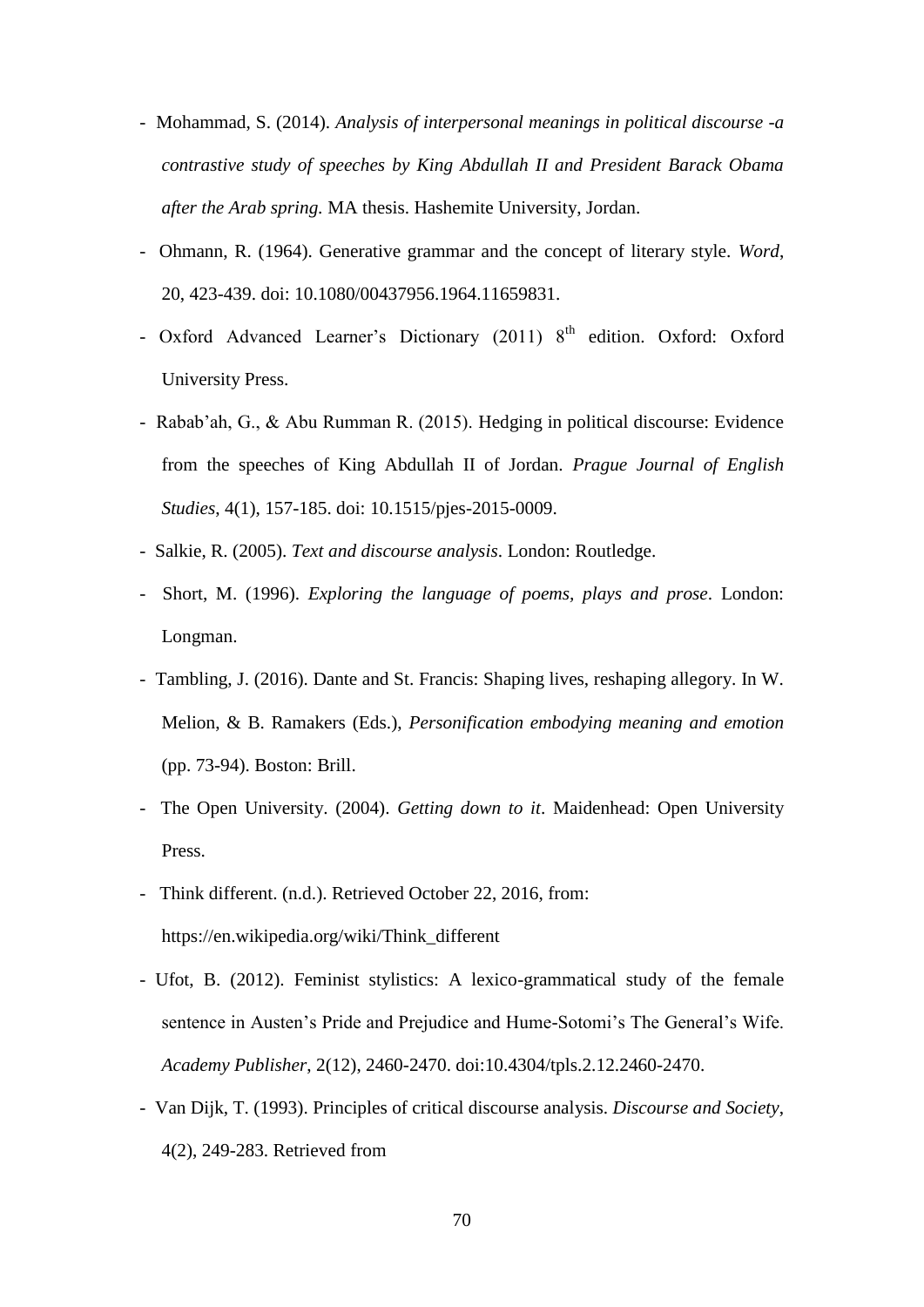[http://discourses.org/OldArticles/Principles%20of%20critical%20discourse%20an](http://discourses.org/OldArticles/Principles%20of%20critical%20discourse%20analysis.pdf) [alysis.pdf](http://discourses.org/OldArticles/Principles%20of%20critical%20discourse%20analysis.pdf)

- Van Dijk, T. (1996). Discourse, power and access. In C. Caldas-Coulthard, & M. Coulthard (Eds.), *Texts and practices: Reading in critical discourse analysis* (pp. 84-104). London: Routledge.
- Van Dijk, T. (2006). Politics, ideology, and discourse. *Elsevier*. Retrieved from [http://www.discourses.org/OldArticles/Politics,%20Ideology%20and%20Discours](http://www.discourses.org/OldArticles/Politics,%20Ideology%20and%20Discourse.pdf) [e.pdf](http://www.discourses.org/OldArticles/Politics,%20Ideology%20and%20Discourse.pdf)
- Verdonk, P. (2003). *Stylistics*. Oxford: Oxford University Press.
- Waaijman, K., (2010). Intertextuality: On the use of the Bible in mystical texts. *HTS Teologiese Studies/Theological Studies,* 66(1), 1-7. doi: 10.4102/hts.v66i1.895.
- Wales, K. (1997). *A dictionary of stylistics*. London: Longman.
- Widdowson, H. (1996). Stylistics: An approach to stylistic analysis. In J. Weber (Ed.), *The stylistics reader from Roman Jakobson to the present* (pp. 138-148). London: Arnold.
- Wodak, R., (2006). Critical linguistics and critical discourse analysis. In J. Östoman & J. Verschueren (Eds.), *Handbook of pragmatics* (pp. 50-70). Amsterdam: John Benjamins.
- Wodak, R. & Meyer, M. (2008). Critical discourse analysis: History, agenda, theory, and methodology. Retrieved 20 May 2017 from [http://www.miguelangelmartinez.net/IMG/pdf/2008\\_Wodak\\_Critical\\_Discourse\\_](http://www.miguelangelmartinez.net/IMG/pdf/2008_Wodak_Critical_Discourse_Analysis_Ch_01.pdf) [Analysis\\_Ch\\_01.pdf](http://www.miguelangelmartinez.net/IMG/pdf/2008_Wodak_Critical_Discourse_Analysis_Ch_01.pdf)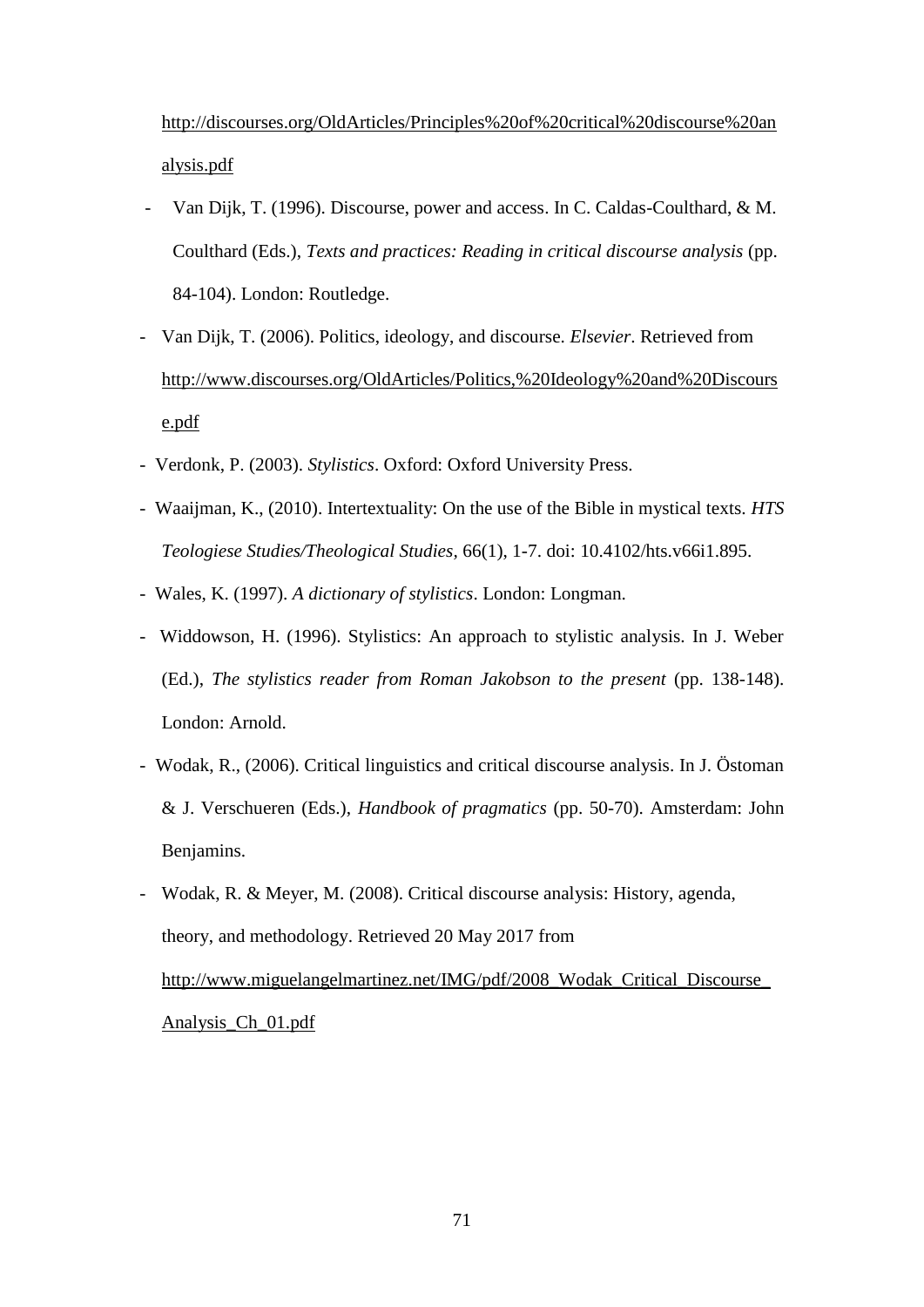**Deanship of Acadimec Resarchers العلمـــــــــي البحــــث عمــادة والدراســــات العليــــــــا & Graduate Studies** 

**تحليل أسلوبي للخطابات االنجليزية للملك األردني عبد َّللا الثاني بن الحسين**  إعداد نادية سالم حسين سرية المشرف د. خليل نوفل

## **الــمــلــخــــص**

تهدف هذه الدراسة إلى فحص الاستراتيجيات اللغوية التي يستخدمها صاحب الجلالة الملك عبد الله الثاني بن الحسين في خطبه (السياسية والاقتصادية والدينية والمحلية)، حيث أن تحليل الخطب التي ألقاها الملك تحليلا خطابيا نقديا لم يلق الكثير من الاهتمام أوالتحليل اللغوي. وتعتقد الباحثة أن الملك عبد الله الثاني قادر على إقناع جمهوره بأيديولوجيته باستخدام عدة استراتيجيات لذلك سلطت الضوء في هذه الدراسة على بعض االستراتيجيات المستخدمة من قبل الملك لتحقيق االقناع الفاعل للجمهور في عشرين خطابا له. إن االستراتيجيات المتبعة في التحليل هي: اللغة المجازية (الاستعارة والشخصنة والتشبيه)، و التناص، والضمائر بأمل ان تكشف الدراسة في الفصل الثالث (المناقشة والتحليل) بأن الاستراتيجيات اللغوية لجلالة الملك تستخدم بنحو فاعل لإقناع الجمهور بأيدولوجياته، وافكاره، وأهدافه، ومعتقداته.